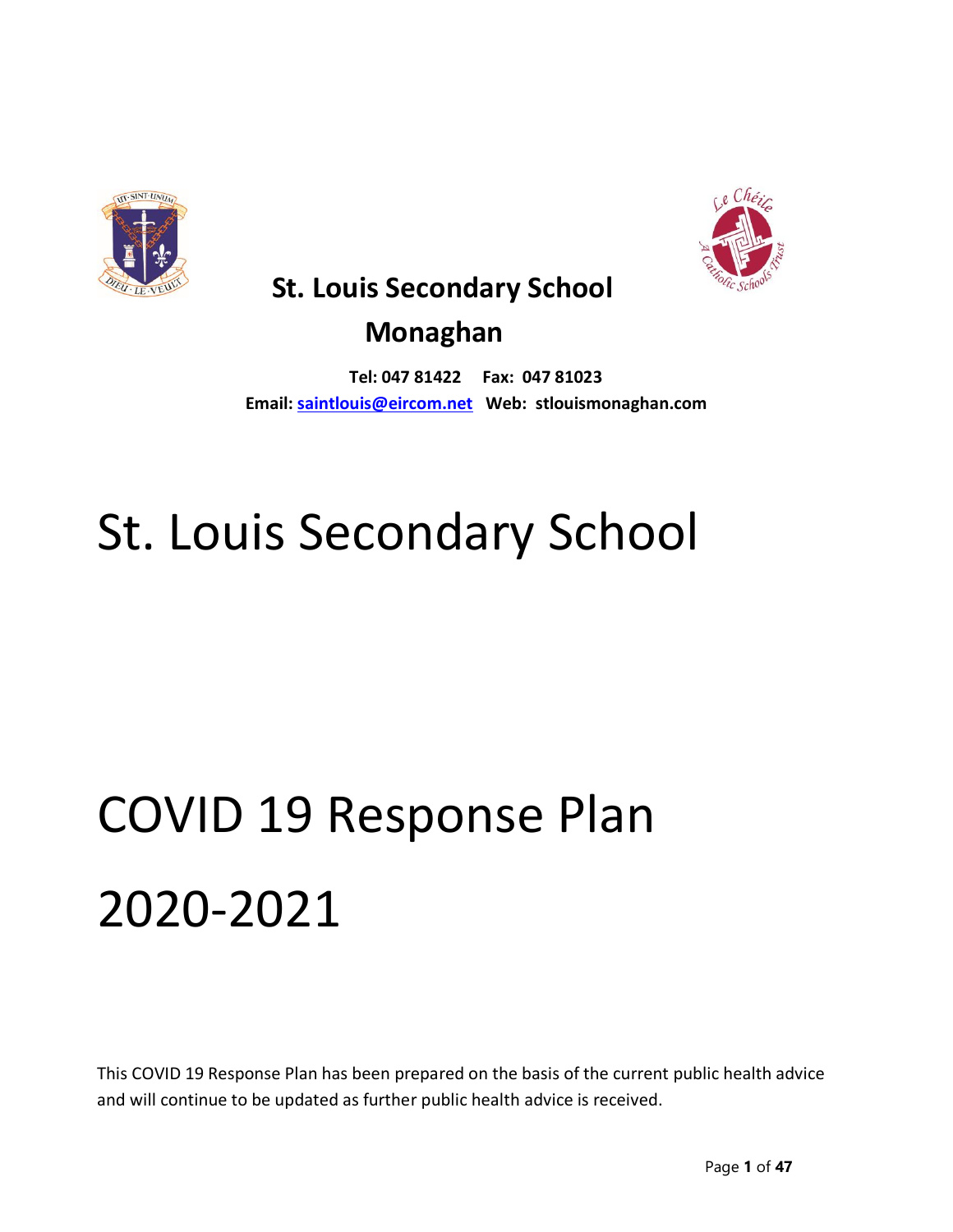This COVID 19 Response Plan is designed to support the staff and the Board of Management in putting measures in place that will prevent the spread of COVID 19 in St. Louis secondary school.

The COVID 19 Response Plan details the policies and practices necessary for a school to meet the government's Return to Work Safety Protocol, the Department of Education and Skills plan for school re-opening and to prevent the spread of COVID 19 in the school environment. The plan incorporates current advice about measures to reduce the spread of COVID 19 in the school environment.

It is important that the resumption of school based teaching and learning and the re-opening of school facilities comply with the protocol to minimise the risk to students, staff and others. As the advice issued by NPHET continues to evolve this protocol and the measures management and staff need to address may also change.

The Response Plan will support the sustainable re-opening of our school where the overriding objective is to protect the health of staff and pupils while promoting the educational and developmental needs of the pupils in the school.

In line with the Return to Work safety protocol, the key to a safe and continued return to work, and re-opening of our school requires strong communication and a shared collaborative approach between the Board of Management , staff, pupils and parents.

This document provides details of:

- 1. COVID 19 School Policy
- 2. Planning and Preparing for Return to School
- 3. Return to work Safely and Lead Worker Representatives
- 4. Safety statement and Risk assessments
- 5. General advice to prevent the spread of the virus
- 6. Procedure for returning to work
- 7. Control Measures
- 8. Dealing with a suspected case of COVID 19
- 9. Staff Duties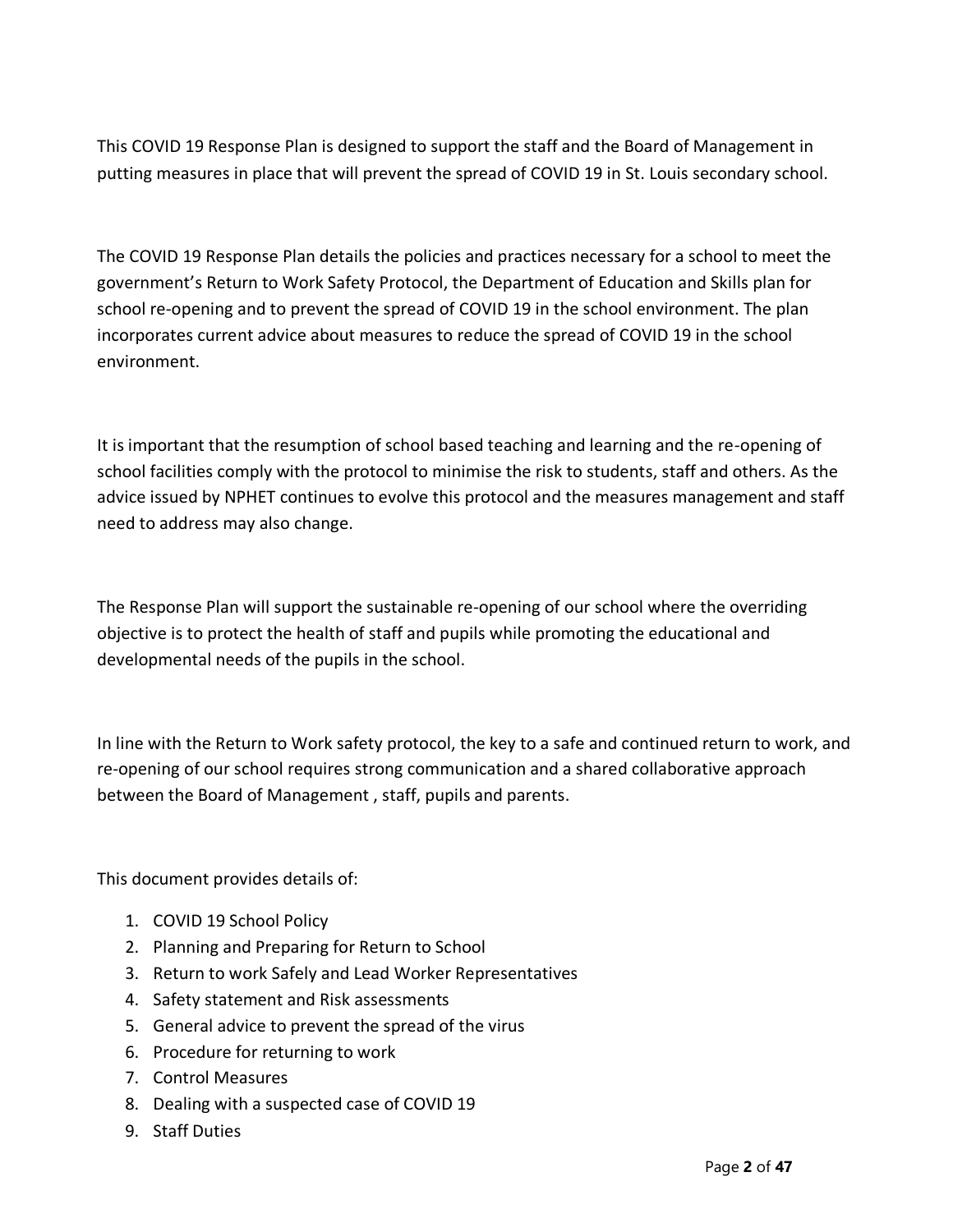- 10. COVID related absence management
- 11. Employee Assistance and Wellbeing
- 12. Addendum to the Code of Behaviour

The assistance and co-operation of all staff, pupils, parents/guardians/contractors and visitors is critical to the success of this plan.

Every effort is made to ensure the accuracy of the information provided in this document, however should errors or omissions be identified, please notify us so that appropriate measures can be taken to rectify same.

**NOTE:** The plan is a living working document and may be reviewed and amended to take into account new guidance from:

[www.gov.ie](http://www.gov.ie/) [www.dbei.ie](http://www.dbei.ie/) [www.hse.ie](http://www.hse.ie/) [www.hpsc.ie](http://www.hpsc.ie/) [www.hsa.ie](http://www.hsa.ie/) [www.education.ie.](http://www.education.ie/)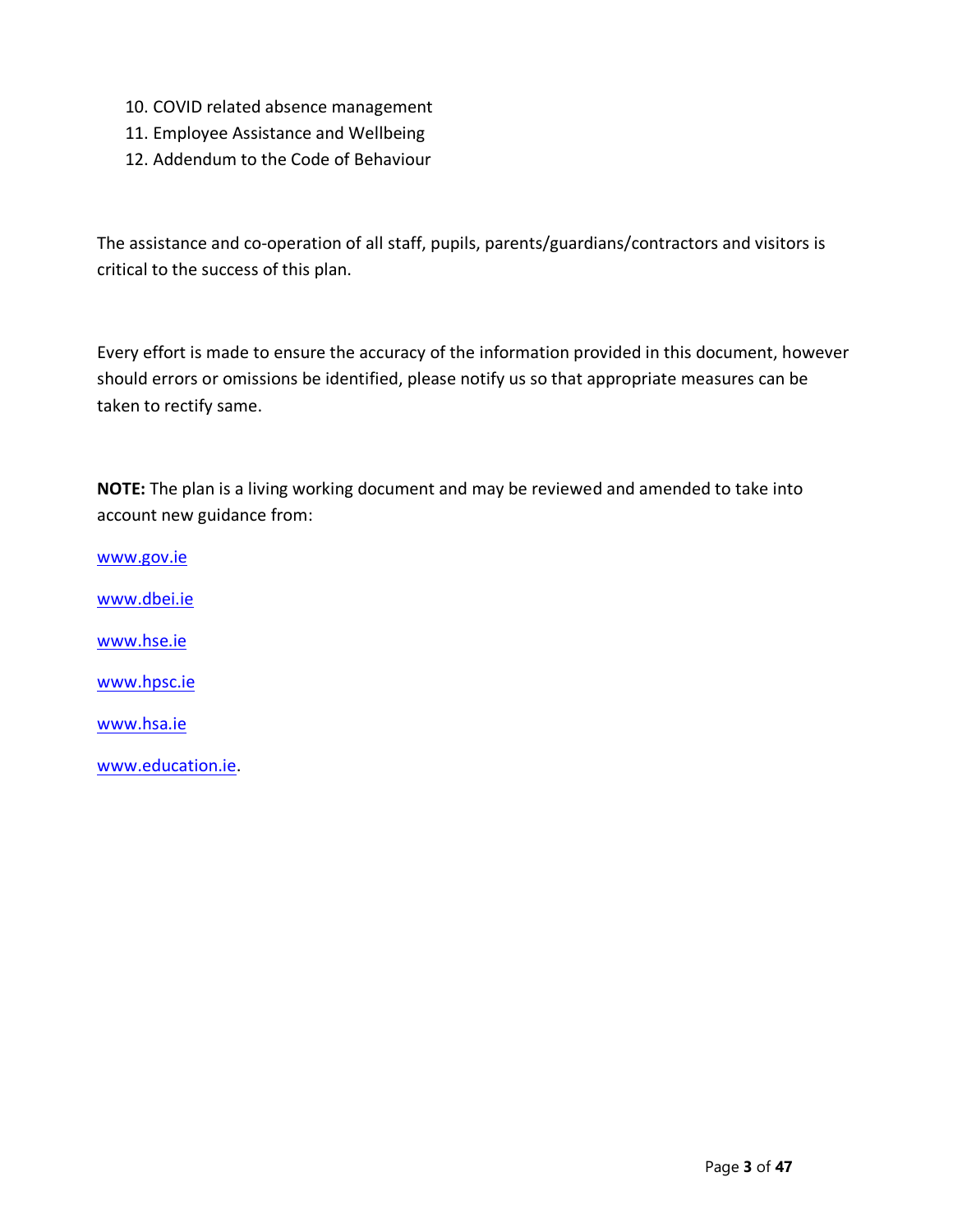# St. Louis Secondary School



Monaghan



# **COVID -19 Policy Statement**

St. Louis Secondary School, Glen Road, Monaghan is committed to providing a safe and healthy workplace for all our staff and a safe learning environment for all our students. To ensure that, we have developed the following COVID-19 Response Plan. The board of Management and all school staff are responsible for the implementation of this plan and a combined effort will help contain the spread of the virus. We will:

- continue to monitor our COVID-19 response and amend this plan in consultation with our staff
- provide up to date information to our staff and students on the Public Health advice issued by the HSE and Gov.ie
- display information on the signs and symptoms of COVID-19 and correct hand-washing techniques
- agree with staff, a worker representative who is easily identifiable to carry out the role outlined in this plan in relation to summer provision
- inform all staff and students of essential hygiene and respiratory etiquette and physical distancing requirements
- adapt the school to facilitate physical distancing as appropriate in line with the public health guidance and direction of the Department of Education
- keep a contact log to help with contact tracing
- ensure staff and students engage with the induction / familiarisation briefing provided by the Department of Education
- implement the agreed procedures to be followed in the event of someone showing symptoms of COVID-19 while at school
- provide instructions for staff and students to follow if they develop signs and symptoms of COVID-19 during school time
- implement cleaning in line with Department of Education advice

All school staff will be consulted on an ongoing basis and feedback is encouraged on any concerns, issues or suggestions.

This can be done through the Lead Worker Representative(s), who will be supported in line with the agreement between the Department and education partners.

```
Signed: Gerry Shankey Chairperson board of Management Date 13/08/2020
```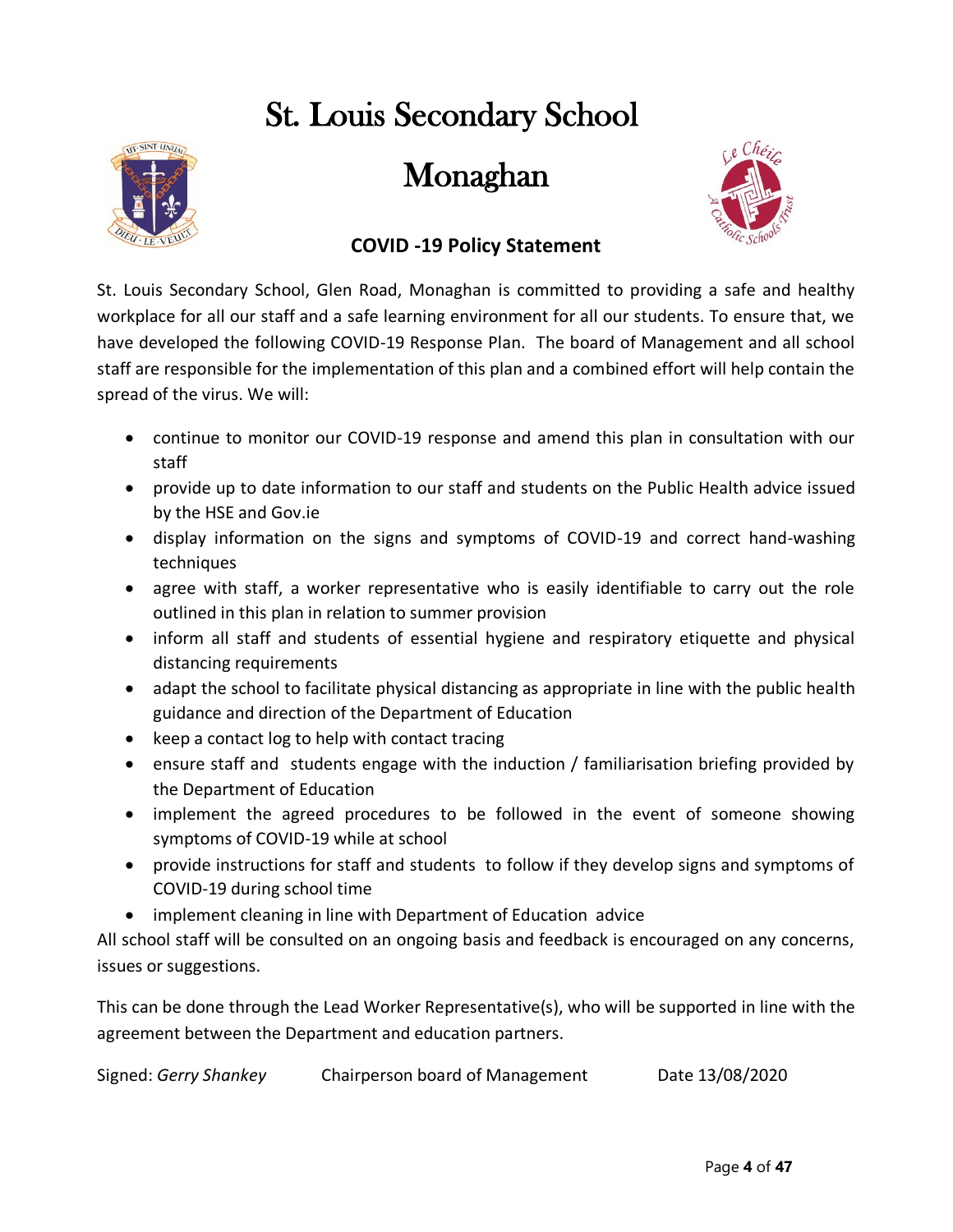# **Planning and Preparing for Return to School**

The Board of Management aims to facilitate the resumption of school based teaching and learning and the return to the workplace of staff. The return to work must be done safely and in strict adherence to the advice and instructions of public health authorities and the government.

Details for the re-opening of St. Louis Secondary School and the applicable controls are outlined in this document.

# **School Buildings:**

- Water systems to be flushed to prevent legionella disease
- School equipment and mechanical ventilation checked for signs of damage or deterioration before being used again
- Bin collections and other services resumed
- Water font closed off

# **Signage:**

Signs have been displayed throughout the school, supporting good hand and respiratory hygiene.

# **Return to Work:**

In order to return to the workplace staff must complete a Return to Work form which is available on the Drive. The form must only be completed 3 days prior to any return to work. **( Appendix 1)**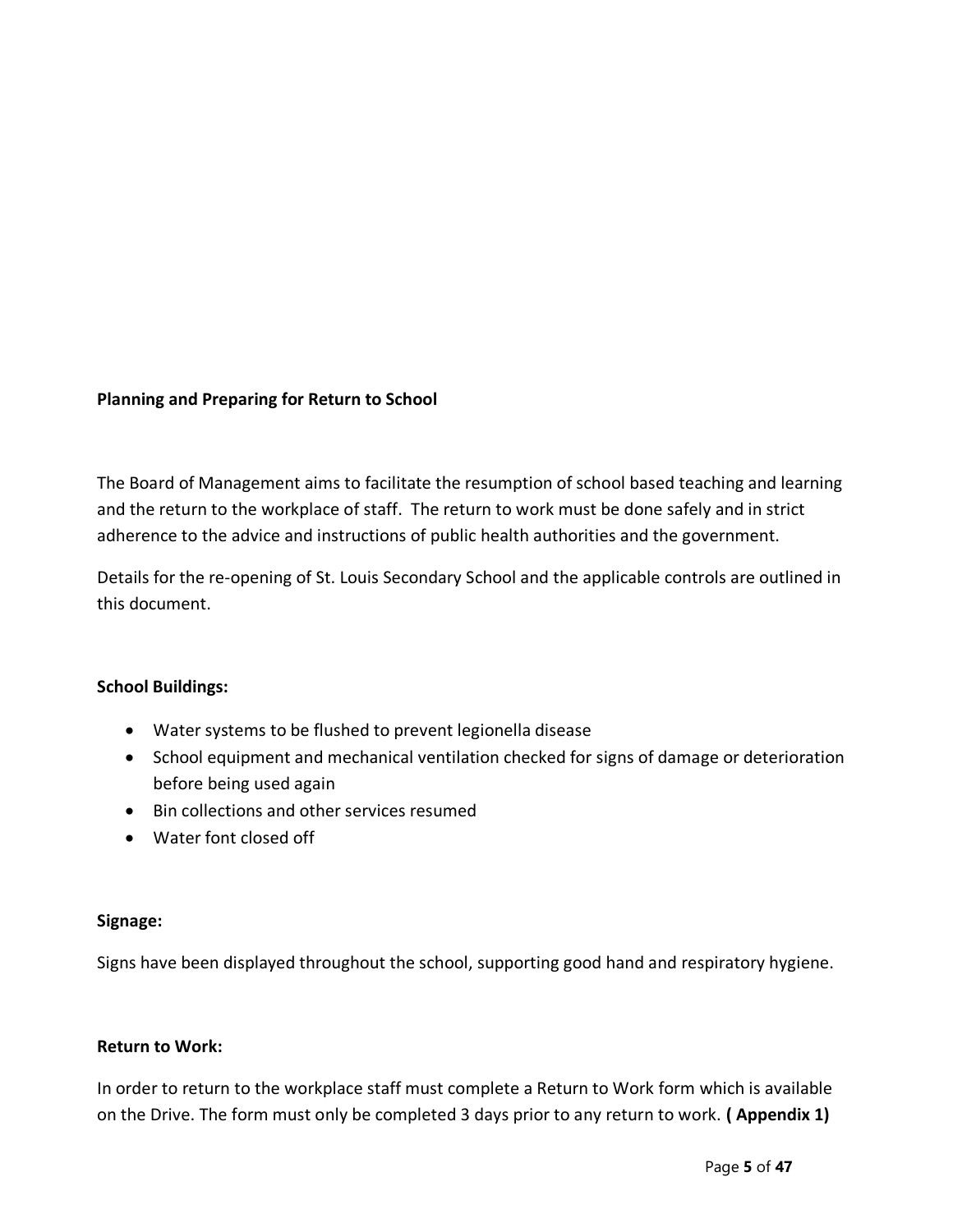Induction training will be required to be completed by all staff prior to their return to work and on the first day back to work.

# **Return to Work and the Lead Worker Representatives:**

Responsibility for the development and implementation of the COVID 19 Response Plan and the associated control measures lies primarily with the Board of Management and the School Leadership.

The Return to Work Safely Protocol provides for an agreed procedure between management and staff to appoint Lead Worker Representatives.

The LWR's will ensure that COVID 19 measures are adhered to in the workplace as follows:

- Work collaboratively with the employer to ensure in so far as is reasonably practicable the safety, health and welfare of employees in relation to COVID 1.
- Promote good hygiene practices such as washing hands regularly and maintaining good respiratory etiquette along with maintaining social distancing in accordance with public health advice.
- Assist with the implementation of measures to supress COVID 19 in the workplace.
- Monitor adherence to measures put in place to prevent the spread of COVID 19
- Consult with colleagues in relation to matters relating to COVID 19 in the workplace
- Make representations on behalf of their colleagues on matters relating to COVID 19 in the workplace

Staff members with any concerns or observations in relation to COVID 19 Response Plan and control measures or the adherence to control measures by staff/parents/guardians/contractors or visitors they should contact one of the Lead Worker Representatives who will engage with the Principal or Board of Management.

# **Leader Worker Representatives:**

| Jen O' Leary    | 0861546603 | jen.oleary@stlouismonaghan.com        |
|-----------------|------------|---------------------------------------|
| Johnny Williams | 0873886883 | jonathan.williams@stlouismonaghan.com |

All staff/parents/guardians/contractors/visitors have a responsibility both as individuals or collectively to have due regard for their own health and safety and that of others and to assist with the implementation of the COVID 19 Response Pan and associated control measures.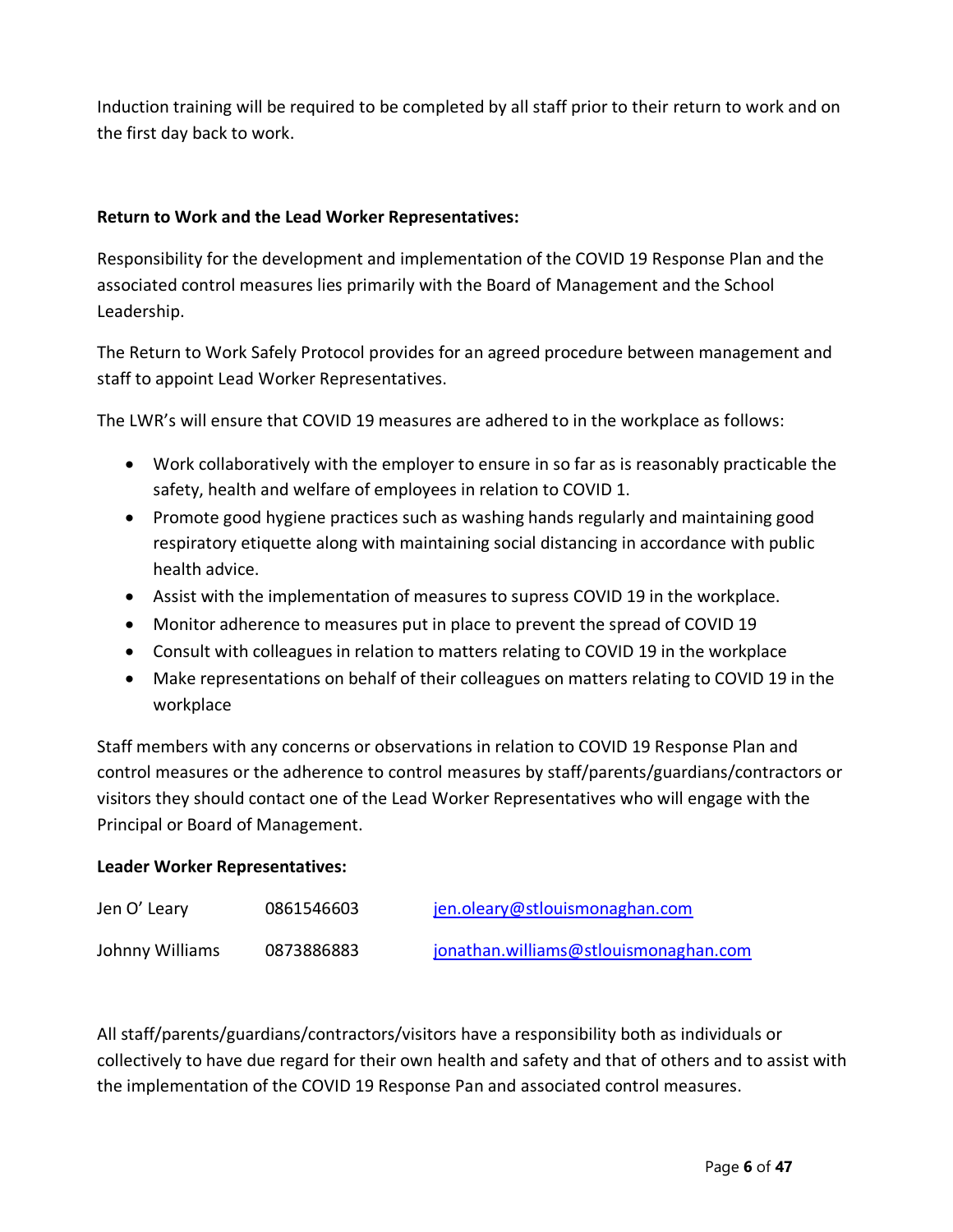# **Safety Statement and Risk Assessment:**

COVID 19 represents a hazard in the context of health and safety in the school environment.

Please see updated St. Louis Secondary School Safety Statement and Risk Assessment in **(Appendix 2)**

St. Louis Secondary School has reviewed all of the emergency procedures involving fire safety, first aid, accidents and dangerous occurrences. New risks have been identified.

# **General advice to prevent the spread of the virus**

In order to prevent the spread of COVID 19 it is important to know and recognise the symptoms. They are:

- High temperature
- Cough
- Shortness of breath or breathing difficulties
- Loss of smell, taste or distortion of taste.

The best way to prevent the spread of COVID 19 is to minimise the risk of the introduction of the disease into the school setting in the first instance.

This will be achieved through the following measures:

- Promote awareness of COVID 19 and its symptoms among staff, pupils, parents and visitors. Staff and students will have induction training.
- Staff, parents and pupils have been advised if they are showing symptoms of COVID 19 or if they have been in contact with someone showing symptoms of COVID 19 not to attend school, to phone their GP and follow the HSE guidance on self-isolation.
- If staff or students develop symptoms at school they must report to the principal or Deputy Principal immediately. Students will have their temperature taken and if they have a temperature they will be requested to remain in the isolation unit until collected by a parent or guardian. A staff member will be advised to contact their GP; they may go home if able to do so or may need to be collected.
- Everyone entering the school building must sign the contact tracing log and ensure they sanitise. All visitors must wear a mask.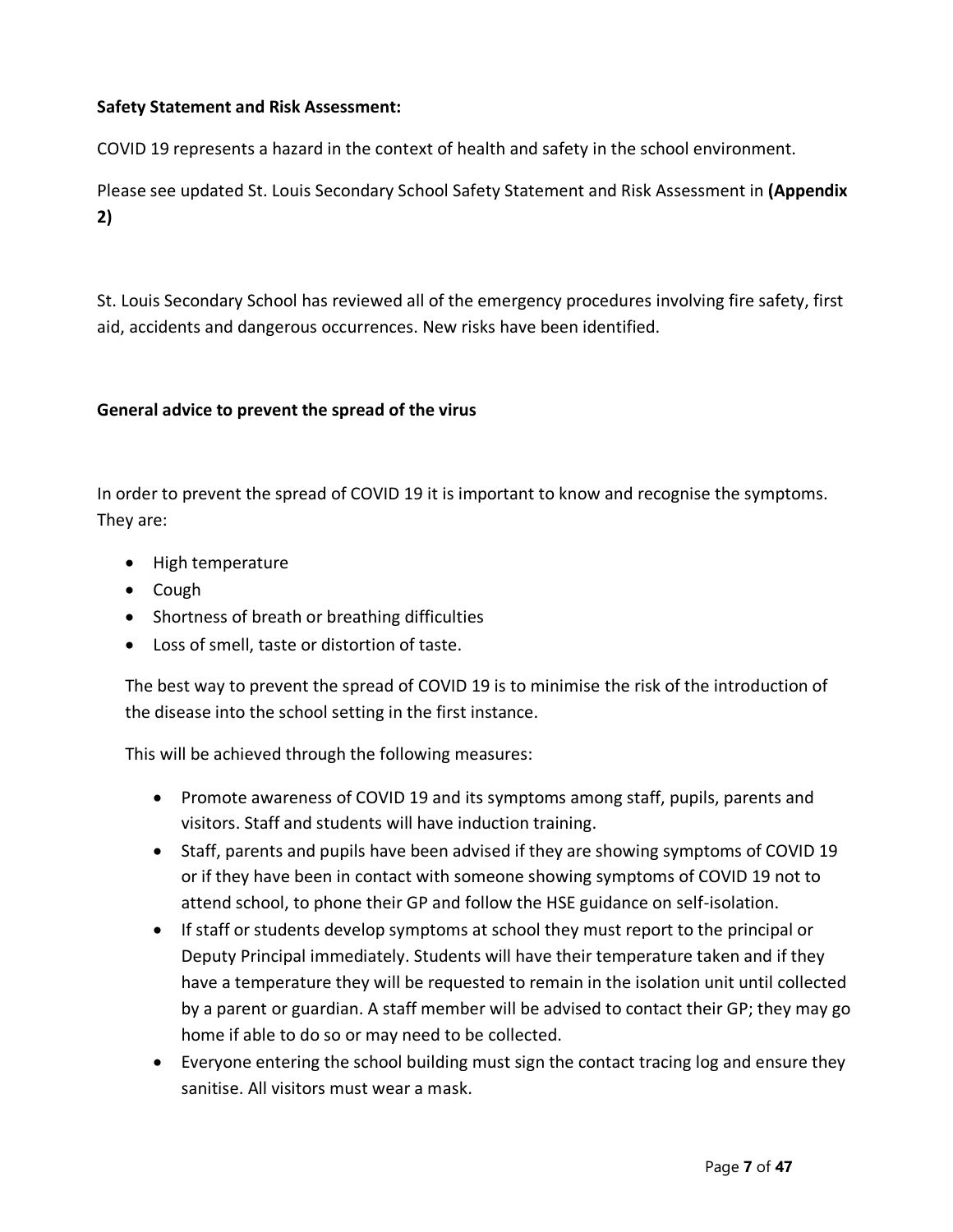- In so far as is possible the school will be a closed community and all visitors to the school should be by prior appointment and must enter via the main entrance.
- The Department of Education and Skills will ensure that all updated advice is circulated to schools. St. Louis Secondary school will ensure that this advice is circulated to all stakeholders in a timely manner.

# **Managing the risk of spread of COVID19**

- Staff and students are advised to practice good hand hygiene. Regular handwashing with soap and water is effective. Hand sanitisers are placed outside all classrooms and at entry points to the school. Hot water has been installed on the ground floor and will be installed in all toilets over the course of the year.
- Advice given to all to avoid touching eyes, nose and mouth and correct wearing of facial coverings.
- Physical distancing is recommended and will be closely monitored by supervisors. Where 1m social distance cannot be implemented masks must be worn. Teachers will have masks and visors and Perspex around their desks. All students will be supplied with a 3 ply reusable mask. Additional masks are available to buy through the school office.
- Temperature screening units have been installed at the entrances to the school.
- Contact tracing log located at main entrance, visitors by appointment only.
- Practice good respiratory hygiene. Cover mouth and nose with a tissue or bent elbow when coughing or sneezing. Tissue should be disposed of in the PPE bin.
- Cleaning liquids, wipes and disinfectant provided to all classrooms, teachers are responsible for ensuring their work space is regularly cleaned.
- No sharing of items for staff or students. Students must not share pens, rulers, calculators, paper, lunch, water bottles etc. Staff will bring their own equipment to school, no tea, coffee or milk provided. If staff members use boiler, fridge, microwave etc., the item must be wiped clean before next person uses it.
- No lockers provided, students advised not to bring heavy books to school, teachers provided with new laptops and will use Ebooks.

# **People at high risk:**

Current public health guidelines have identified groups who are at high risk. Advice is available from the HSE. Any staff member who is in the vulnerable category should declare on the Return to Work form if they believe they are at high risk. The Board and Principal will seek advice in relation to this. If the Board/Principal is unsure whether or not a staff member falls into this category, advice will be sought from the Occupational Health Service.

# **Control Measures:**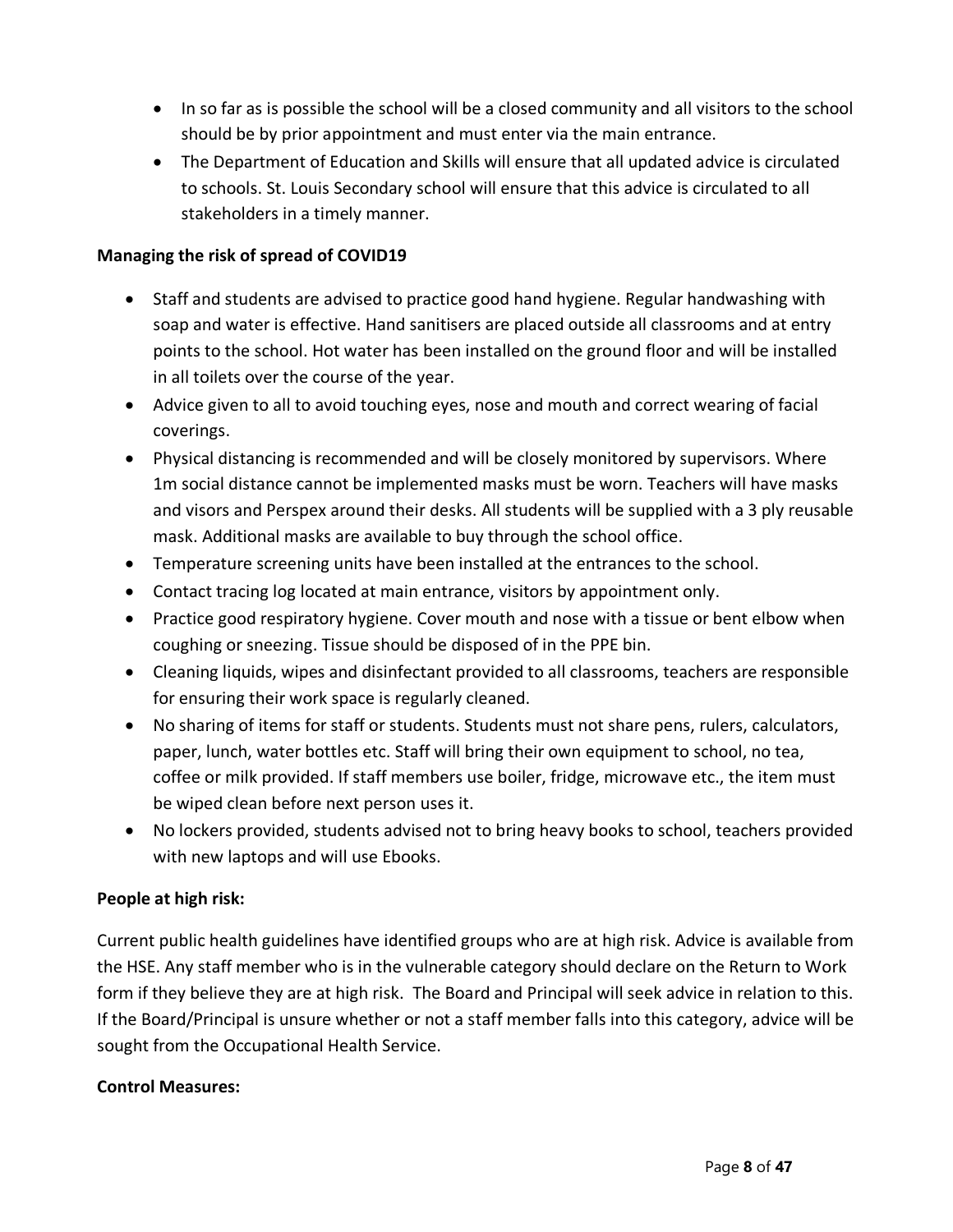A range of control measures have been implemented by St. Louis Secondary School to reduce the spread of COVID 19and to protect the safety, health and welfare of staff, students, parents/guardians and visitors as far as possible within the school. These will be reviewed regularly and updated as required. It is critical that staff, pupils, parents/guardians and visitors are aware of, and adhere to, the control measures outlined and that they fully cooperate with all health and safety requirements.

*Staff, in particular, should note that they have a legal obligation under Section 13 of the Safety, health and welfare at work Act 2005 to comply with health and safety requirements and to take reasonable care for the health and safety of themselves, their colleagues and other parties within the workplace.*

The following control measures have been put in place in St. Louis Secondary School:

# • **Return to Work Form:**

All staff will be required to complete a RTW form at least 3 days prior to any return to the school facility.

# • **Return to School Form:**

All students are required to complete a RTS form at least 3 days prior to any return to the school facility.

# • **Induction Training:**

All staff members have received the training videos received from the DES. Staff will receive COVID training on the first day back to school. This is to ensure that staff have full knowledge and understanding of the following;

- 1. Latest up to date advice and guidance on public health
- 2. COVID 19 symptoms
- 3. What to do if a staff member student develops COVID 19 symptoms at school
- 4. Outline of the COVID 19 Response Plan

Staff will be kept informed of the control measures in place in the school and their duties and responsibilities in preventing the spread of COVID 19 and with any changes to the control measures or guidance available from the public health service.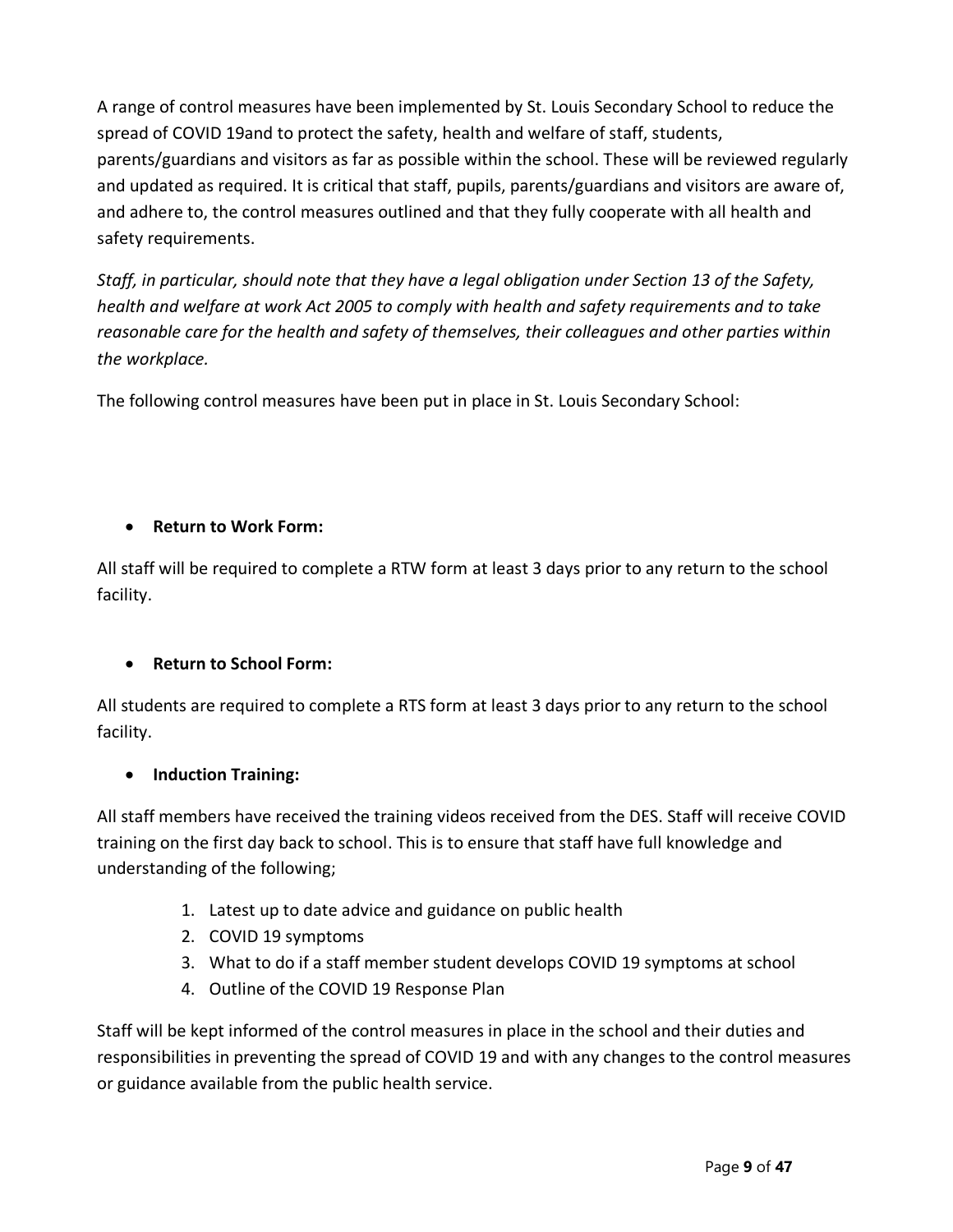If a staff member is unsure about any aspect of the COVID 19 Response plan, the associated measures or his/her duties, he/she should immediately seek guidance from the Principal.

# • **Hygiene and Respiratory Etiquette:**

It is crucial that staff, pupils, parents/guardians and visitors are familiar with and adopt good hand and respiratory hygiene practices. Guidance documentation and information posters displayed throughout the school e.g. at main entrance, on corridors, staffrooms, classrooms and toilet areas. Handwashing facilities available, ground floor has hot water installed. Sanitisers located outside all classrooms and on corridors.

# • **Use of PPE:**

All students provided with a 3 ply reusable mask which must be worn when entering the school building, on corridors and in classes where the 1m social distance cannot be maintained or as directed by any staff member. Disposable masks are available if a student forgets their mask. Staff have been provided with a visor and a mask. Perspex to be installed on all teachers' desks. Plastic gloves and aprons available for staff that may require the, however in the general school setting this is not advised as they do not protect the wearer and may expose others to risk from contaminated gloves. Routine use of gloves is not a substitute for good hand hygiene.

If any student would prefer to wear a visor they may do so. Any student who has difficulty wearing a facial covering will have their case examined by senior management on a case by case basis.

# **Cleaning:**

Arrangements for more regular and thorough cleaning of the school will be made. Contract cleaners will be employed from August  $31<sup>st</sup>$  for 2 hours per day.

Regular and thorough cleaning of communal areas and frequently touched surfaces will be conducted e.g. toilets, lift, door handles and kitchens. Cleaning will be performed regularly and whenever facilities or surfaces are visibly dirty.

All staff will have access to cleaning materials and will be responsible for the cleanliness of their own work area. Staff should thoroughly clean and disinfect their work area before and after use each day.

Students will be requested to wipe their work space before they leave the classroom.

There will be regular collection of used waste disposal bags. Two bins will be placed in each classroom the black one is solely for PPE and will be double bagged when being disposed of.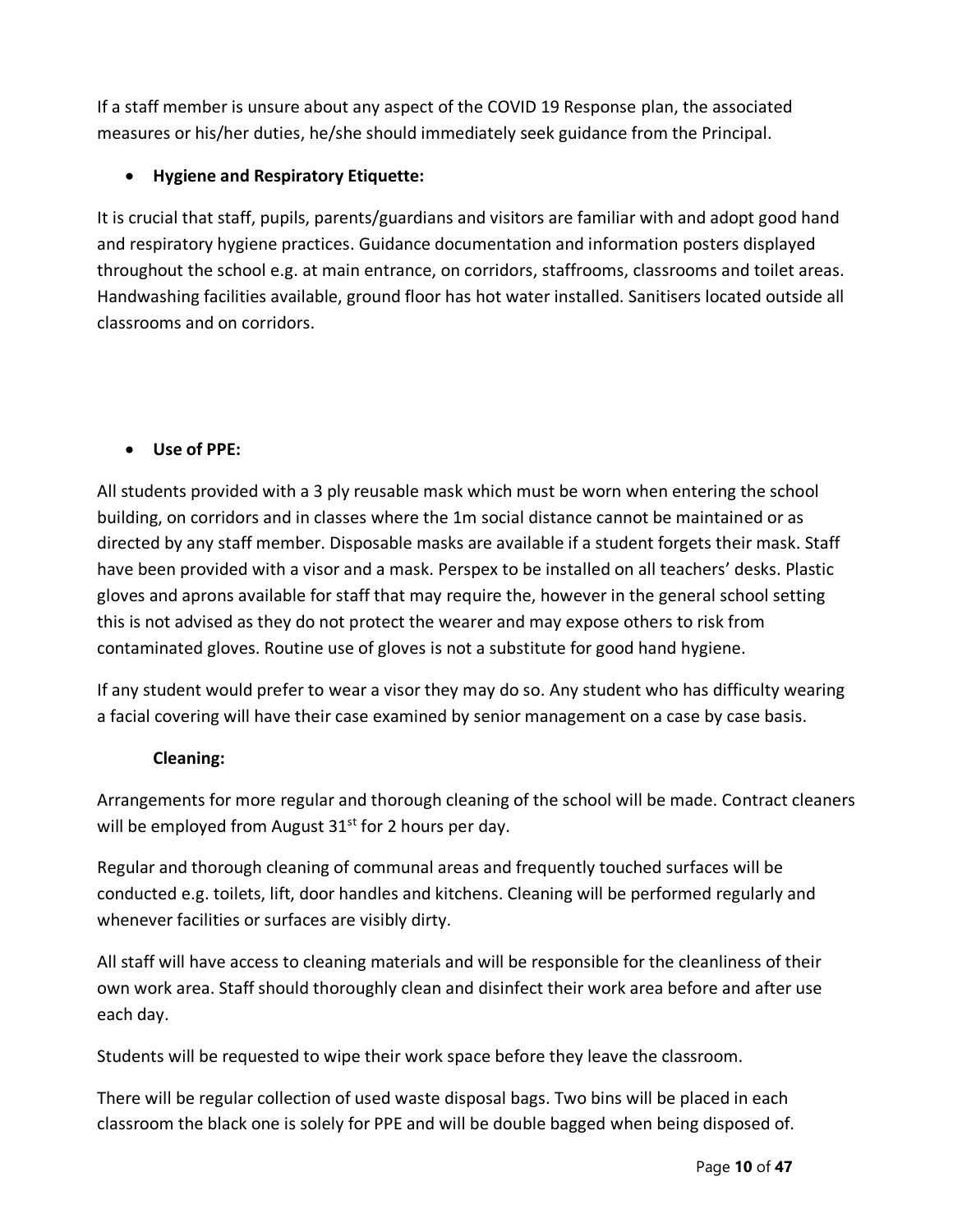No communal changing areas for PE, students will wear their PE gear to school.

Staff to bring in their own equipment and utensils. Minimal storage in classrooms, majority of books/resources to be stored at home.

# **Access to the school building/contact log:**

Access to the school facility will be through the main entrance on the Glen Road for all visitors to the school.

Arrangements for necessary visitors such as contractors, parents/guardians will be restricted to essential purposes and limited to those who have obtained prior approval from the Principal. A detailed contact tracing log must be completed at reception. Visitors should wear a mask and use the sanitiser.

# **First Aid/Emergency Procedure:**

The standard first aid/ emergency procedure shall continue to apply in St. Louis Secondary School.

In case of emergency or if a serious incident occurs, call for emergency services on 112 or 999.

Contact the Principal or first aiders giving details of location and type of medical incident. The first aiders are: Bonnie Fleming, Olga Tavey Amy Rooney and Jen O' Leary.

# • **Dealing with a suspected case of COVID 19:**

Staff or pupils should not attend school if displaying any symptoms of COVID 19. The following outlines how St. Louis Secondary School will deal with a suspected case that may arise during the course of the school day.

A designated isolation area has been identified- prefab on its own close to the gym, this area is away from all staff and pupils.

If a student displays symptoms, they will have their temperature taken, requested to remain in the isolation unit. parents/guardians will be contacted and asked to collect their daughter as soon as possible. The student will be accompanied to the isolation area and the Principal/ Deputy Principal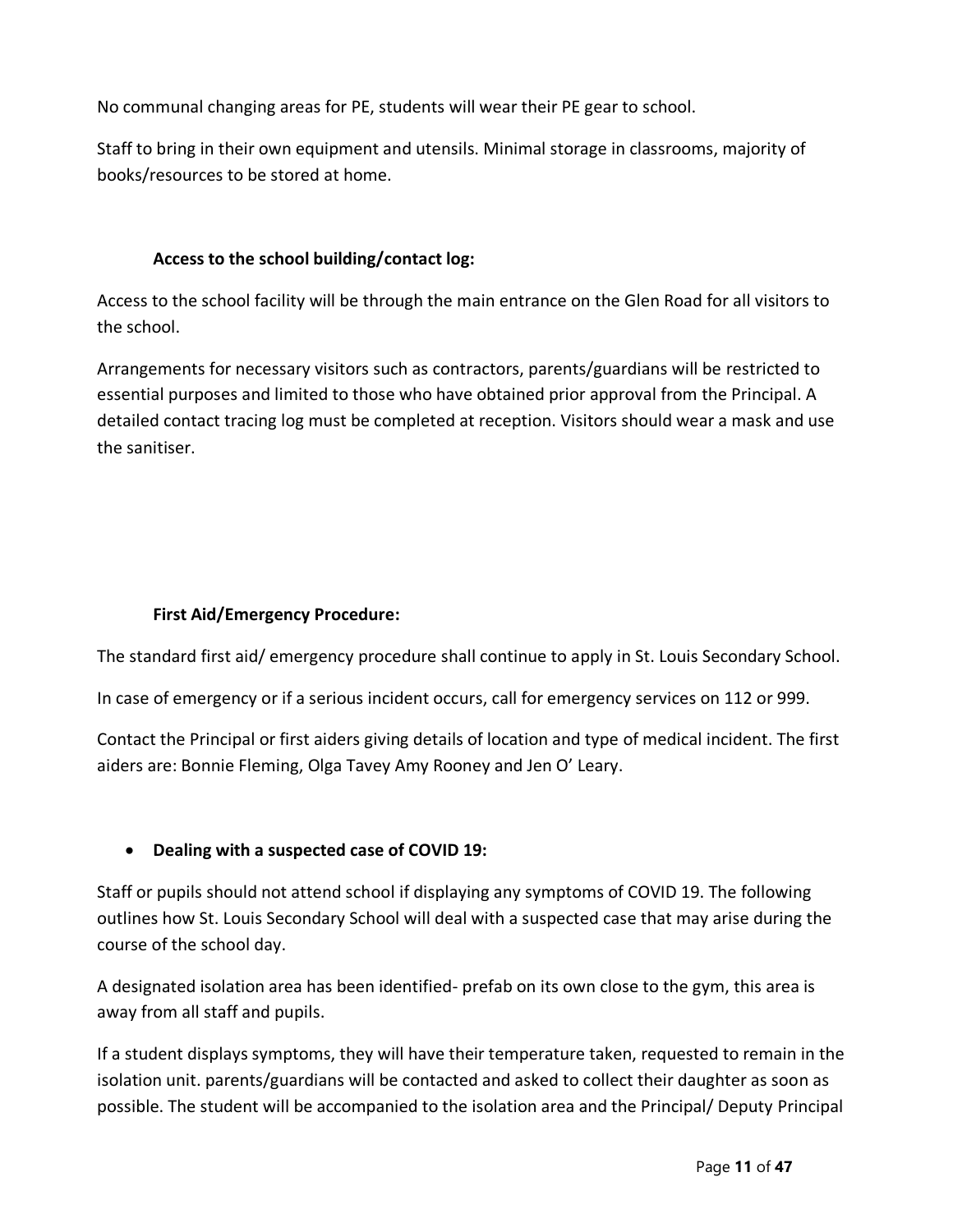will keep a distance of 2 m from the symptomatic person. The student and staff member will all be wearing masks.

If the student/ staff member cannot immediately go home they will remain in isolation and the school will facilitate them in calling their GP, the symptomatic person should avoid touching any surfaces and should refrain from touching their eyes, nose or mouth.

They should practice good cough etiquette and place any used tissues in a waste bag provided.

An assessment of the incident will be carried out which will determine follow up actions.

Appropriate and thorough cleaning of the isolation area and work areas will take place.

The HSE will inform any staff/ parents who have come into close contact with a diagnosed case via the contact tracing process. The HSE will contact all relevant stakeholders when a diagnosis of COVID 19 is made. The school will follow the instructions of the HSE and public health advice while maintaining staff and student confidentiality at all times.

# • **Staff Duties:**

Staff have a statutory obligation to take reasonable care for their own health and safety and that of their colleagues and other parties. In order to facilitate a safe return to work, these duties include but are not limited to the following:

- 1. Adhere to the COVID 19 Response Plan and the control measures outlined. The cooperation and assistance of all staff is essential to reduce the risk of spread of COVID 19 and to protect the health and safety of the school community. All staff have a key role to play.
- 2. Coordinate and work with colleagues to ensure that physical distancing is maintained. To this end 3 staff areas have been set up, the original staffroom, the double prefab (old kitchen) and an area at the back of the staffroom.
- 3. Be aware of symptoms of COVID 19 and monitor your own wellbeing.
- 4. Self-isolate at home and contact your GP if you display any symptoms of COVID 19.
- 5. Do not return to school if you have symptoms of COVID 19 under any circumstance.
- 6. If a staff member develops symptoms of COVID 19 during the school day contact the Principal or Deputy Principal immediately.
- 7. Complete the RTW form.
- 8. Must inform the Principal if there are any other circumstances relating to COVID 19 not included on the form which may need to be disclosed to facilitate a safe return to the workplace.
- 9. Must complete COVID 19 Induction training.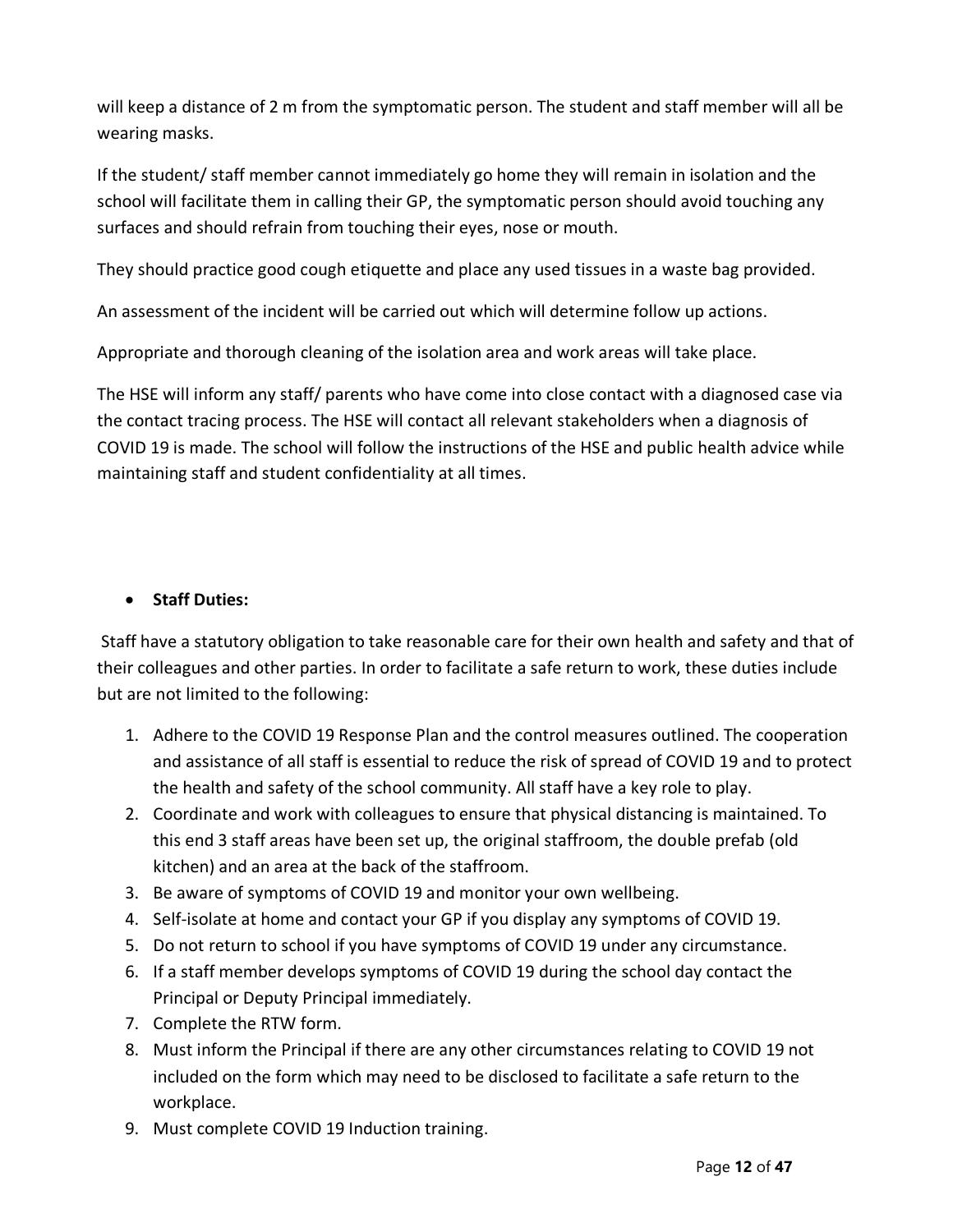- 10. Maintain good hygiene and respiratory etiquette practices.
- 11. Ensure that your workspace is kept clean, disinfect before and after use.
- 12. No copies, paper to be collected from students. Homework to be completed online.
- 13. No photocopies to be handed to students unless left untouched for 72 hours..
- 14. Use your own utensils, no tea, coffee or milk can be provided.
- 15. No entrance to the main office
- 16. If staff wish to use one of the larger learning pods for class please use the booking form provided.
- 17. Keep informed of updated advice of public health authorities and comply with same.

All of the above will be kept under review and amended as required.

# **COVID Related Absence Management:**

The health, safety and welfare of pupils and staff is of paramount importance to all education employers in the sector. The following guidance has been produced so employers and employees are aware of arrangements regarding the sickness absence scheme in relation to coronavirus (COVID-19). The decision on whether an employee should attend work, if they believe they have been exposed to coronavirus, should be taken in conjunction with the Public Health Agency (PHA) guidance and medical advice at all times.

**SCENARIO 1:** No symptoms of coronavirus • If an employee has no symptoms of coronavirus the current PHA advice is that staff can attend their workplace as normal.

**SCENARIO 2:** Symptoms of coronavirus • If an employee is displaying symptoms of coronavirus they must self-isolate, they should refrain from attending work for a minimum of 7 days and follow medical advice (available via your GP or NHS 111). Any coronavirus absences will be excluded from any calculation of contractual sick pay. The employee will receive normal pay. There will therefore be no impact on absence trigger points or contractual sick pay.

**Definition of COVID-19 Symptoms**  $\rightarrow$  Fever of 37.8 and above and/ or  $\rightarrow$  recent onset of a continuous cough •

An employee must not return to work for 7 days or until their symptoms have gone (whichever is later). If an employee's symptoms are continuing after 7 days they should seek advice from their GP or NHS 111 before returning to work. • The employee must keep their Principal/Line manager informed throughout this period.

**SCENARIO 3:** Employee is directed by their Principal/Line Manager not to attend their place of work due to a temporary closure relating to coronavirus • If an employee is directed by their Principal/Line Manager not to attend their place of work due to a temporary closure relating to coronavirus they shall receive their normal pay. . Where possible these employees should work from home or other agreed workplace and return to work when directed to do so.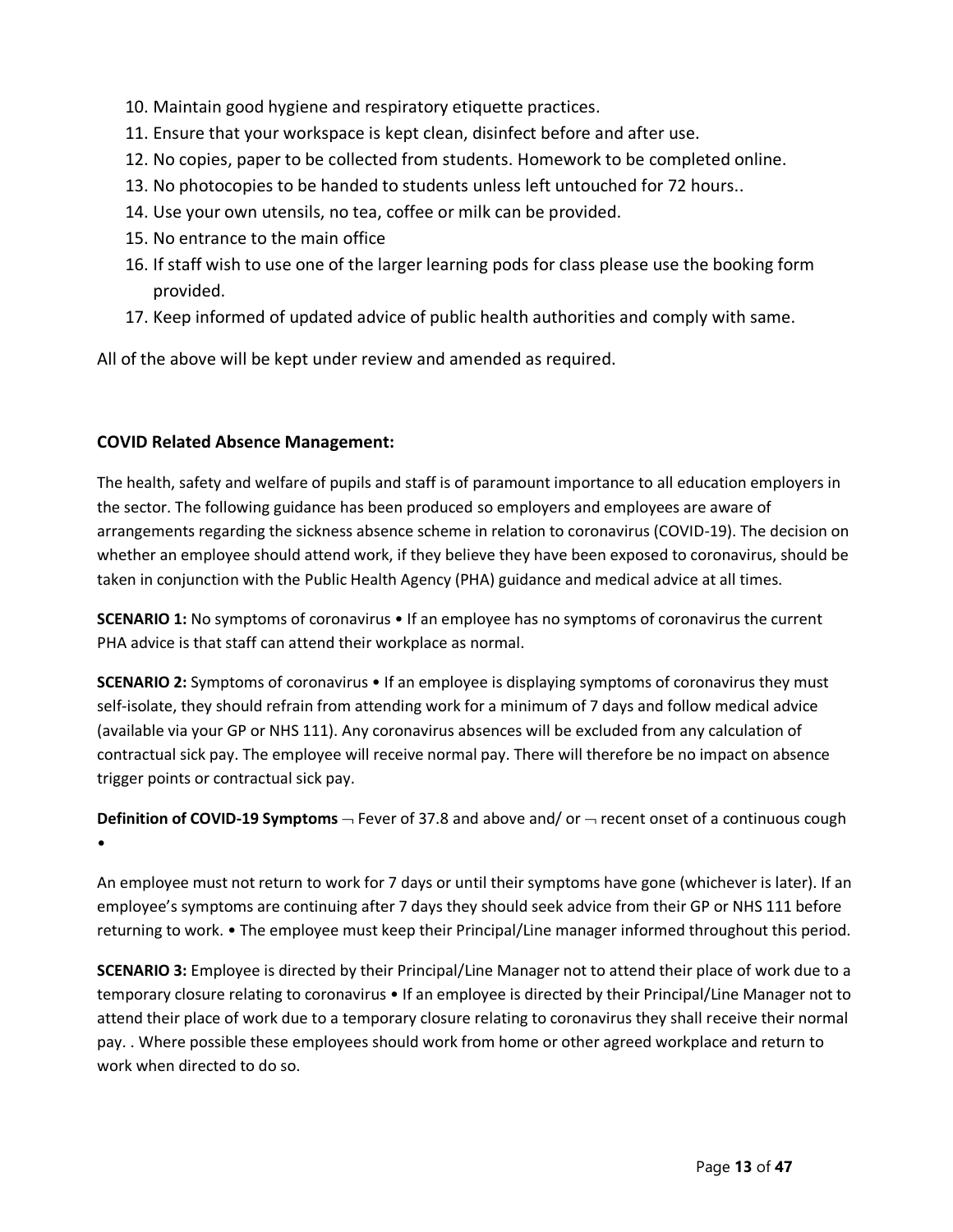**Please Note** This guidance includes current advices from the PHA and may be subject to change. In the event of new information or guidance a further update will be issued.

**SCENARIOS 1, 2 and 3** will apply to both substitute teachers and non-teaching staff providing emergency cover for the period of time they have been engaged to work.

#### **Importance of medical advice** •

Where no symptoms are present and/or the medical guidance from the PHA or your GP does not direct you to stay at home, you will be expected to attend work as normal. •

If an employee has any concerns regarding their attendance at work they should discuss this with their Principal/Line Manager who will contact the Employing Authority if necessary.

#### **Certification information** •

Staff may be required to provide evidence of the necessity to self-isolate and where applicable diagnosis. Staff will be afforded a reasonable period of time to provide evidence post recovery, of any isolation (e.g. medical correspondence). If diagnosed with an illness unrelated to coronavirus then the absence will revert to normal sickness scheme procedures.

# **Employee assistance and Wellbeing Programme:**

The Board of Management aims to protect the health and wellbeing of all staff (physical, mental, spiritual etc.) both at work, whether in the school facility or at home and outside of work. The Board of Management is mindful that the support and promotion of staff health and wellbeing is particularly important in the current context where COVID 19 has caused considerable challenges for, and disruption to, people's personal family and social lives as well as their work arrangements.

The Board of Management aims to foster a culture and work environment that supports healthy behaviours and staff wellbeing and shall continue to make health and well-being tools and guidance available to staff as well as organizing suitable support programmes, initiatives and events. This will be done in consultation with the LWR's and the Wellbeing committee.

These are challenging times for everyone. Should a staff member experience any stress or anxiety in respect of work or work arrangements, he/she should feel free to speak to the Principal.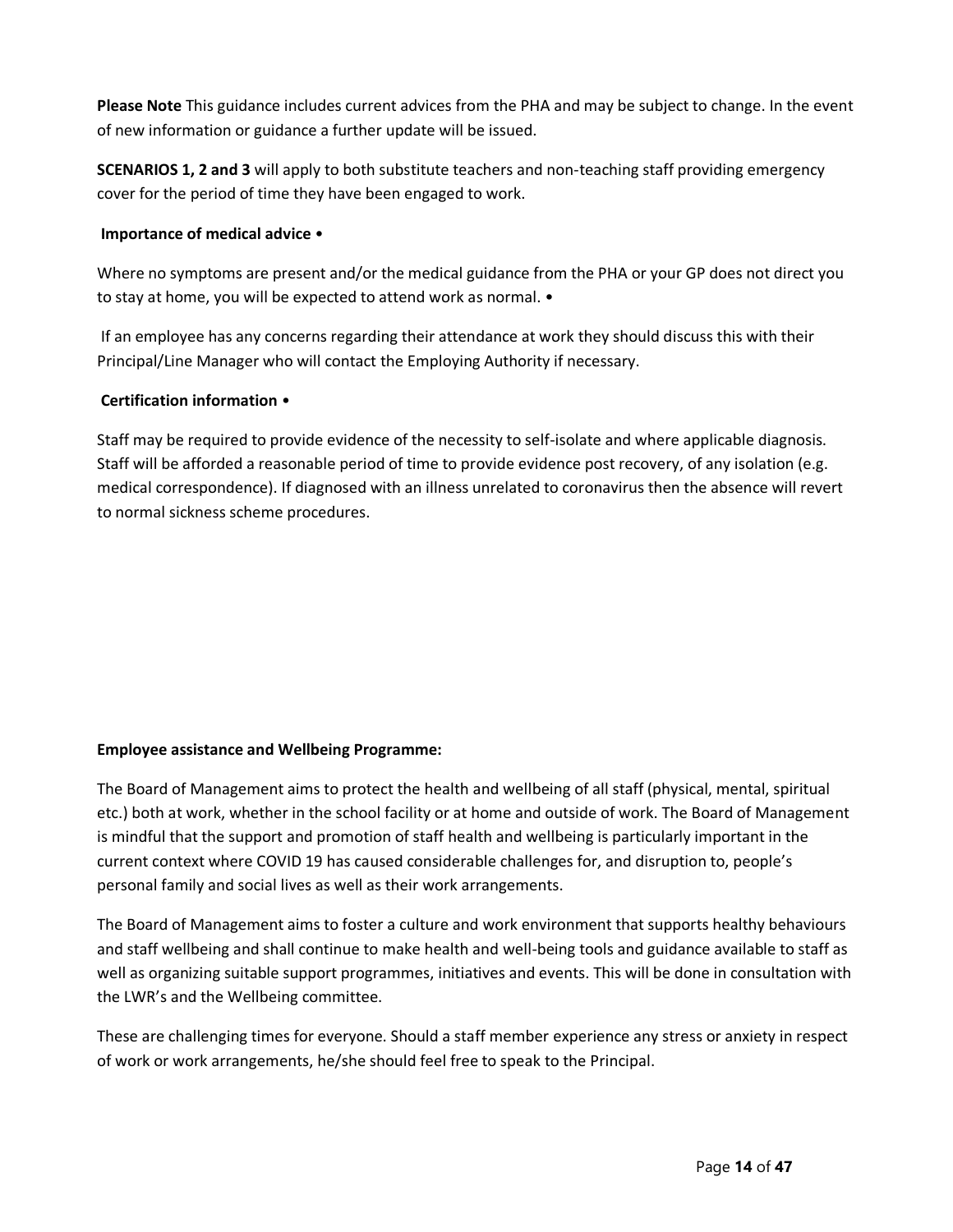## **COVID 19 Addendum to the Code of Behaviour in St. Louis Secondary School.**

This addendum should be read in conjunction with the COVID 19 Response Plan

- All students will be supplied with one 3 ply reusable face mask. If a student wishes to wear a visor that is acceptable. If the mask is lost and needs to be replaced there will be a fee. Students can purchase additional masks from the school office.
- All students must wear a facial covering where social distancing of 1 m is not possible in the classroom or at the request of any staff member. If a student has forgotten their facial covering a disposable mask will be provided for a fee.
- A facial covering must be worn on the corridor, coming into the school building, moving from class to class and on school buses.
- Students must not share any items e.g. pens, rulers, calculators, books, water bottles, lunch etc.….
- Any student caught spitting or coughing on any member of the school community will face a serious sanction.
- Hand sanitizers should only be used for the purpose intended. Any student caught interfering with the sanitizing equipment or using it in an inappropriate manner will face a serious sanction.
- Social distancing, hand hygiene and good respiratory etiquette should be observed by all students. Good respiratory etiquette means covering your mouth and nose when coughing or sneezing by using a tissue or your bent elbow. The tissue must then be disposed of by placing it in the appropriate bin.
- Where students have option subjects they must move quickly to their new classroom following the one way system and the direction of the supervisors on duty, observing as much social distance as is possible while wearing a mask.
- No student should attend school if they are feeling unwell or if any members of their household ae unwell with symptoms consistent with COVID19. Parents/guardians should check the temperature of the student before they leave for school every morning. Temperatures will be checked in school every morning.
- Any student who feels unwell or develops symptoms of COVID 19 during the school day should report to the Principal or Deputy Principal without delay. The student will have their temperature taken and may have to be isolated until collected by a parent or guardian.
- Any behaviour deemed to be inappropriate or disrespectful towards any member of the school community in relation to the COVID 19 protocols may incur a serious sanction.
- The school operates a one way system which must be strictly enforced for the health and safety of the whole school community. Any student who breaches this will receive a detention.
- Entrance and Exit doors have been assigned to each year group to avoid congestion and these must be strictly adhered to. Students will have their temperature recorded as they move to their base class in the morning.
- We are discouraging students from going out town at lunch time and would prefer if the school was a closed community in so far as is possible. Students who wish to go out town for lunch may do so provided the permission form has been completed by a parent or guardian. The student must wear a mask and maintain good social distance. Students are the responsibility of their parents/guardians while out town. Students must keep a record of those whom they have been in contact with while out for lunch and the shops visited. This record must be kept in your school journal for contact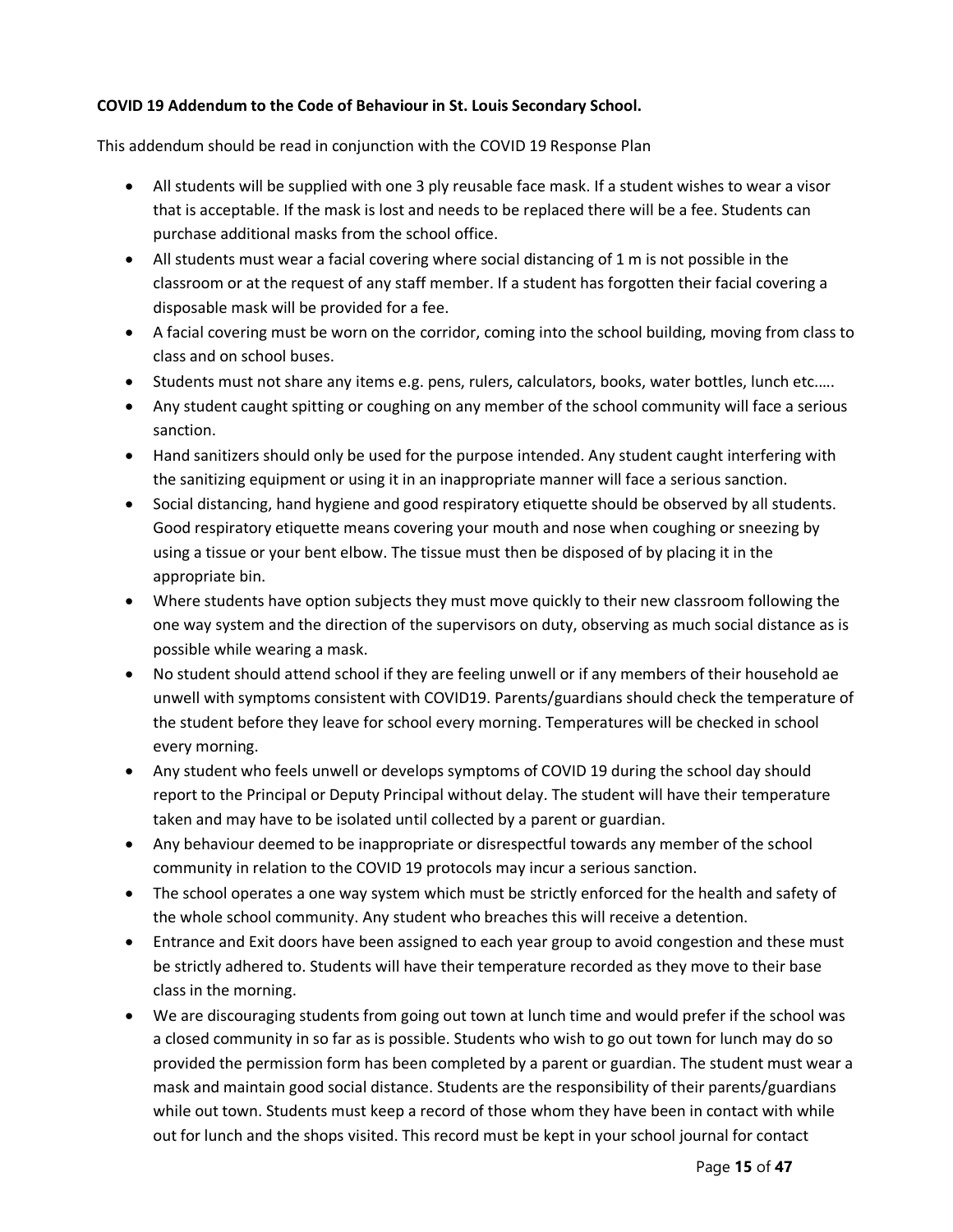tracing. The entrance/exit doors for the year group must be adhered to while going out and returning. Students must sanitize leaving school and when returning.

| Signed: Student | Rang |
|-----------------|------|
| Parent/Guardian | Date |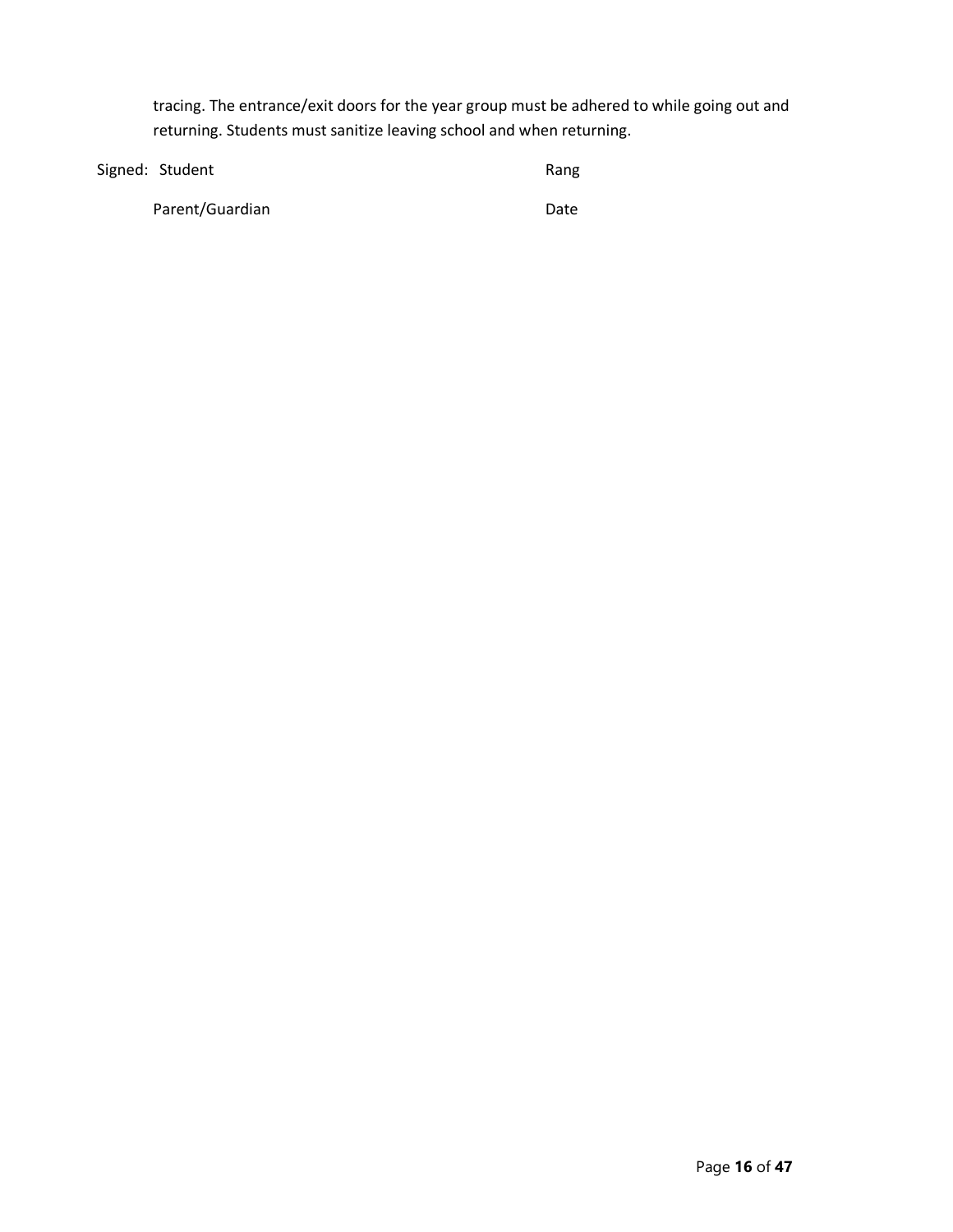



# **St. Louis Secondary School Monaghan**

**Tel: 047 81422 Fax: 047 81023 Email: [saintlouis@eircom.net](mailto:saintlouis@eircom.net) Web: stlouismonaghan.com**

# Safety Statement for St. Louis Secondary School Monaghan Co. Monaghan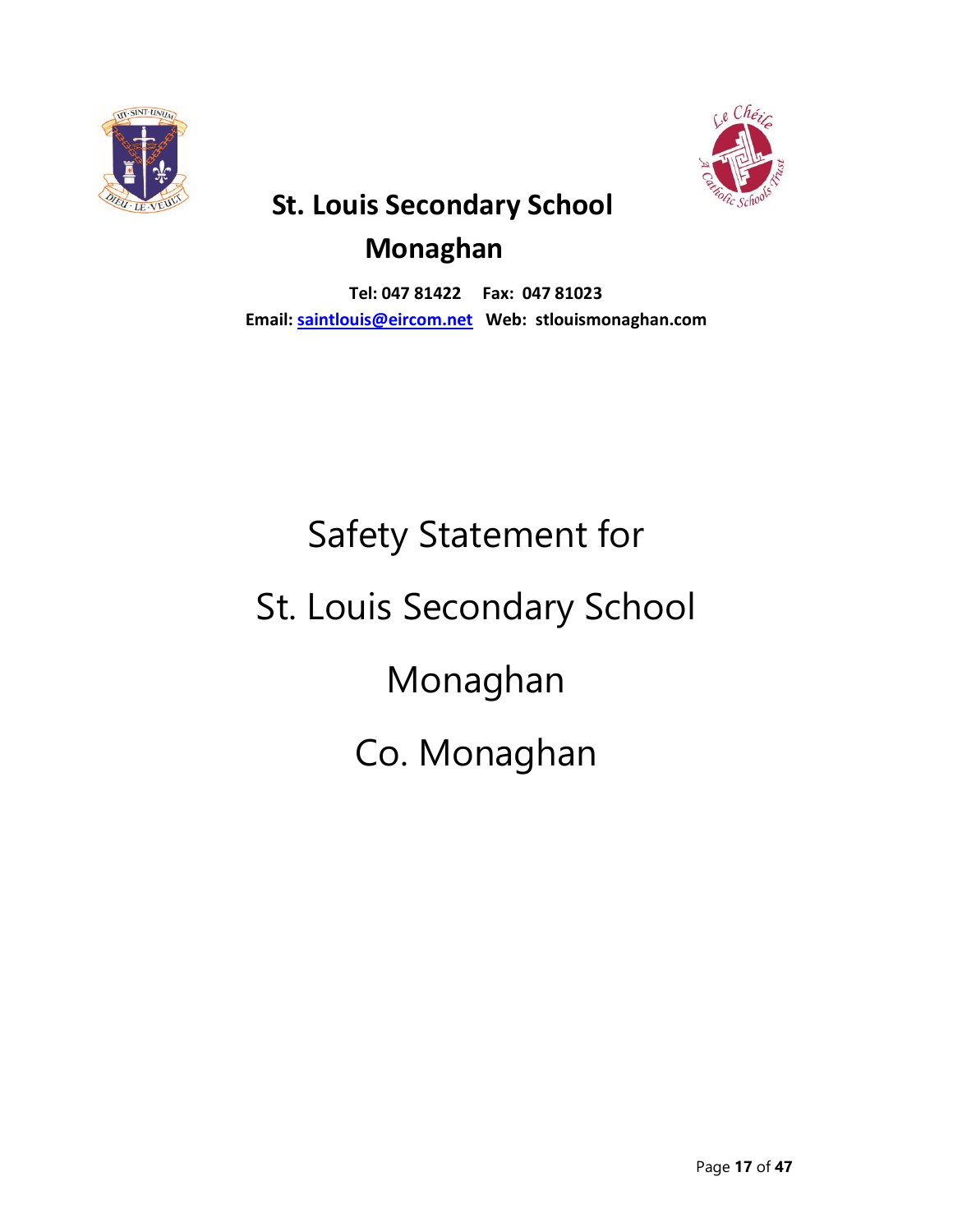In accordance with the provisions of the Safety, Health and Welfare at Work Act, 2005, it is the policy of the Board of Management of St. Louis Secondary School to ensure, insofar as is reasonably practicable, the safety, health and welfare at work of all staff, and to protect pupils, visitors, contractors and other persons at the school from injury or ill health arising from any work activity. The successful implementation of this policy requires the full support and active co-operation of all staff, contractors and pupils of the school.

It is recognised that hazard identification, risk assessment and control measures are legislative requirements which must be carried out by the employer to ensure the safety, health and welfare of all staff.

The Board of Management, as employer, undertakes insofar as is reasonably practicable to:

- a. Promote standards of safety, health and welfare that comply with or exceed the provisions and requirements of the Safety, Health and Welfare at Work Act, 2005 and other relevant legislation, standards and codes of practice;
- b. Provide information, training, instruction and supervision where necessary to enable staff to perform their work safely and effectively;
- c. Maintain a constant and continuing interest in safety and health matters pertaining to the school;
- d. Continually improve the occupational health and safety management system, and review it periodically to ensure it remains relevant, appropriate and effective;
- e. Consult with staff on matters related to safety, health and welfare at work;
- f. Provide the necessary resources to ensure the safety, health and welfare of all those to whom it owes a duty of care, including staff, pupils, contractors and visitors to the school.

The Board of Management is committed to playing an active role in the implementation of this occupational safety and health policy, and undertakes to review and revise it in light of changes in legislation, experience and other relevant developments.

Signed:

Chairperson, Board of Management

\_\_\_\_\_\_\_\_\_\_\_\_\_\_\_\_\_\_\_\_\_\_\_\_\_\_\_\_\_\_\_\_\_\_\_

Date: \_\_\_\_\_\_\_\_\_\_\_

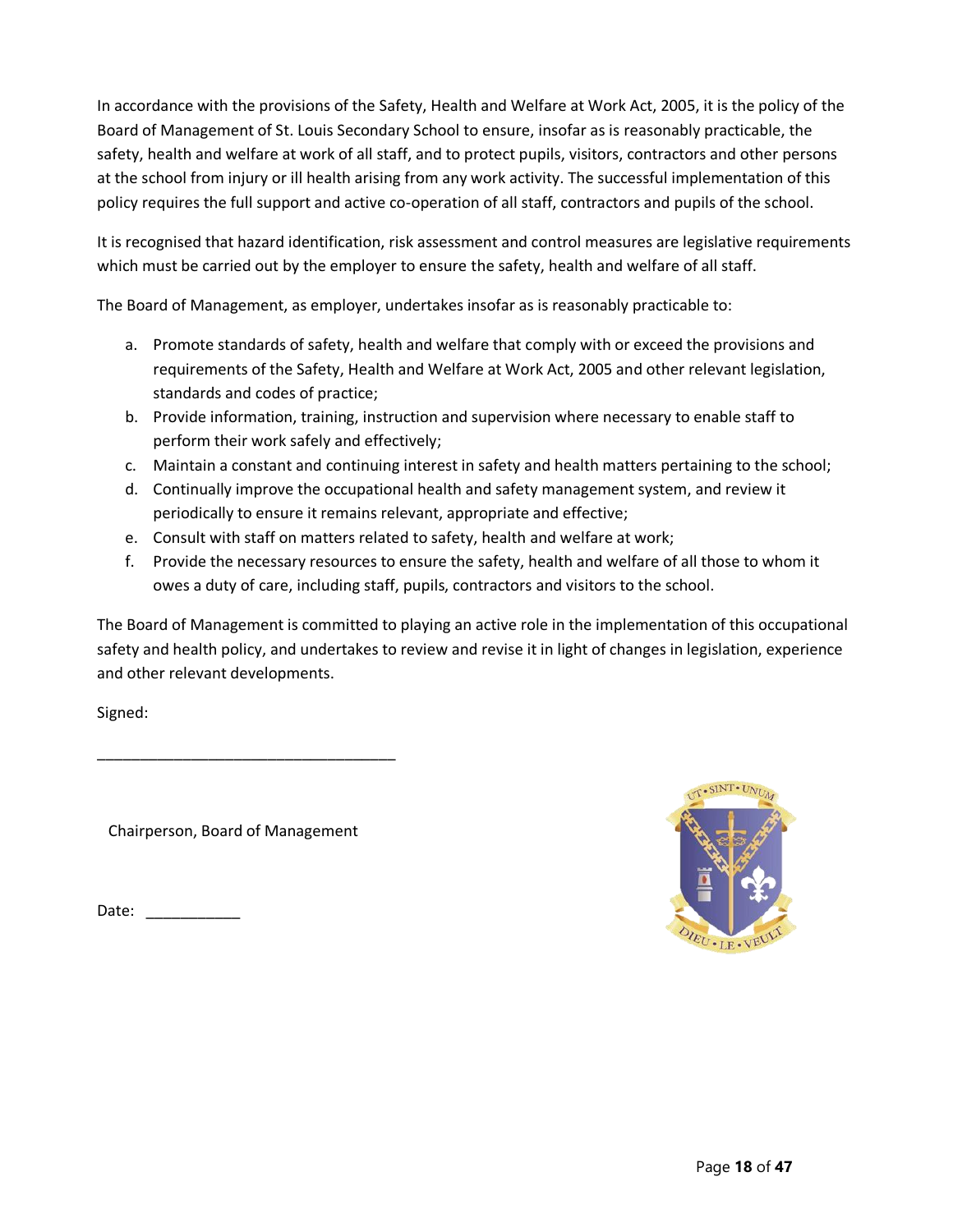#### **Introduction**

St Louis Secondary School is an exclusively girls' school located on the Glen Rd, Monaghan. There are approximately 450 students and 38 teachers, complemented by office, kitchen and maintenance staff. There are 2 kitchens, Home Economics room, Textile room, 2 biology labs, Chemistry Lab, Physics Lab, 2 Art rooms and a P.E. Dept. along with 2 computer rooms, a Technology room and general purpose classrooms.

The health, safety and welfare of all members of the School community is of utmost importance. This includes teaching staff, students, non-teaching staff and visitors. Each individual has an obligation to ensure that every person who comes into the school each day will enter a safe environment, and will be free from undue risk of injury.

This policy has been formulated in accordance with:

- ❖ Safety, Health and Welfare at Work Act, 2005
- ❖ Safety, Health and Welfare at Work regulations, 2006
- ❖ The Education Act 1998
- ❖ The school Mission statement
- ❖ Safety, Health and Welfare at Work (General Application) Regulations, 2007
- ❖ Safety, Health and Welfare at Work (General Application)(Amendment) Regulations, 2012
- ❖ Public Health (Tobacco)(Amendment) Act, 2004
- ❖ Chemicals Acts, 2008 and 2010.

# **Part 1: Policies and Arrangements for Health and Safety**

#### **Management Safety policy:**

The Safety, Health and Welfare at Work Act, 2005 requires the School to prepare and issue a safety statement setting out its policy on safety and health. This statement, together with the following, will be known collectively as the *"Safety Statement".* 

- Hazard identification and risk reduction guidelines
- Allocation of responsibilities
- Consultation procedure
- H&S arrangements

It is St Louis' policy to do all that is reasonably practicable to prevent injury to people or damage to property, and to protect everyone (including staff, pupils, public, contractors and visitors) from foreseeable hazards. The detailed arrangements for achieving these objectives are set out in the main body of the Statement. Sufficient authority and resources, both financial and otherwise, will be made available to enable staff to carry out their duties in a reasonable and efficient manner.

The Safety Statement should be read in conjunction with other relevant policies, particularly those relating to behaviour, including Behaviour Code, Substance Abuse Policy, Anti- Bullying policy, School Trips Policy, Critical Incidents Policy, Pastoral Care Policy, Admissions Policy, and School Mission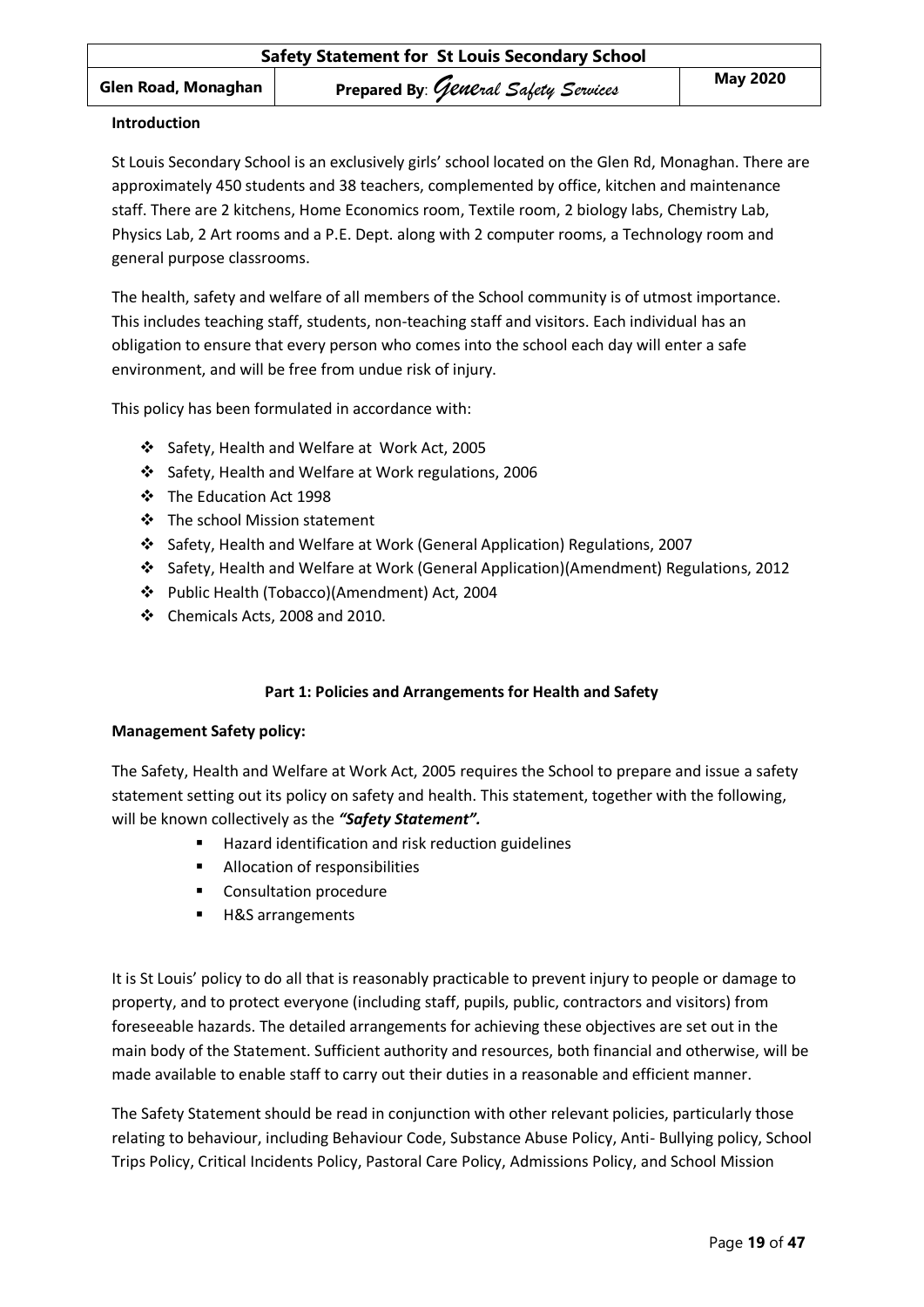| <b>Safety Statement for St Louis Secondary School</b>                                   |                                      |                 |
|-----------------------------------------------------------------------------------------|--------------------------------------|-----------------|
| Glen Road, Monaghan                                                                     | Prepared By: General Safety Services | <b>May 2020</b> |
| Statement etc. All members of staff will be made aware of their respective roles in and |                                      |                 |

Statement etc. All members of staff will be made aware of their respective roles in, and responsibilities under, the H&S management systems, and have access to these in the Safety Statement. Arrangements for consultation with staff on H&S matters will be an integral part of the school's safety policy. This Safety Statement will be subject to an annual review, and will be revised and amended as necessary.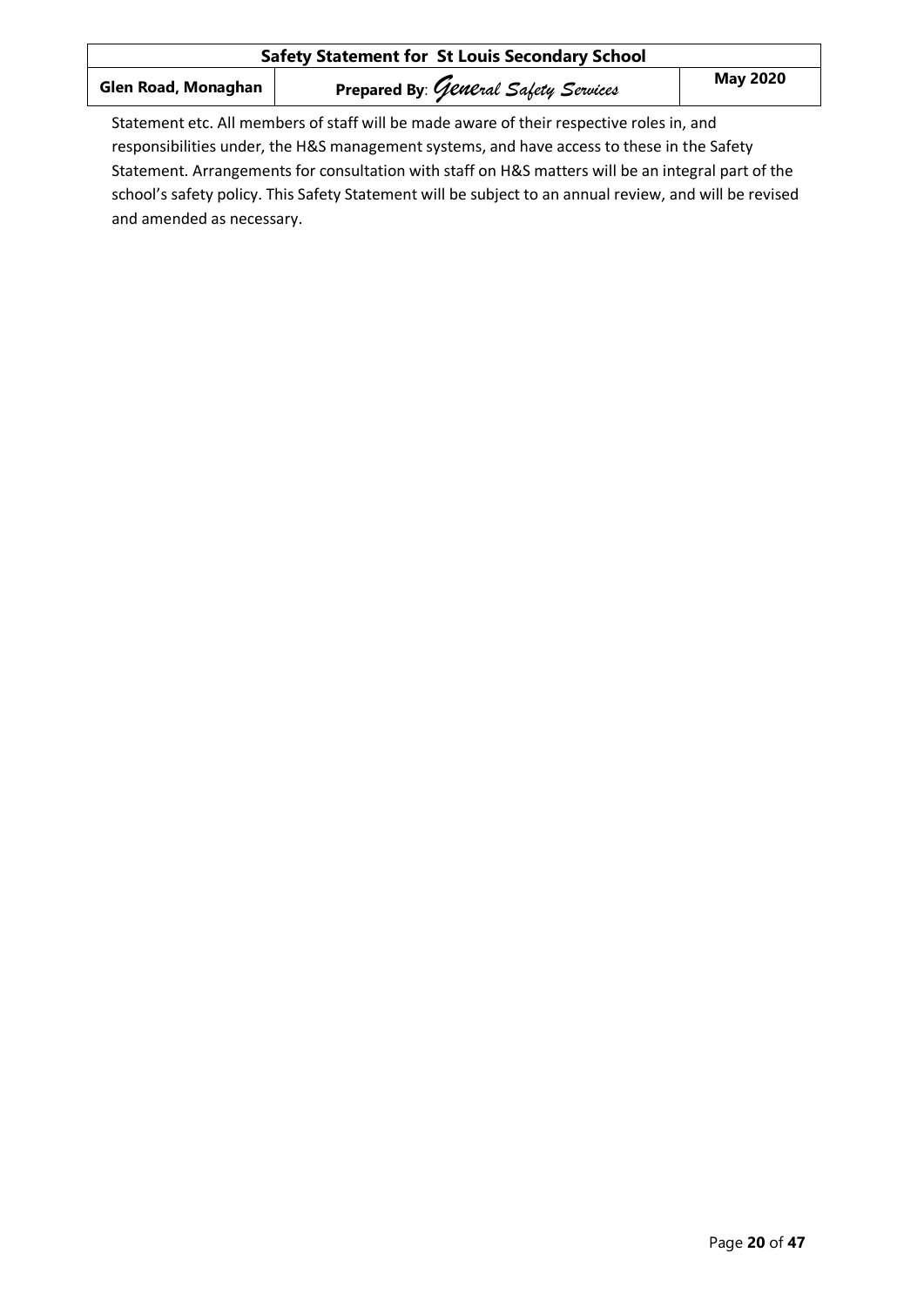

# **Assignment of Responsibilities**



**Fig 1 Health and Safety Organisation Chart**

#### **Board of Management**

The BOM recognises its overall responsibility for Health & Safety and meets this through: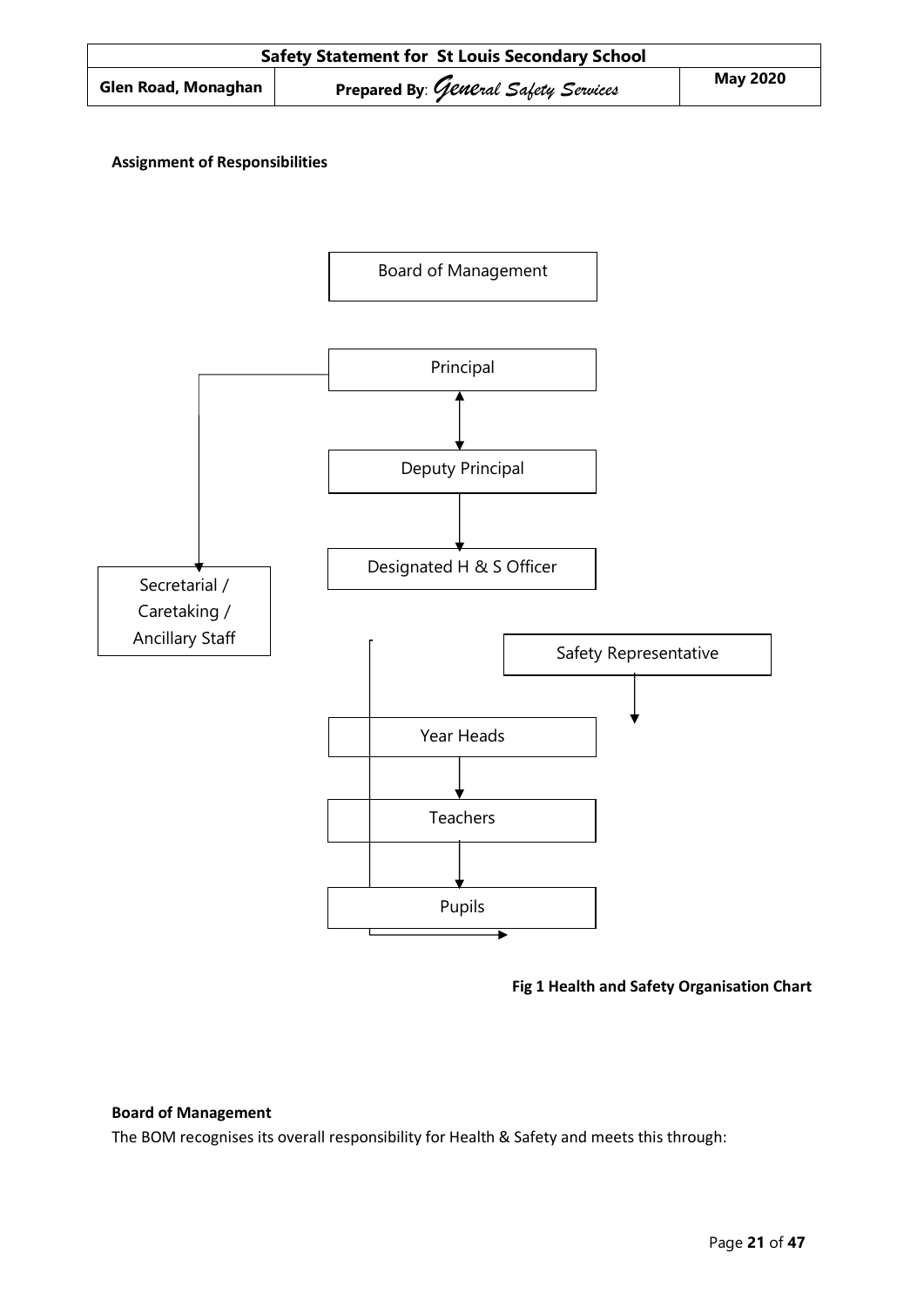| Safety Statement for St Louis Secondary School      |                                                                                                                                                                                                                                                                                                                                                                                                                                                                                                                            |                 |
|-----------------------------------------------------|----------------------------------------------------------------------------------------------------------------------------------------------------------------------------------------------------------------------------------------------------------------------------------------------------------------------------------------------------------------------------------------------------------------------------------------------------------------------------------------------------------------------------|-----------------|
| Glen Road, Monaghan                                 | Prepared By: General Safety Services                                                                                                                                                                                                                                                                                                                                                                                                                                                                                       | <b>May 2020</b> |
| $\bullet$<br>$\bullet$                              | Recognising and accepting its statutory responsibility to comply with the requirements of<br>safety legislation, and to ensure their implementation as far as is reasonably practicable.<br>Taking all steps within its power to provide a safe and healthy workplace and working<br>environment for all its employees, students, contractors and visitors to the school, taking<br>account of statutory requirements.<br>Providing information, training and instruction, where necessary, to enable employees to         |                 |
| $\bullet$                                           | perform their work safely and effectively.<br>Ensuring that safe equipment is available, that safe systems of work are set up, and that safe<br>working procedures are adhered to                                                                                                                                                                                                                                                                                                                                          |                 |
| $\bullet$<br>specifying their use.                  | Making available, where possible, all necessary safety devices and personal protective<br>equipment (PPE) to employees as determined by a risk assessment of their operations, and                                                                                                                                                                                                                                                                                                                                         |                 |
| $\bullet$<br>٠<br>activities                        | Prioritising actions on H&S issues where resources are required<br>Maintaining a constant and continual interest in H & S matters pertinent to the School's                                                                                                                                                                                                                                                                                                                                                                |                 |
| $\bullet$<br>٠<br>$\bullet$<br>$\bullet$            | Including H&S on the Board's meeting agenda<br>Monitoring the H&S performance of the school<br>Ratifying the School's H&S policy<br>Monitoring the effectiveness of said policy, and providing for its revision where necessary                                                                                                                                                                                                                                                                                            |                 |
| <b>Safety Officer (Principal/ Deputy Principal)</b> |                                                                                                                                                                                                                                                                                                                                                                                                                                                                                                                            |                 |
| her absence. The Principal's role includes:         | The Principal is the Safety Officer and has overall responsibility to the Board of Management for the<br>implementation of policy on H&S in the school. Safety begins at management level and so the<br>overall responsibility for the establishment and maintenance of an effective H&S policy rests with<br>the Principal, in conjunction with the BOM. Obligations under the Safety, Health and Welfare at<br>Work Act 2005 will rest in the main with the Principal, these duties will fall to the Deputy Principal in |                 |
| ٠<br>policy to be implemented                       | Trying to ensure that there are sufficient funds and facilities available to enable the safety                                                                                                                                                                                                                                                                                                                                                                                                                             |                 |
| ٠<br>Statement                                      | Ensuring the day to day management of all H&S matters are in accordance with the Safety                                                                                                                                                                                                                                                                                                                                                                                                                                    |                 |
| ٠<br>as appropriate                                 | Ensuring regular inspections are carried out, and submitting inspection reports to the Board                                                                                                                                                                                                                                                                                                                                                                                                                               |                 |
| ٠<br>٠                                              | Carrying out accident investigations with the relevant teacher as appropriate<br>Identifying staff H&S training needs                                                                                                                                                                                                                                                                                                                                                                                                      |                 |
| $\bullet$<br>٠                                      | Passing on information received on H&S matters to appropriate people<br>Liaising with the Board on policy and implementation issues                                                                                                                                                                                                                                                                                                                                                                                        |                 |
| ٠<br>assigned                                       | Checking the effectiveness of the statement and ensuring that responsibility is properly                                                                                                                                                                                                                                                                                                                                                                                                                                   |                 |

- Procuring advice and assistance whenever necessary, and taking heed, together with corrective actions, on any matters brought to attention
- Ensuring that safety considerations are observed by any and all contractors working within the School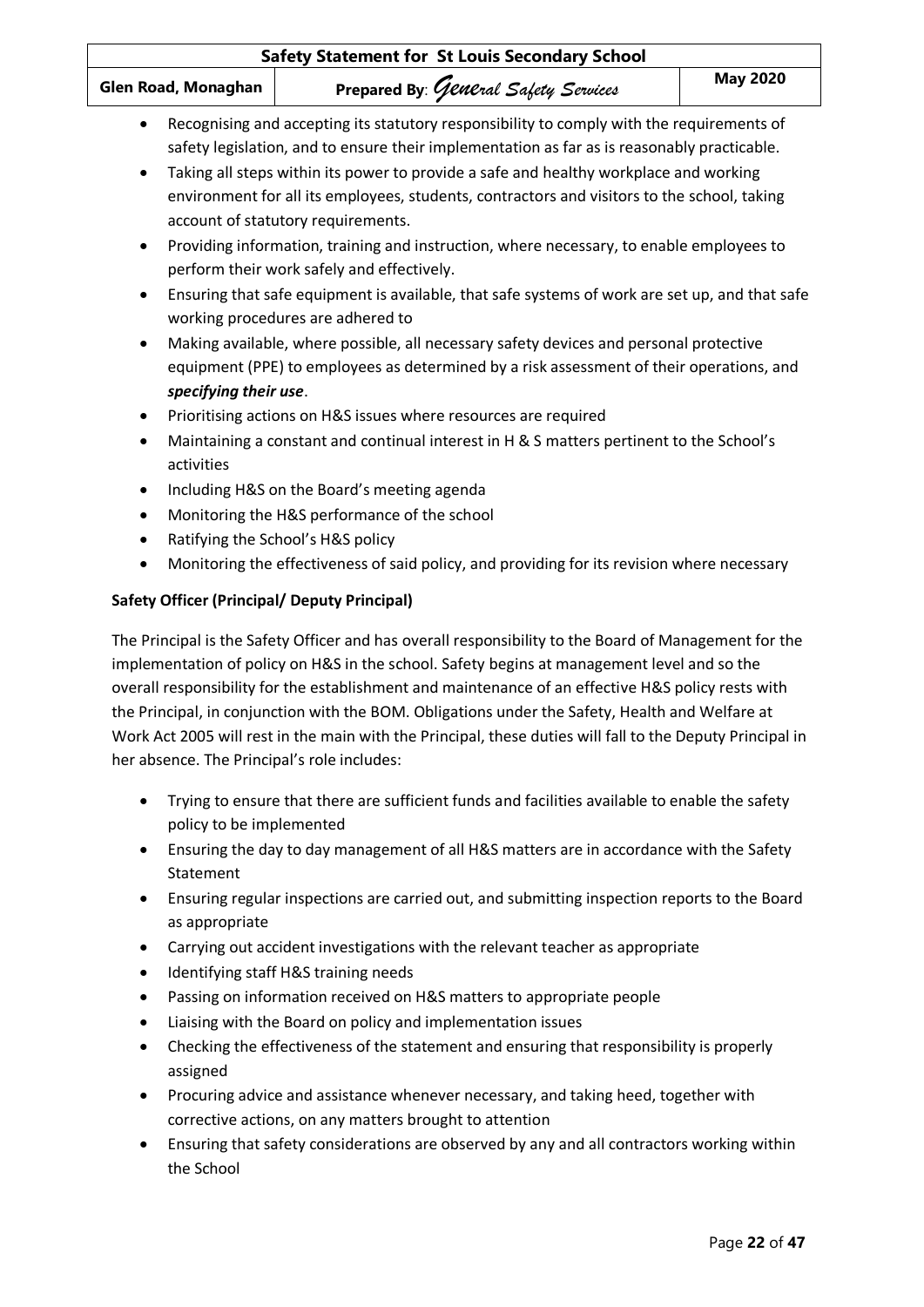| <b>Safety Statement for St Louis Secondary School</b> |                                      |                 |
|-------------------------------------------------------|--------------------------------------|-----------------|
| Glen Road, Monaghan                                   | Prepared By: General Safety Services | <b>May 2020</b> |

• Ensuring that this statement is available to, and read by, all staff and appropriate third parties

## **Designated H&S Co-ordinator**

The Designated H & S Co-ordinator is responsible for the co-ordination of safety policy. This is achieved by:

- Co-ordinating implementation of H & S regulations
- **■** Advising the Board of Management and the Principal on matters relating to the safety, health and welfare of employees
- Providing safety information and advice to staff and school users on request
- Ensuring all H&S documentation is kept up to date
- Assisting the Principal in reviewing the H & S management system on an ongoing basis
- Co-ordinating the emergency procedures for the school
- Maintaining a high degree of competency by observing current industry best practice
- Conducting ad hoc safety audits and hazard spotting inspections throughout the premises with the Safety Representative, and reporting to relevant personnel
- Assisting in drafting the H & S policy
- Assisting in the review and updating of the Safety Statement and H&S procedures
- Preparing a report on his/her work once a term

#### **Safety Representative**

The Safety Representative is a member of staff who acts as spokesperson for the staff on all matters of health, safety and welfare. Section 13 (3) of the Safety, Health and Welfare at Work Act, 2005 states that employees may elect a Safety Representative who has the following rights under the legislation:

- May make representations on any aspects of safety, health and welfare at the place of work
- May investigate accidents and dangerous occurrences
- He/she shall not interfere with or obstruct the performance of any statutory obligation required to be performed by any persons under the relevant statutory provisions
- May make oral or written submissions to inspectors on matters of safety, health and welfare at work
- May receive advice and information from inspectors on matters of safety, health and welfare at work
- May accompany an inspector on any tour of inspection other than a tour of inspection made by an inspector for the purpose of investigating an accident
- **■** Subject to prior notice to the employer, he/she may carry out inspections of the premises to determine any potential hazards on the premises.

*Currently Caoimhe Flanagan is acting as Safety Rep.*

#### **Year Head Teachers**

Their main functions are: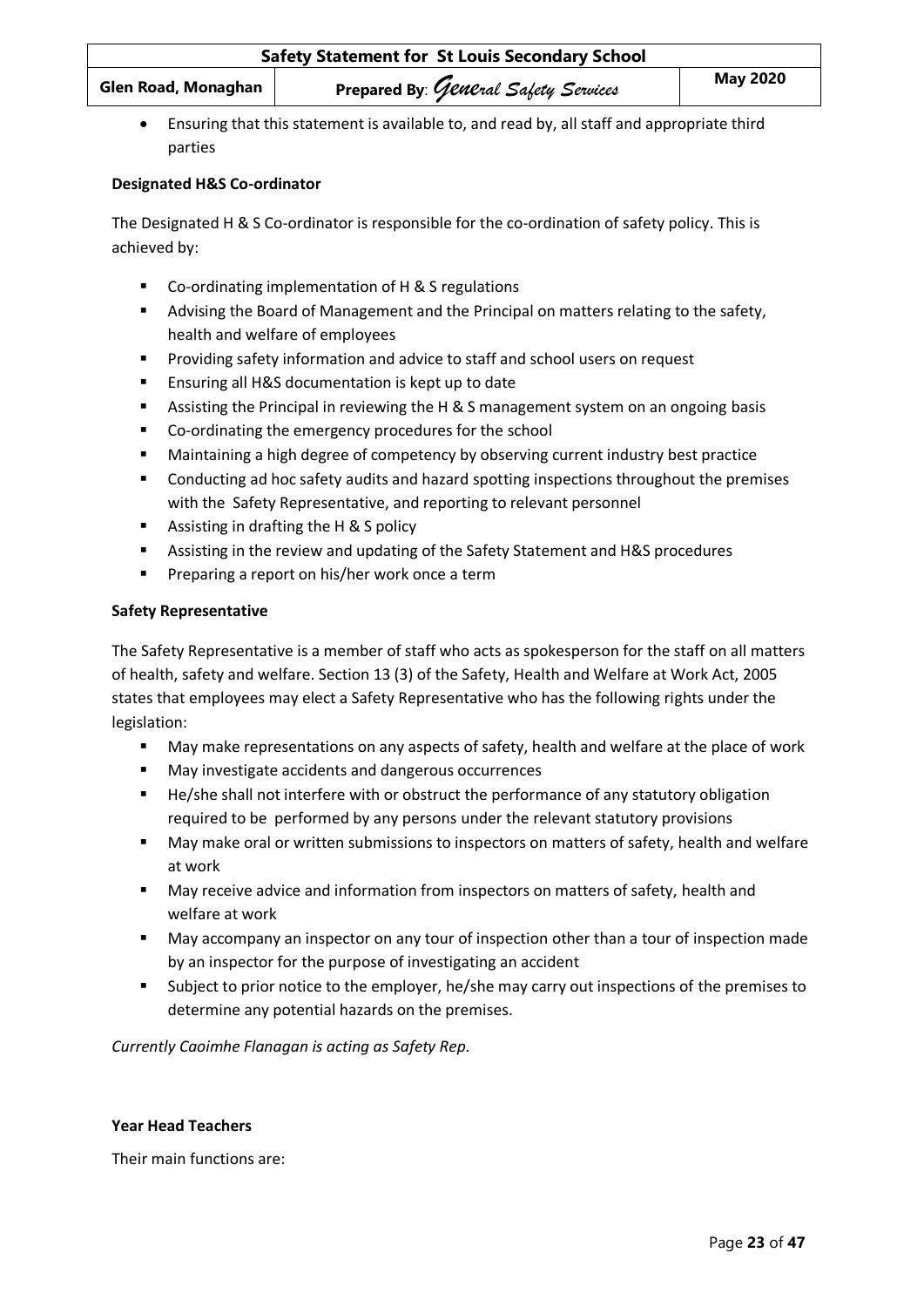| Glen Road, Monaghan               | Prepared By: General Safety Services                                                                                                                                                   | <b>May 2020</b> |
|-----------------------------------|----------------------------------------------------------------------------------------------------------------------------------------------------------------------------------------|-----------------|
| ٠<br>Safety policy.               | The day-to-day management of health and safety in accordance with the school's Health and                                                                                              |                 |
| ٠                                 | To demonstrate at all times an exemplary approach to safety and health in order to<br>engender in their students a total commitment to safety and health.                              |                 |
| ٠<br>matters.                     | To be accountable to the Principal for any breach or omission regarding safety and health                                                                                              |                 |
| ٠<br>Safety procedures regularly. | To be involved in drawing up and reviewing departmental (within the school) Health and                                                                                                 |                 |
| ٠<br>carried out.                 | To carry out regular Health and Safety inspections of their appointed department/area,<br>make reports to the Principal on any issues identified and ensure that appropriate action is |                 |
| ٠                                 | To pass on Health and Safety information to appropriate people.                                                                                                                        |                 |
| п                                 | To be aware of statutory obligations and the best available working practices and methods<br>of training which they should apply.                                                      |                 |
|                                   | To ensure all accidents and injuries are recorded.                                                                                                                                     |                 |
|                                   |                                                                                                                                                                                        |                 |
| <b>Teachers</b>                   |                                                                                                                                                                                        |                 |

Teachers will ensure that a reasonable account of health and safety is taken in all departmental procedures and arrangements. They are accountable to the Principal for any breach or omission in relation to H&S matters. Their main functions are:

- Day to day management of H&S in accordance with the H&S policy
- Checking classrooms / work areas are safe
- Checking equipment is safe prior to use
- Ensuring safety procedures are followed
- Ensuring PPE is used when needed
- Carrying out regular H&S inspections of their department / area, making reports to the Principal on any issues identified and ensuring that any actions are carried out
- Participating in inspections and H&S meetings, as appropriate
- Bringing problems to the Principal's attention
- Demonstrating an exemplary approach to H&S at all times, in order to engender in their students a total commitment to safety and health
- Passing on H&S information received to appropriate people
- Being aware of statutory regulations and the best available working practices and methods of training that they should apply
- Ensuring all injuries are recorded

# **All Employees**

Employees have general statutory obligations under the Safety, Health and Welfare at Work Act, 2005 which places a duty of care on all employees (including full or part-time, permanent or temporary, regardless of any employment or contractual arrangements they may have). While at work, employees have a duty to: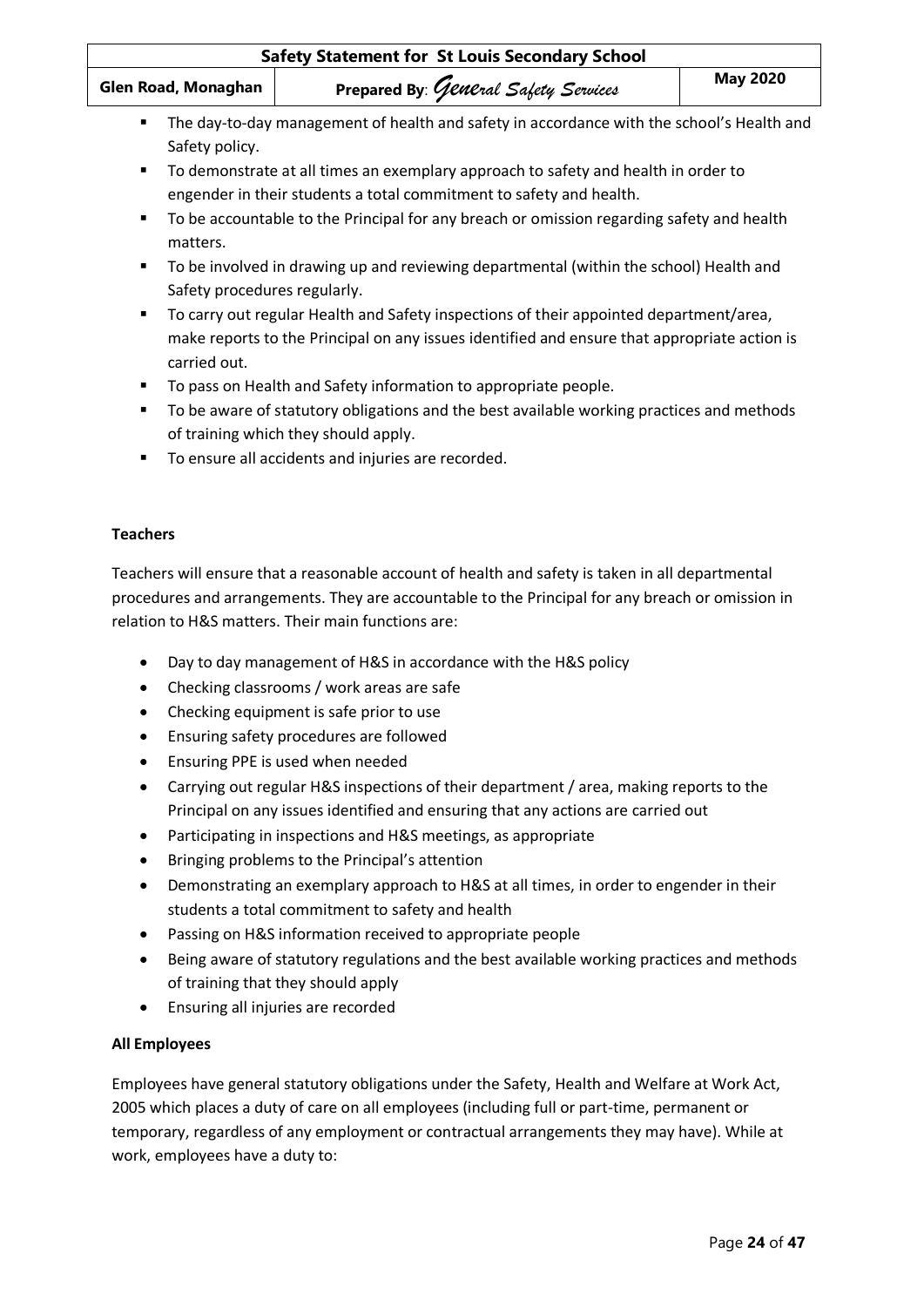| <b>Safety Statement for St Louis Secondary School</b>                    |                                                                                                                                                                                                                                                                                                                                                                                                                                                                                                                                                                                                                                                                                                                                                                                                      |                 |
|--------------------------------------------------------------------------|------------------------------------------------------------------------------------------------------------------------------------------------------------------------------------------------------------------------------------------------------------------------------------------------------------------------------------------------------------------------------------------------------------------------------------------------------------------------------------------------------------------------------------------------------------------------------------------------------------------------------------------------------------------------------------------------------------------------------------------------------------------------------------------------------|-----------------|
| Glen Road, Monaghan                                                      | Prepared By: General Safety Services                                                                                                                                                                                                                                                                                                                                                                                                                                                                                                                                                                                                                                                                                                                                                                 | <b>May 2020</b> |
| $\bullet$<br>or omissions at work<br>٠<br>$\blacksquare$<br>٠<br>٠<br>٠  | Comply with relevant laws and protect their own H &S by taking care of their own safety,<br>health and welfare as well as that of any other person who may be affected by their actions<br>Ensure that they are not under the influence of any intoxicant to the extent that they could<br>be a danger to themselves or others while at work<br>Co-operate with the School Board of Management, Principal and any other person in order<br>to comply with any of the relevant statutory provisions<br>Not engage in any improper conduct or improper hazardous activity that could endanger<br>their safety and health or that of anyone else<br>Participate in safety training offered by their employer<br>Make proper use of all machinery, tools, substances etc. and of all personal protective |                 |
| ٠<br>п<br>Keep work areas clean<br>٠<br>Take care when moving items<br>п | equipment provided for use at work<br>Report to the Principal, without delay, any defects in equipment, place of work or systems of<br>work, which might create a danger to the safety, health or welfare of themselves and others<br>Not intentionally or recklessly interfere with or misuse any appliance or safety equipment<br>provided to secure the safety, health or welfare of persons arising out of work activities                                                                                                                                                                                                                                                                                                                                                                       |                 |

## **Students**

Each student has an important role to play in ensuring the safety of herself, of other students and the staff in the school. While in the school or on school excursions, every student should be conscious of safety and endeavour to avoid creating the risk of injury.

#### **Safety Delegation**

| <b>Overall Responsibility</b> | <b>Board of Management</b> |
|-------------------------------|----------------------------|
| Safety Officer                | Margaret Conlon, Principal |
| Safety Representative         | Niall Mooney               |
| First Aid                     | <b>Bonnie Fleming</b>      |
|                               | <b>Geraldine McCaffrey</b> |
|                               | Jen O' Leary               |
|                               | Amy Rooney                 |
| Stocking of First Aid boxes   | Caoimhe Flanagan           |
| H & S Co-ordinator            | Caoimhe Flanagan           |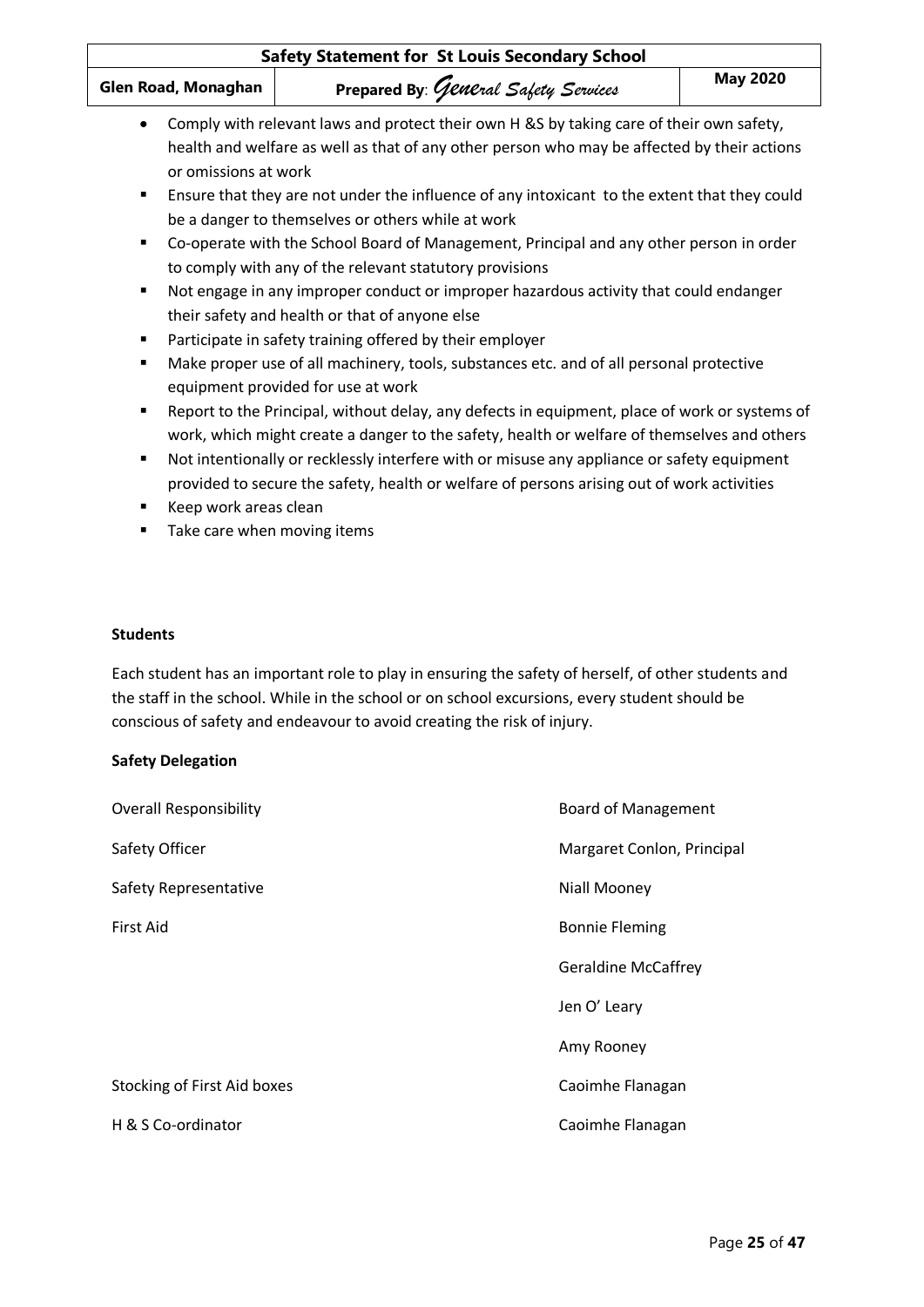#### **Policies and procedures**

#### **Documentation & distribution of Safety Statement**

The Principal holds the master copy of the Safety Statement. Copies of the Safety Statement will be issued to relevant personnel. It is school policy that all employees and pupils will also have access to copies. The Principal is responsible for the issue of new documentation and the retrieval of obsolete documentation. All copies of the Statement will be dated, and only the latest edition will be applicable.

#### **Provision of Safety Training and instruction**

The Board of Management undertakes that all necessary information, instruction, training and supervision will be supplied to each employee to secure their safety, health and welfare in the workplace. The primary responsibility for this rests with management in conjunction and cooperation with specialists as appropriate. The BOM recognises that even with best work arrangements in place, people may still need clearly defined safety procedures and instructions. For that reason, there is a commitment by the school to identify safety training needs, to carry out that training and to assess the competence of employees.

The BOM expects that all employees will co-operate in the training provided.<sup>1</sup>Certain tasks require that strict safety procedures be followed. Where this arises, the employees involved will receive special instructions by a competent person. It is essential that no person attempts a hazardous task without proper instruction and training. Both formal and on-the-job training programmes are designed so that employees become fully conscious of the need to work safely and have the necessary skills and knowledge to do so.

The induction training programme includes information on the school's approach to safety and the safety procedures and requirements throughout the premises. On-the-job training focuses particularly on hazardous aspects of each job, with a view to ensuring that employees are fully acquainted with the dangers associated with their day-to-day tasks.

#### **Provision of safe systems of work**

It is the policy of the BOM, in conjunction with the Principal and/or relevant teachers, when purchasing new equipment, altering existing equipment, or changing a system of work, to examine such proposed purchases or changes to ensure insofar as is reasonably practicable that they are without significant risk. Systems of work include all routine work, electrical work, maintenance work and work by contractors on site. They will include consideration for the safety and health of visitors.

#### **Provision of PPE**

It is the policy of St Louis to provide students and employees with appropriate personal protective equipment, and to replace it as required. The relevant subject teacher is responsible for identifying and procuring the appropriate equipment for tasks which cannot be made safe by any other practicable means. Responsibility for ensuring that the equipment is used properly rests with the

<sup>&</sup>lt;sup>1</sup> As required by SHAWAWA, 2005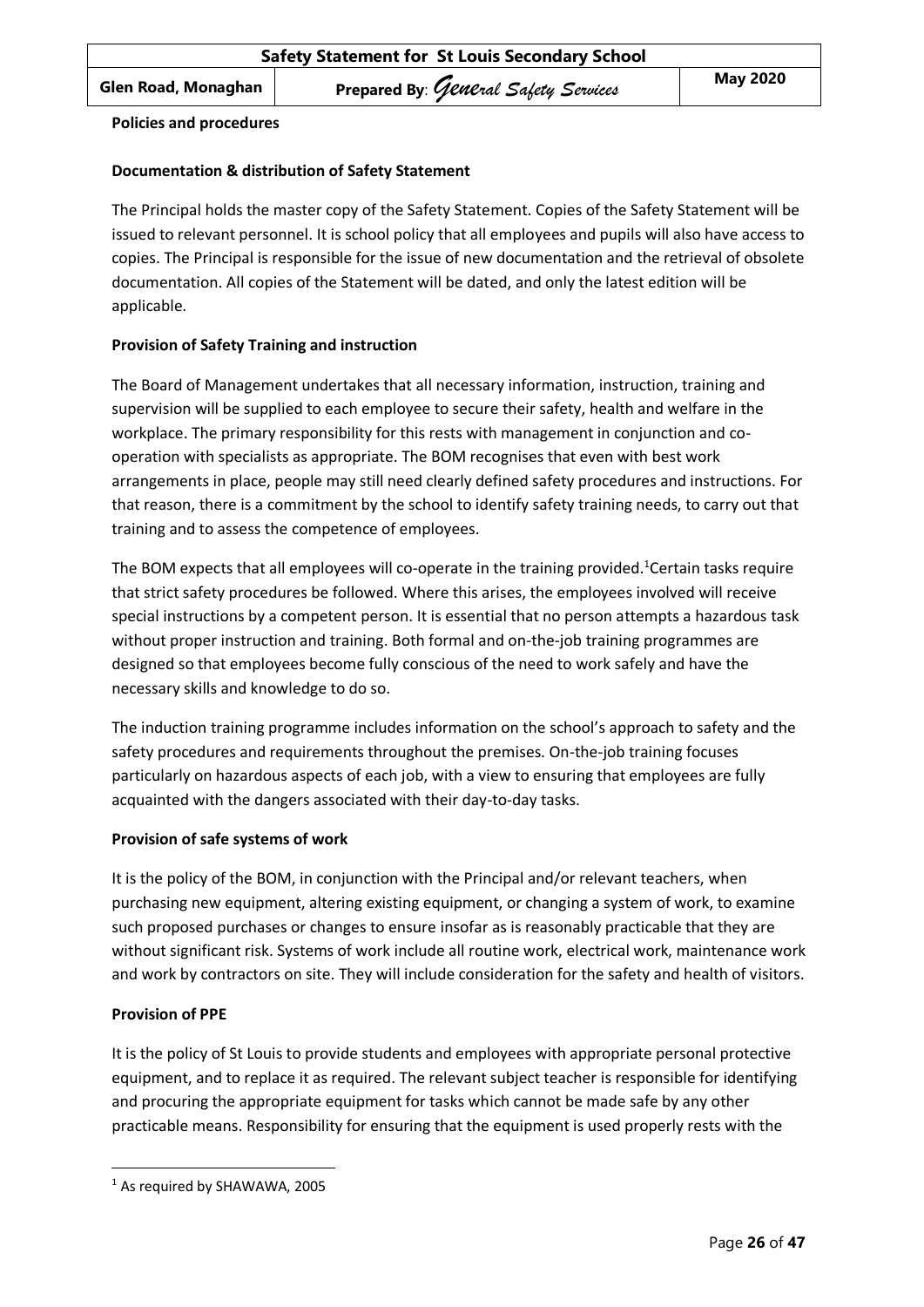Principal and/or relevant subject teacher, who will ensure that all those within his/her area of responsibility are properly instructed in the maintenance and safe use of protective clothing and safety equipment.

This policy will be reviewed regularly by the school and will be updated as required. The review will take account of experiences to date, changes in work arrangements and the use of new materials and/or processes.

# **Consultation:**

St Louis is committed to meeting its obligations under Section 13 of the Safety, Health and Welfare at Work Act 2005 on consultation. The following consultation arrangements have been agreed:

- a safety briefing is held on an annual basis to discuss and review health and safety arrangements and responsibilities at St Louis
- in addition regular, scheduled meetings are held between the Principal and the school's Safety Representative who will be responsible for making representations on behalf of the staff on matters concerning the safety, health and welfare in the place of work
- St Louis recognises the statutory rights of the Safety Representative as set out in Section 13 of the Act and is committed to co-operating with the person appointed. In accordance with the Regulations, the Safety Representative will be given access to any information in the possession of management that pertains to the safety, health and welfare of employees and pupils. The Safety Representative will be given the opportunity to receive appropriate training. The Safety Representative will not suffer any disadvantage through discharging these functions.

# **Welfare:**

Welfare facilities required by legislation will be provided in accordance with the Safety, Health and Welfare at Work (General Application) Regulations, 2007 and the Safety, Health and Welfare at Work (Miscellaneous Welfare Provisions) Regulations, 1995. To ensure the continued welfare of employees, toilet and kitchen areas are provided. Staff must co-operate in maintaining a high standard of hygiene is these areas. Employees are reminded that:

- any person who is under medical supervision, or on prescribed medication and who has been certified fit for work, should notify the Principal of any known side effects or temporary physical disabilities which may be a danger to themselves or colleagues
- illicit drugs and alcohol employees are not allowed to attend the premises to carry out duties whilst under the influence of illicit drugs or alcohol

#### **Non-Harassment/Bullying policy:**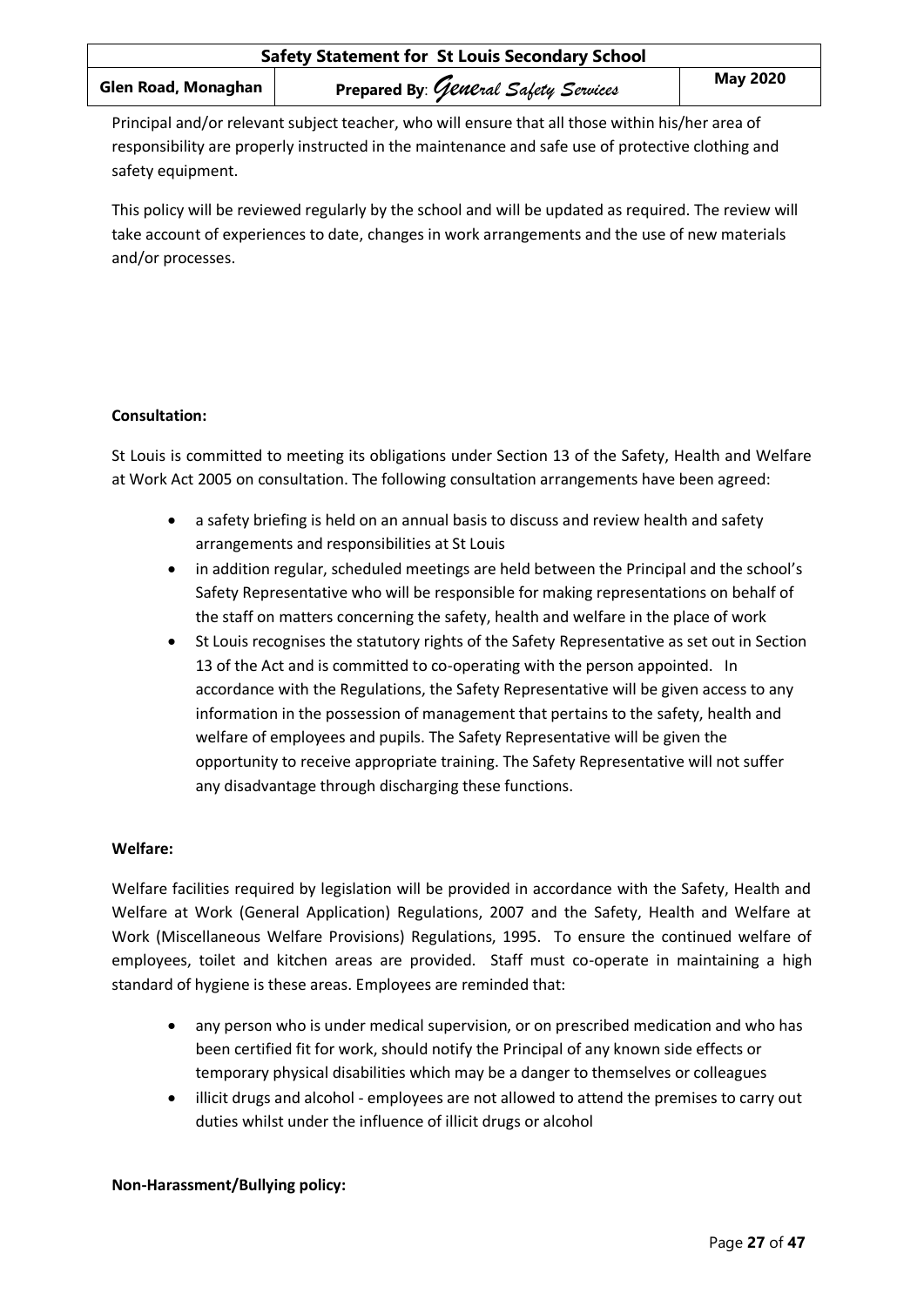St Louis School acknowledges its responsibilities in regard to bullying and harassment as referred to in the general duties in Section 6 and 12 of the Safety, Health and Welfare at Work Act 2005, and Employment Equality Act 1988, Section 8 and 32.To this effect, the school has developed an 'Anti-Bullying Policy' which in addition takes account of the Department of Education's Guidelines on Countering Bullying Behaviour in Primary and Post-Primary Schools.

# **Smoking Policy:**

No smoking is allowed in any enclosed area of the workplace. This policy is in accordance with The Public Health (Tobacco) Acts, 2002 & 2004 – Section 47, Smoking Prohibitions. Any person found to be smoking and in breach of this regulation will face disciplinary measures.

# **Pregnant Employees:**

St Louis School adheres to the provision of the Safety, Health and Welfare at Work (Pregnant Employees etc.) Regulations 2000 (SI 218/2000). These regulations apply to employees who are pregnant, have just had a baby or are breast-feeding (within the first 26 weeks after birth). If Management is notified of any of the above, an assessment of any hazardous activities relating to the employee will be carried out. The following hazards must be considered:

- physical shocks, including direct blows to the abdomen
- handling a load
- movement and postures, which are abrupt or severe, or give, rise to excessive fatigue
- non-ionising radiation
- chemicals: in particular any chemical which is harmful by inhalation or when absorbed through the skin, i.e. organic solvents

(Note: This is not an exhaustive list and all hazards should be considered.)

A pregnant employee must not be exposed to these hazards unless they are adequately controlled. Adequate control means that the hazard is reduced to a level that will not harm the pregnant woman or the developing child or breast-fed child.

If any of these risks are present, they must either be eliminated or safeguards put in place to protect the employee's health and safety. These safeguards include:

- changing the type of work, working hours, etc.
- moving the employee to other safe work

If these safeguards are not possible then the employee must be granted safety and health leave. This is paid leave, which continues until either the condition changes or else the pregnant employee becomes eligible for paid maternity leave. (Note: Maternity leave is usually taken four weeks before and ten weeks after birth).

Pregnant women and nursing mothers will have the facility to lie down in a rest room as necessary.

**First Aid:**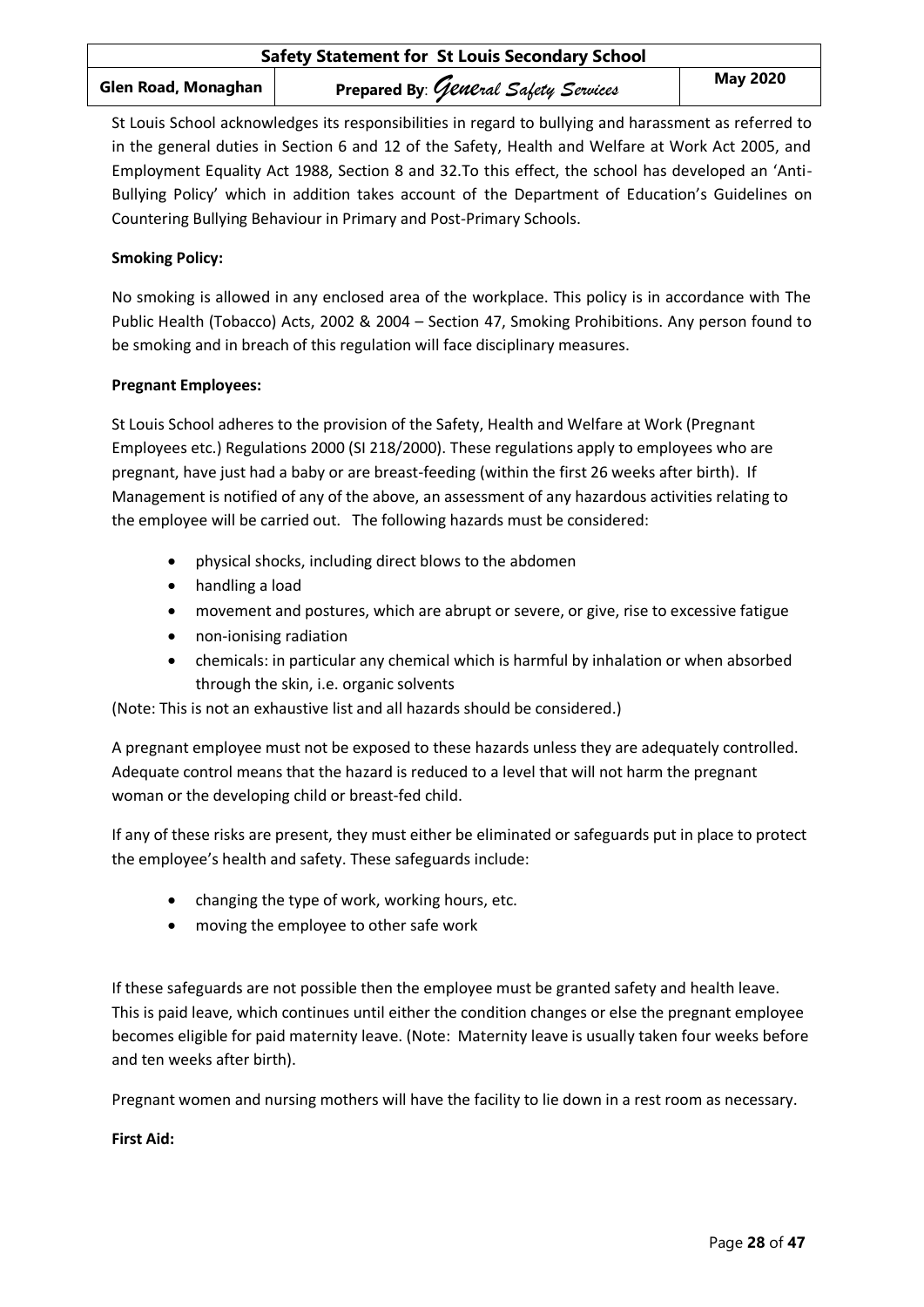| <b>Safety Statement for St Louis Secondary School</b> |                                      |                 |
|-------------------------------------------------------|--------------------------------------|-----------------|
| Glen Road, Monaghan                                   | Prepared By: General Safety Services | <b>May 2020</b> |

The provision of first aid equipment required by legislation is provided in accordance with First Aid Regulations 1993, contained in Part IX of the General Application Regulations 2007. First Aid Boxes are located in the:

- Staff Room
- Laboratories
- School Gym
- Secretary's Office
- Cookery Kitchens
- Art Room

A check will be carried out regularly to identify any replacement stocks needed. Following this check, a list of stocks required will be purchased. The restocking of the first aid boxes will be the responsibility of administration.

St Louis School has trained First Aid personnel but also relies on the medical treatment at the local hospital where appropriate. If considered necessary, students are brought to the Treatment Room at Monaghan General Hospital, Monaghan for treatment and/or assessment. A member of staff always accompanies students, but they must be met at the hospital by a parent or guardian of the injured student.

Following an accident requiring first aid treatment, an accident report form is completed. In the event of a serious injury the ambulance service must be called, the Principal is notified and a full accident investigation is carried out.

# **Disciplinary Action:**

Where advice and persuasion fail to achieve compliance with safety and health rules, it is the policy of St Louis School to take disciplinary action on the matter. The principles of natural justice and agreed grievance procedures will be followed. In general the following basic procedure will be followed:

- apart from any case of gross negligence of the Safety Regulations, which may warrant instant dismissal, the employee should be warned of any shortcomings and given a reasonable opportunity to put them right
- should it be necessary to take formal action a number of verbal warnings will be given. This warning will indicate the Specific Regulation, which has been breached, how it is to be rectified and the time limit in which it is to be achieved
- a further warning will be given in writing. Should the required improvement not result within the stated period, the matter will be referred to the Board of Management
- in any instances of alleged wilful breaches of the Safety Regulation, the case will be investigated rapidly and fully. Depending on the results of the investigation, the employee will either be dismissed, be given a written warning or return to normal work
- all warnings for breaches of Safety Regulations will be noted in a relevant file

# **Contractors and Visitors:**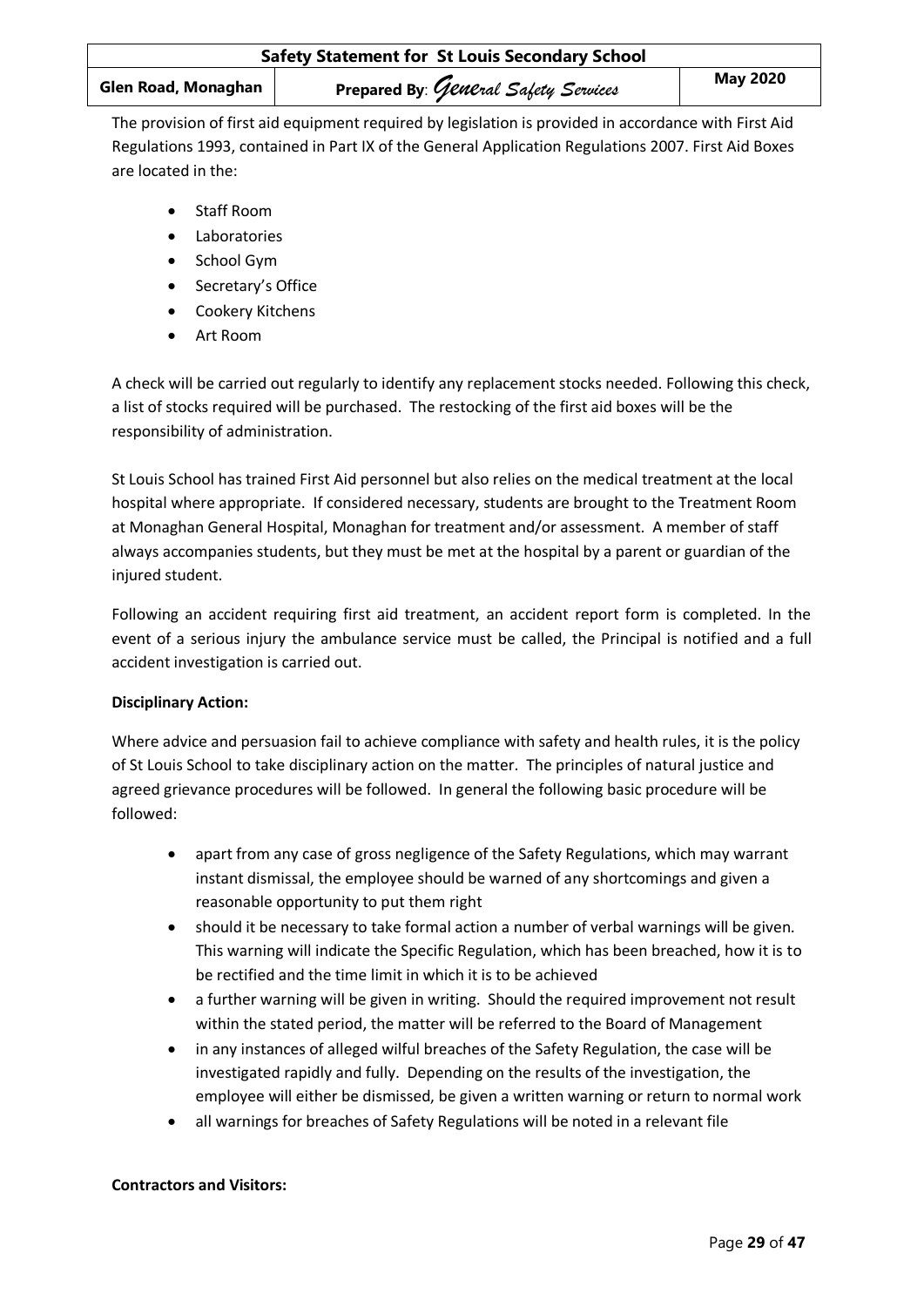| <b>Safety Statement for St Louis Secondary School</b> |                                      |                 |
|-------------------------------------------------------|--------------------------------------|-----------------|
| Glen Road, Monaghan                                   | Prepared By: General Safety Services | <b>May 2020</b> |

St Louis School has a responsibility to ensure, as far as is reasonably practicable, the safety of visitors and contractors while on the site. To that end the following policies will apply:

- all visitors to the school should present themselves to the general office before entering the main school building
- all contractors/subcontractors must produce a Safety Statement that is acceptable to management prior to commencement of work
- all persons entering the premises must observe the safety rules and the instructions given by persons enforcing the safety policy
- contractors/subcontractors may not work on the premises until the relevant safety rules are followed
- contractors/subcontractors may not work on the premises until covered by insurance against risk

#### **Contractors:**

Contractors will not be allowed on the premises to carry out work until the School Principal or designated representative has checked and is satisfied with their insurances. The degree of risk assessment that must be carried out before work begins will depend on the nature and extent of activities associated with each individual contract. For major contracts, the provisions of the Safety, Health and Welfare at Work (Construction) (Amendment) Regulations, 2010 must be adhered to. The contractor must liaise with a school-appointed official and discuss and agree the safety precautions deemed necessary by either party. Contractors must take all due care of their own safety, the safety of their employees and all others affected by their work. Contractors must not use any equipment or the service of personnel belonging to or engaged by the school Board of Management without prior approval being granted by the school-appointed official. Every contractor working on school premises must comply with all applicable statutory requirements, best industry practices and any special safety rules or conditions imposed by the school. In this regard, it is the responsibility of the contractor to:

- provide all necessary instruction, training and information on health and safety matters to their employees
- provide competent and adequate supervision of their employees and activities
- provide all necessary safety equipment and clothing for their employees
- all plant and equipment brought onto the School site must be safe and in good working order and with any necessary certificates available for checking
- ensure that all accidents and dangerous occurrences are reported to the School Principal
- ensure that all School safety notices and alarms are followed at all times
- ensure that hazardous substances are not brought on to the premises without prior notice and permission
- ensure that 'approved' hazardous substances are stored and used safely whilst on the premises
- ensure that all hazardous substances are removed from the premises
- monitor and assess the safety performance of their employees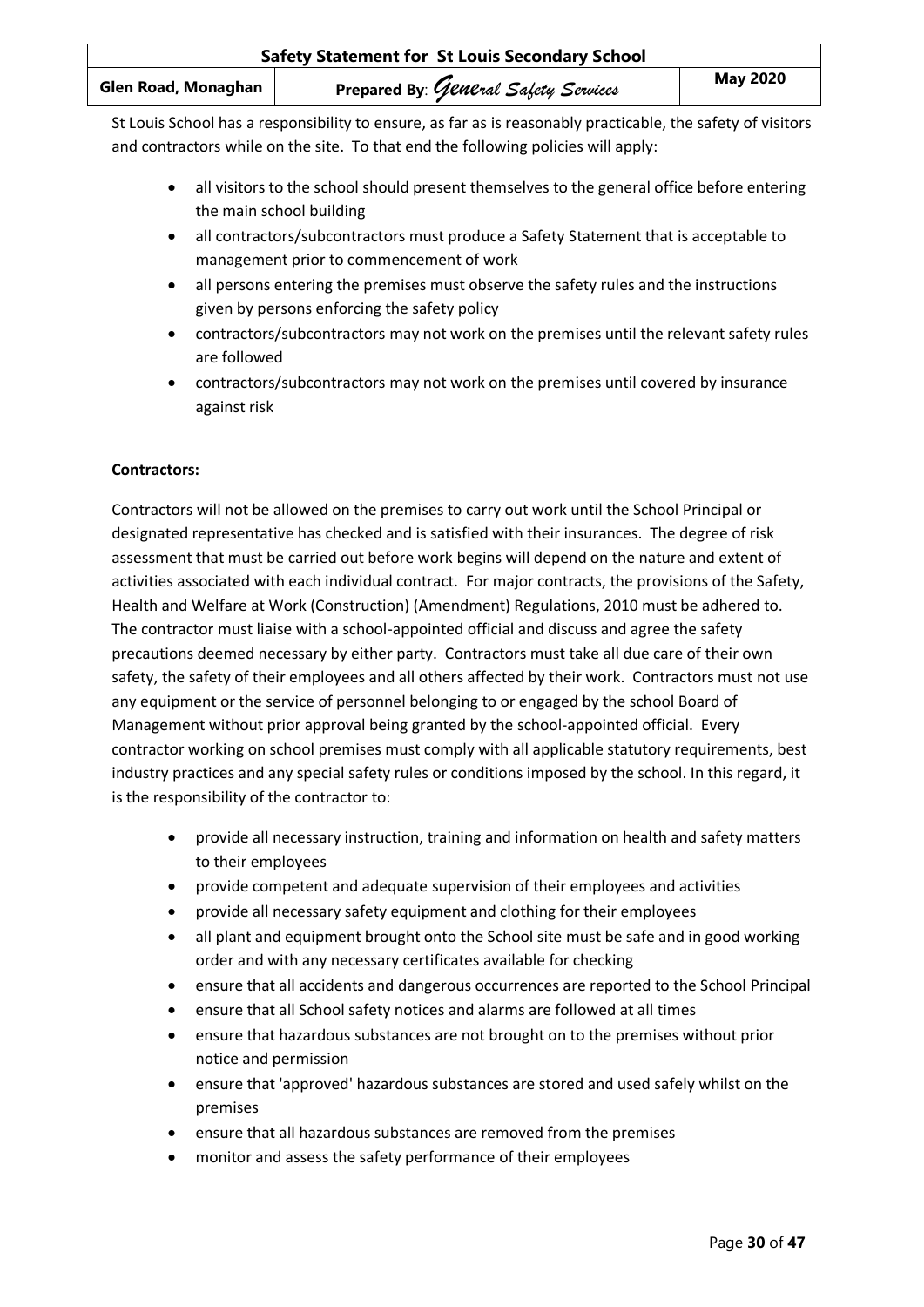#### **Contractor/Self-Employed Person:**

All contractors and self-employed persons shall provide their safety statement when requested to do so and shall:

- conform generally with the duties and responsibilities as for employees
- provide evidence when requested, showing that appropriate employer's liability and public liability insurances are in place
- bring to the attention of the Principal, DSO and anyone else who may be affected by any process or use of materials, which may endanger health and safety while at work
- comply with the requirements of this safety statement, and co-operate with the school Board of Management in providing a safe place of work and a safe system of operation
- ensure all their employees and others under their care are provided with and wear protective clothing and equipment appropriate to the task
- report any defect in the plant and equipment, place of work, or system of work without unreasonable delay
- only use competent and suitable persons on site
- obtain the consent of the Principal before engaging persons other than their direct employees on site
- ensure that their managers, supervisors and employees are aware of the obligations placed upon them with regard to health and safety

#### **CCTV Monitoring**

St. Louis School and grounds are constantly monitored by means of 16 CCTV cameras located throughout the school grounds. CCTV evidence can and will be used as evidence in the event of injury / incident (both inside and outside of school hours) to establish details of what occurred. CCTV evidence can and will also be used where possible to assist in the prosecution of trespassers on school property. Warning signs are posted throughout the property advising persons of the presence of cameras.

School gates are closed during standard school holidays, and on weekends from Friday evening to Monday morning during term time.

#### **Fire Alarm**

St Louis School is protected by Platinum Fire Protection, in accordance with the requirements of Sections 8, 11, 12 and 19 of the Safety, Health and Welfare at Work Act 2005, and The Workplace Chapter of the Safety, Health and Welfare at Work (General Application) Regulations 2007. Firefighting equipment and alarm system is supplied and Maintained by Platinum Fire Protection, Monaghan. Servicing is carried out quarterly in accordance with legal requirements. The alarm system is linked to John Treanor and the key holder for the premises is Watch It Security.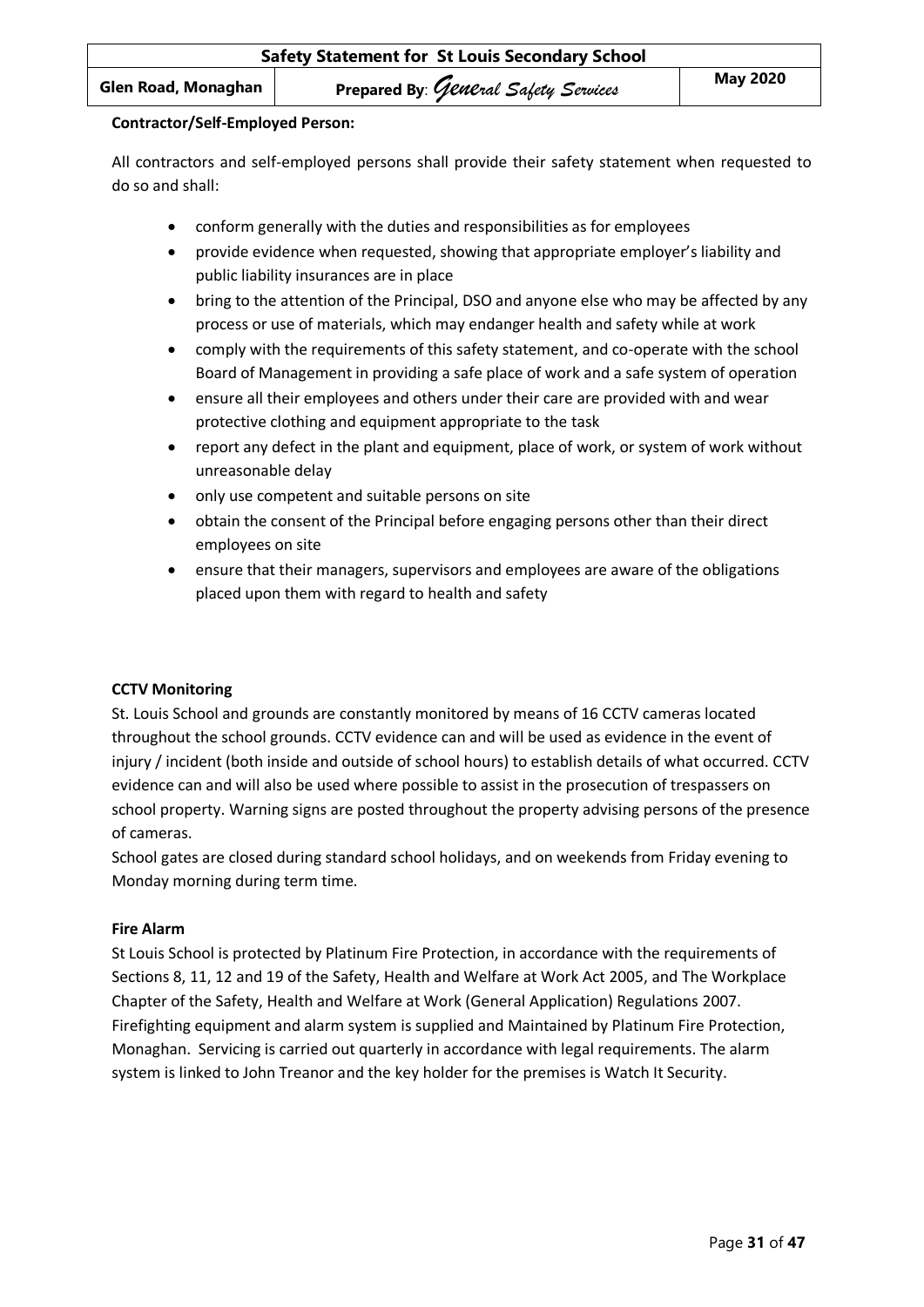#### **PART 2: Risk Assessment**

#### **Health and Safety – Glossary of terms**

| Accident:               | An accident is an unexpected event that leads to injury to a person and/or<br>damage to equipment. |
|-------------------------|----------------------------------------------------------------------------------------------------|
| Incident:               | An incident is an unexpected event that could lead to an accident if not dealt<br>with.            |
| Hazard:                 | A hazard is defined as something with the potential to cause harm.                                 |
| Risk:                   | Risk is the likelihood, great or small, that someone will be harmed by the                         |
|                         | hazard, together with the severity of that harm suffered and the number of                         |
|                         | people who might be exposed to the hazard.                                                         |
| <b>Risk Assessment:</b> | Risk assessment is a careful examination of what, in the workplace, could                          |
|                         | cause harm to people, so that one can weigh up whether one has taken                               |
|                         | enough precautions or should one do more to prevent harm.                                          |
| <b>Control Measure:</b> | This is a procedure put in place to reduce the risk due to a hazard                                |

#### **Hazard Identification and Control Measures**

Risk assessment is based on the possible consequence of an accident occurring in the workplace. Risks will be classified as either High (H), Medium (M) or Low (L) depending on the possible worst case consequences of a particular occurrence.

- Where the consequences of an incident could be fatal, the risk will be classified as High.
- Where long term fatal illness or disease is a possible consequence the risk will be classified as High.
- Where the consequence of an incident is likely to be serious injury and permanent incapacitation, the risk will be classified as High.
- Where the consequence is less serious injury but there is frequent exposure to the hazard, the risk will be classified as High.
- Where short to medium term injury or illness is a likely consequence, the risk will be classified as Medium.
- Where the consequence is likely to be minor injury or illness with no long term or permanent ill effects, but there is frequent exposure to the hazard, the risk will be classified as Medium.
- Where the consequence is likely to be short term illness or minor injury with no long term or permanent ill effects, the risk will be classified as Low.

#### **Hazards**

#### **1.) Housekeeping Arrangements**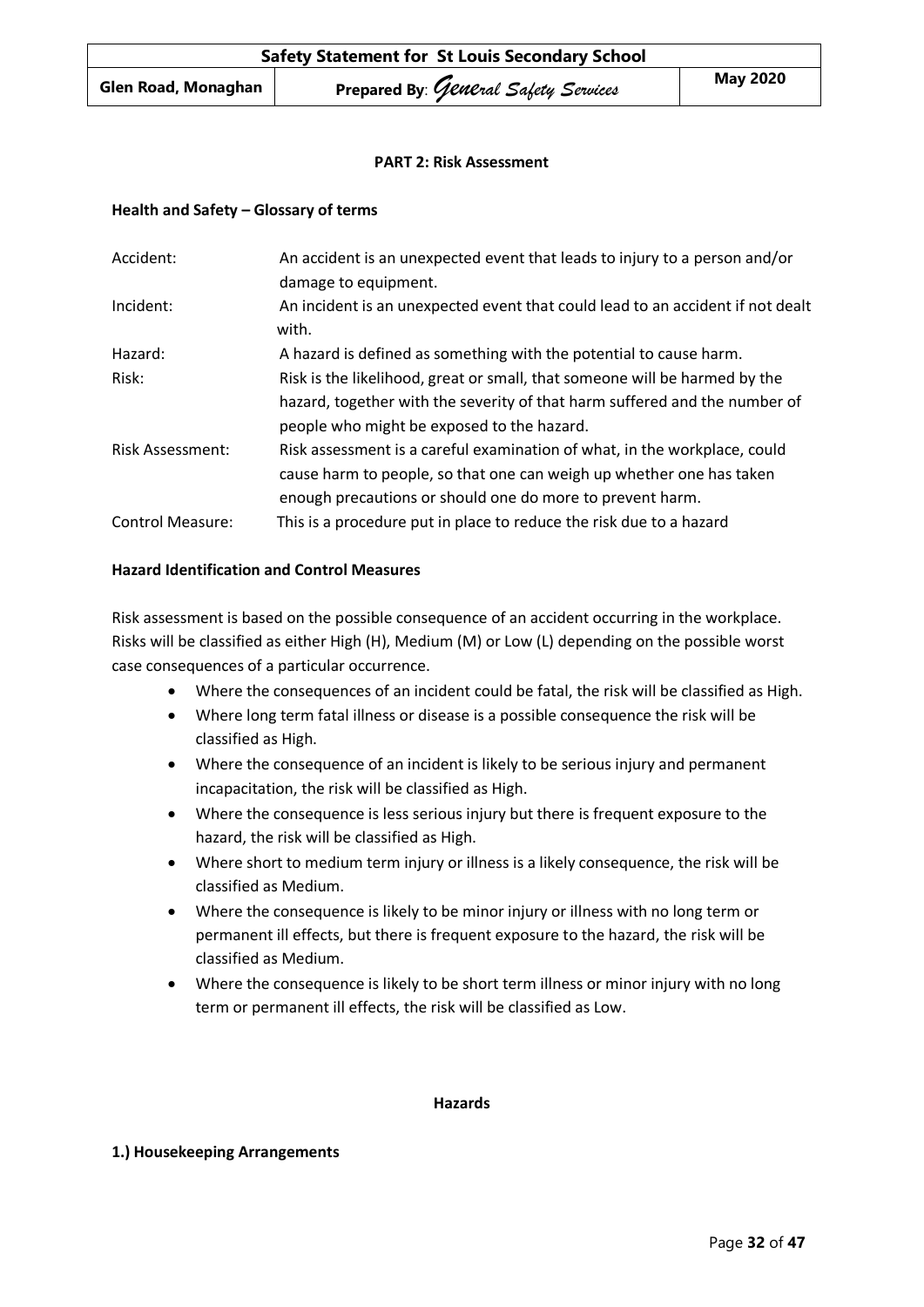Good housekeeping is one of the foundation stones of safety. Many serious accidents result from people tripping, slipping and falling over materials and equipment that are poorly stored or placed on access routes in a hazardous manner. Good housekeeping means maintaining the area and ancillary accommodation in a clean, tidy, safe and hygienic manner. All employees should accept responsibility for housekeeping practices with a view to preventing accidents and promoting good health.

The main objectives of a good housekeeping policy are:

- 1. To eliminate accident and fire hazards.
- 2. To conserve space, time, materials and effort.
- 3. To provide and maintain safe and healthy working conditions.

# **Material Storage:**

Improper storage arrangements for materials, equipment and substances can result in serious accidents.

- Materials should be stored in designated areas with stacking arrangements supervised by a competent person. Hazardous substances should be stored, transported and used safely and only stored in properly labelled and approved containers in designated areas or compounds.
- Adequate clearance should be provided between stacks and all storage facilities kept secure in terms of stability.
- Specific arrangements should be in place covering the storage of highly flammable liquids and gases, with designated well-ventilated stores. Highly flammable liquids and gases should never be stored overnight in buildings. They should be removed to a secure compound or designated store.
- Suitable and sufficient lighting should be provided at all storage locations and along access routes. The lighting should be maintained on an ongoing basis and any defects corrected without delay.

# **Floors and Access Ways:**

- All access ways should be kept clear at all times.
- Stacked materials should not project into the access way or passageway.
- Inclined ramps should have raised slats fixed on their surface, with an opening to enable wheelchairs, etc. to move safely along them.
- Floors and access ways should be cleaned regularly and kept firm and level to prevent sudden drops.
- Suitable and sufficient lighting should be provided and maintained on an ongoing basis.

# **Disposal of Waste:**

- Adequate provisions should be made for the storage and disposal of waste materials.
- Waste should not be allowed to accumulate on the premises and never stored along access routes or passageways.
- Harmful or toxic waste should be stored and disposed of in accordance with statutory provisions.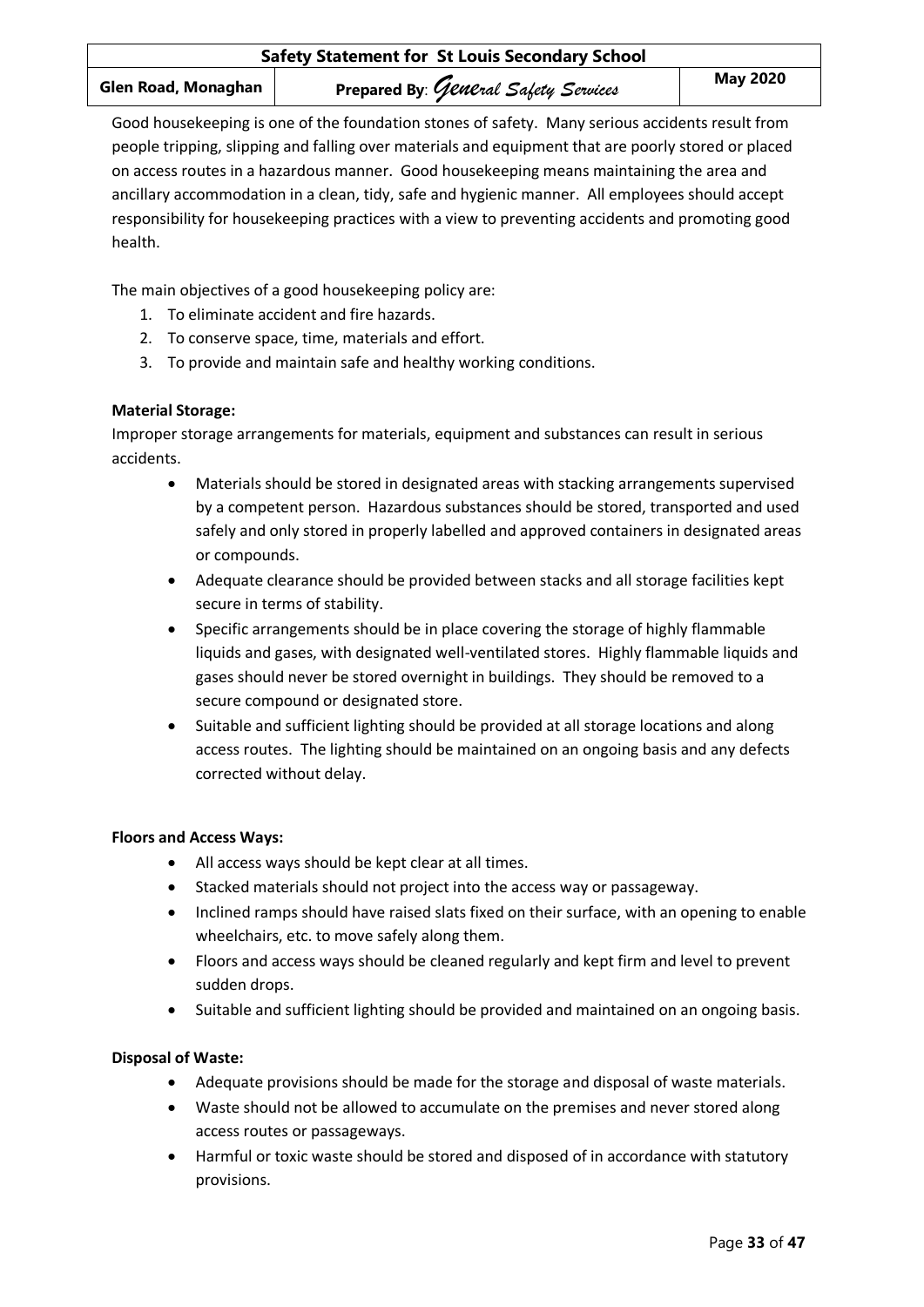| <b>Safety Statement for St Louis Secondary School</b> |                                      |                 |
|-------------------------------------------------------|--------------------------------------|-----------------|
| Glen Road, Monaghan                                   | Prepared By: General Safety Services | <b>May 2020</b> |

• Waste food should be stored in lidded containers and disposed of safely.

#### **Hygiene:**

- Welfare facilities, including toilets and canteens, should be kept clean at all times and inspected on a regular basis.
- Separate toilets for each sex, marked appropriately. Toilets ventilated, kept in working order, contain wash basin with hot and cold (or warm) running water, contain soap and towels and waste bins that are emptied daily.
- Employees should be encouraged to maintain high standards of cleanliness in welfare facilities and to report any defects or deficiencies.

#### **2.) Manual Handling**

Heavy objects should be lifted and carried properly. If duties require manual handling, an assessment can be carried out, see Appendix 1.

#### Students:

Students should not be asked to lift or carry objects unless the staff member is confident that they can do so safely. Students are encouraged to carry their schoolbags properly, e.g. not excessively overweight and, if heavy, not slung across one shoulder.

# **3.) Electricity**

Risks: Harm may be caused by:

- Use of faulty electrical equipment.
- Overloading of electrical circuits.
- Improperly installed and maintained electrics.

Accidents are mainly due to misuse of badly maintained equipment and an increased risk of electric shock during cleaning operations. Based on the likelihood of an electrical accident and the severity of injury, electricity is thought to present a Medium risk.

Control Measures:

- Ensure that all wiring installations are checked and repaired by a competent electrician on a regular basis.
- Ensure that all extensions, alterations and repairs to electrical circuits are carried out in accordance with ETCI (Electro-Technical Council of Ireland Limited) rules.
- Ensure that all electrical work that involves more than fuse, bulb or plug changing is attended to by qualified personnel.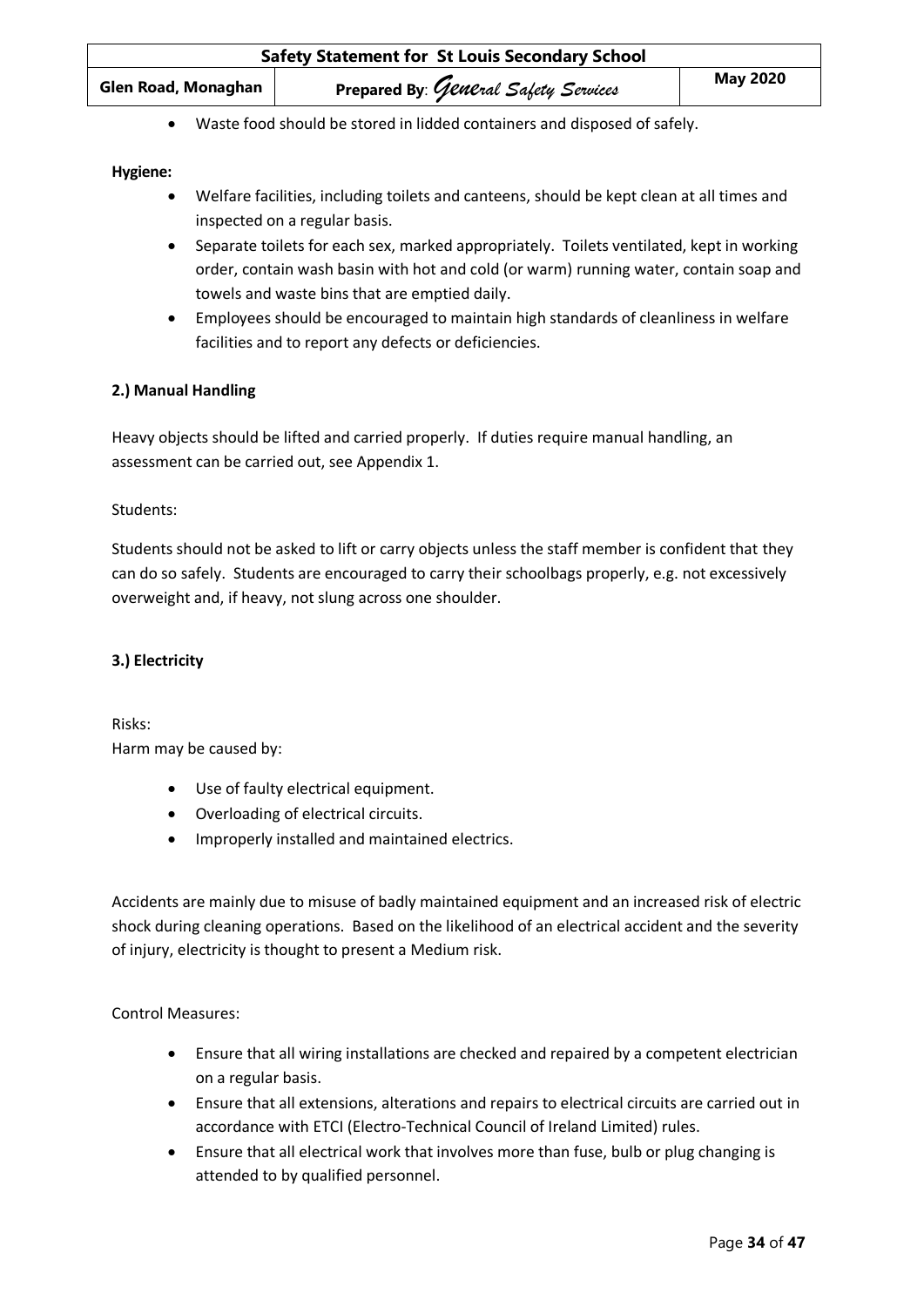| Glen Road, Monaghan                                                        | Prepared By: General Safety Services                                                                                                                                                                                                                                                                                                                                                                                                                                                                                                                                                                                                                                                                                                                                                                                                                                                                                                                                                                                                                                                                                                                                                                                                                                                                                                                                                                                                                                                                                                                | <b>May 2020</b> |
|----------------------------------------------------------------------------|-----------------------------------------------------------------------------------------------------------------------------------------------------------------------------------------------------------------------------------------------------------------------------------------------------------------------------------------------------------------------------------------------------------------------------------------------------------------------------------------------------------------------------------------------------------------------------------------------------------------------------------------------------------------------------------------------------------------------------------------------------------------------------------------------------------------------------------------------------------------------------------------------------------------------------------------------------------------------------------------------------------------------------------------------------------------------------------------------------------------------------------------------------------------------------------------------------------------------------------------------------------------------------------------------------------------------------------------------------------------------------------------------------------------------------------------------------------------------------------------------------------------------------------------------------|-----------------|
| $\bullet$<br>$\bullet$<br>ignition.<br>maintenance work.<br>٠<br>$\bullet$ | Ensure that all socket outlets carrying 220V a.c. or more shall be protected with earth<br>leakage circuit breakers with 30mA/30msec sensitivity. This is recommended as a fire<br>precaution and to prevent electric shock.<br>Ensure that all electrical equipment used out of doors should be suitably insulated and<br>should be supplied through a circuit protected by a 30mA residual current device.<br>Ensure that damaged power leads are shortened to remove the damaged section or are<br>replaced - they should never be repaired.<br>Ensure that multi adapters are only used for low powered equipment such as VDUs,<br>adding machines, etc on a temporary basis. Ensure that all circuits are provided with<br>suitable safety trips and fuses. Where necessary have additional power point installed<br>by a competent qualified electrician (RECI - Register of Electrical Contractors of Ireland).<br>Ensure all electrics are kept under review to ensure that they do not provide sources of<br>Circuits at distribution boards should be properly marked as a precaution for<br>Ensure that flexible cables are adequately protected against external mechanical<br>damage. Flexible cables are not allowed to run across floors. Where damage at floor<br>level to cables is possible, protection by ramps, conduit or armouring should be used.<br>Unless absolutely necessary, no work is carried out on live electrical equipment. To<br>work on live equipment special precautions are taken by competent electricians. |                 |
|                                                                            | Employees are obliged to report any faulty or defective electrical equipment or installation and are<br>advised to report any loose electrical connections, any electrical shocks, any burning smell or<br>blackening of leads or plug pins to management.                                                                                                                                                                                                                                                                                                                                                                                                                                                                                                                                                                                                                                                                                                                                                                                                                                                                                                                                                                                                                                                                                                                                                                                                                                                                                          |                 |
| applies to schools:                                                        | The school will adhere to its obligations under the Safety, Health and Welfare at Work (General<br>Application) Regulations 2010) and the amendment Regulation 74 (Interpretation) insofar as it                                                                                                                                                                                                                                                                                                                                                                                                                                                                                                                                                                                                                                                                                                                                                                                                                                                                                                                                                                                                                                                                                                                                                                                                                                                                                                                                                    |                 |

This means equipment including hand-held portable equipment which:

- (a) because of the manner in which it is to be used, requires to be moved while it is working,
- (b) is designed so that it can be moved while it is working, or
- (c) is moved from time to time between the periods during which it is working.

**Use of Portable Equipment:** Portable equipment should be used in accordance with the manufacturers' instructions and be used for its intended purpose.

St Louis School shall ensure that –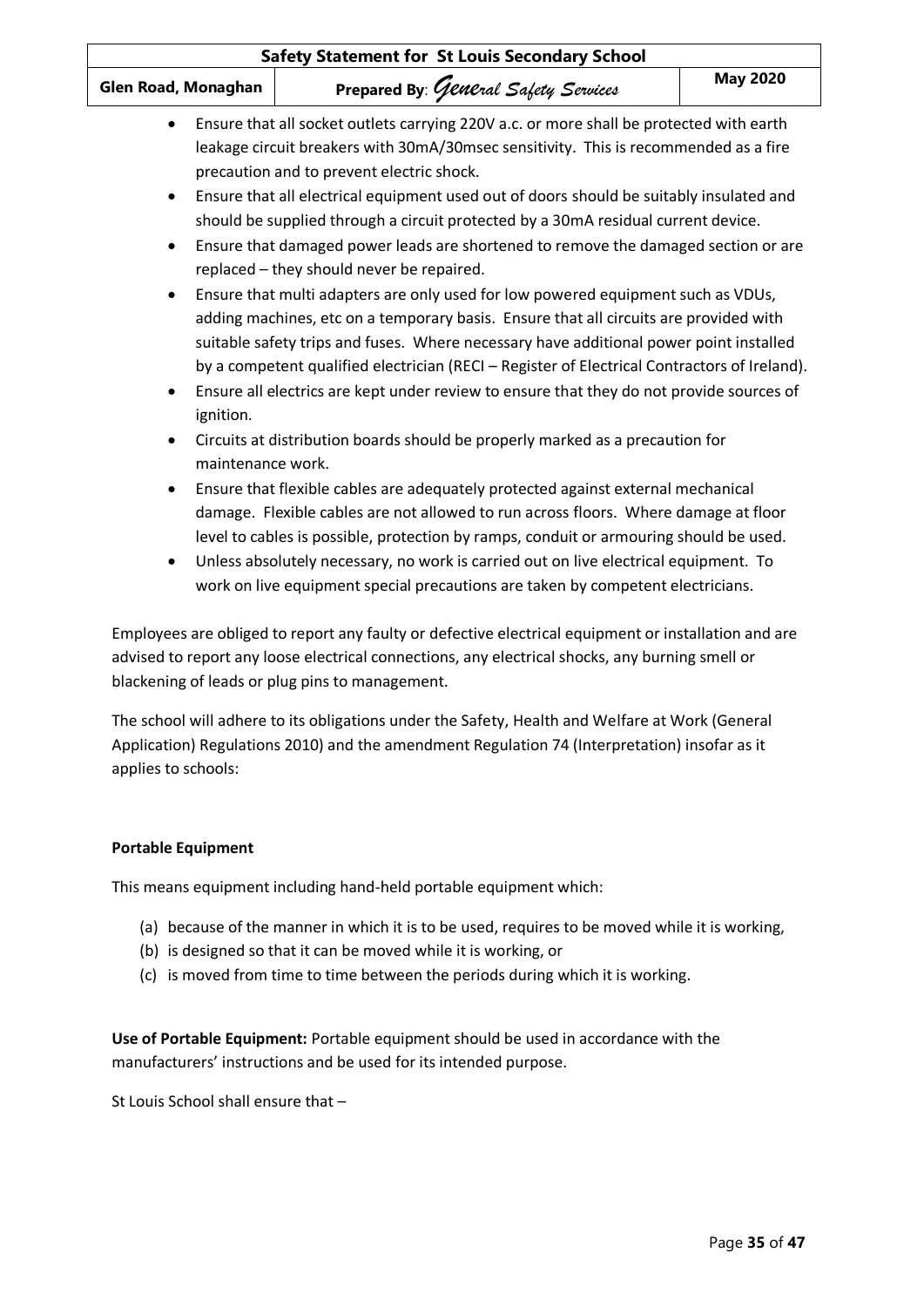- (a) a circuit supplying equipment or a socket outlet intended to supply portable equipment, including any circuit supplied by an electrical generator and in which is used alternating current at a voltage –
	- (i) exceeding 125 volts and
	- (ii) not exceeding 1,000 volts,

is protected by one or more residual current devices having a tripping current not exceeding 30 milliamperes operating within such period of time so as to provide the necessary protection to prevent danger to any person coming into direct contact with any live part of the circuit;

(b) portable equipment is maintained in a manner fit for safe use.

#### **Maintenance:**

All portable equipment must

- be stored in a careful manner when not in use.
- be transported in a secure manner so that the equipment is not subjected to unnecessary shocks or vibrations.
- be used in its intended manner, in its intended environment and never overloaded
- use correctly rated protective devices and never by-pass these devices.

## **Visual checking by the user before use**

It is recommended that before using any portable equipment the user should ensure that it is correctly rated for use in the proposed location and environment. Then visually check that it is safe to use, with no signs of damage or defects.

#### **Check:**

#### **Tool/Appliance:**

- is the on/off switch working correctly?
- is there any sign of damage to casing?
- are there any loose parts or missing screws?
- is there evidence of overheating or moisture?
- are live parts properly guarded, so as not to be inadvertently accessible?

Examine its voltage rating to ensure that it is the right voltage for the purpose and the appropriate plug-top for that voltage.

# **Cable/mains lead:**

- It should be securely anchored to the plug and to the appliance/tool.
- No signs of cuts, fraying, brittle cable, leads kinked or coiled, taped joints or overloading.
- Cable cores should not be externally visible.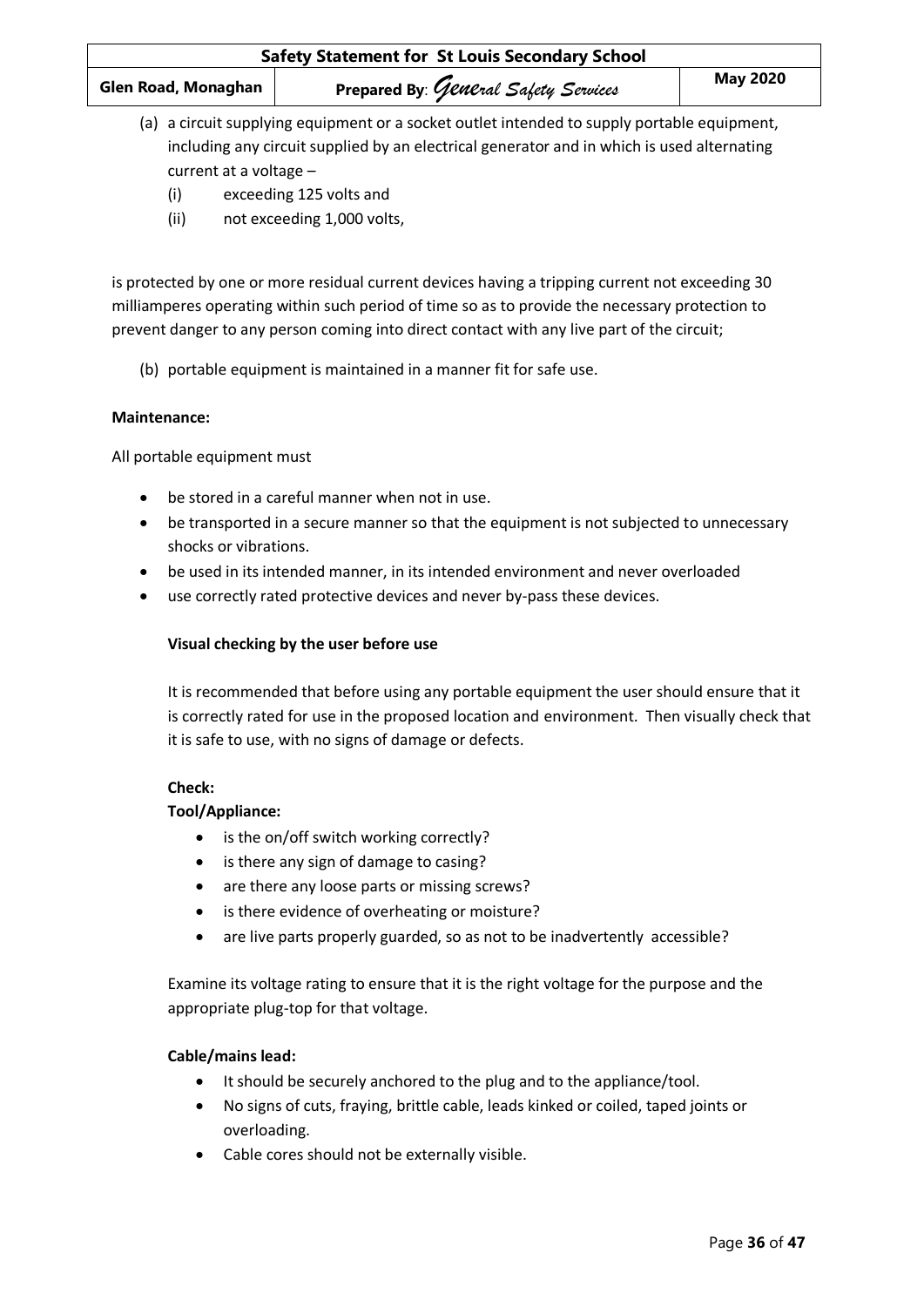| <b>Safety Statement for St Louis Secondary School</b> |                                      |                 |
|-------------------------------------------------------|--------------------------------------|-----------------|
| Glen Road, Monaghan                                   | Prepared By: General Safety Services | <b>May 2020</b> |
|                                                       |                                      |                 |

#### **Plug:**

• The cable should be securely anchored with no signs of cracked casing, overheating, loose or bent pins.

#### **Socket-outlet:**

- Is it free from cracks or other damage?
- Are there any signs of over-heating?

#### **Periodic inspection by a competent person**

St Louis School shall ensure, where appropriate, that a competent person:

- tests any portable equipment that is designed for use and supplied at a voltage exceeding 125V ac and which is exposed (in use) to conditions causing deterioration liable to result in danger.
- Certifies whether or not the portable equipment (including any cables and plugs) was, on the day of test, as far as could reasonably be ascertained, safe and without risk to persons coming into direct or indirect contact with any live part of the equipment.

The school will keep records of inspections and tests carried out by competent persons.

#### **4.) Office Arrangements**

Hazards include:

- Improper use of power points
- Trailing cables
- Poor layout/inadequate space.

#### Risks:

- Overloaded power points can create a fire hazard.
- Trailing cables can result in trips and falls.
- Improper layout/inadequate space can result in bumping into fittings etc.

#### Control Measures:

- Ensure that suitable lighting arrangements are provided for office work.
- Ensure that sufficient fixed socket outlets are provided throughout the office areas to minimise the use of adapters and extension leads.
- Ensure that cables do not run across open areas; where trailing cables are a problem they shall be covered and the risk of tripping eliminated.
- Ensure that adequate and suitable storage facilities are provided.
- Ensure that adequate space is provided to prevent overcrowding and to allow free movement around the office areas.
- Ensure that bins are emptied regularly.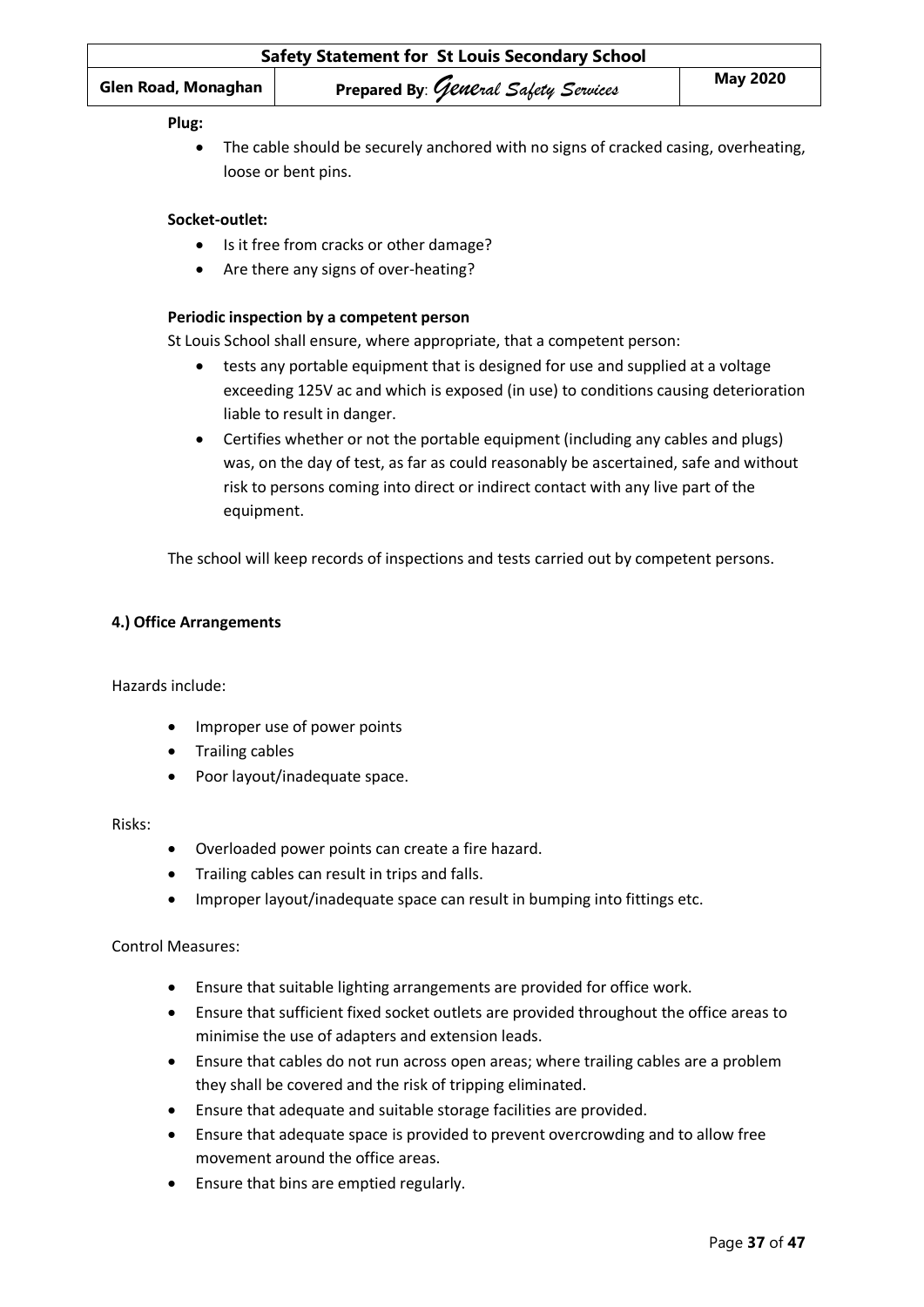| <b>Safety Statement for St Louis Secondary School</b> |                                      |                 |
|-------------------------------------------------------|--------------------------------------|-----------------|
| Glen Road, Monaghan                                   | Prepared By: General Safety Services | <b>May 2020</b> |
|                                                       |                                      |                 |

- Ensure that drawers of filing cabinets etc are kept closed unless being accessed for materials.
- Ensure that all office furniture and equipment is kept in good condition. Any defective, broken or faulty materials shall be replaced/repaired immediately.

# **5.) Fire/Evacuation**

All Teachers have been briefed on the school's evacuation procedures and are responsible for the safe evacuation of their respective class. Evacuation routes and assembly points have been identified for all areas. Maps detailing the escape routes have been prepared and are located in rooms as necessary. All firefighting equipment is tested and serviced annually by specialised contractors. Alarm systems are regularly checked and maintained.

Evacuation drills take place at least once a year or more often if required. Employees are reminded to familiarise themselves with the procedures so that a fast and effective evacuation of the premises can be completed in the event of an emergency. All emergency exits are clearly marked and unobstructed at all times.

New teachers and employees will receive basic fire training and will be instructed on the following:

- policy on smoking, electrical equipment etc. and how to raise the alarm
- actions to be taken on discovering a fire
- location and use of escape routes
- the evacuation procedure
- assisting disabled people, visitors and others during evacuation
- location and use of fire extinguishers

List of Emergency phone numbers

| Ambulance              | 999 or 112   |
|------------------------|--------------|
| Monaghan Hospital      | 04781811     |
| Cavan General Hospital | 049 4376000  |
| Gardaí                 | 999 or 112   |
| Fire                   | 999 or 112   |
| <b>ESB Emergency</b>   | 1850-372-999 |
| Gas (Leaks etc.)       | 1850-200-550 |
|                        |              |

Common fire hazards in premises include faulty electrical equipment, improperly stored flammable materials, gas leaks and smoking.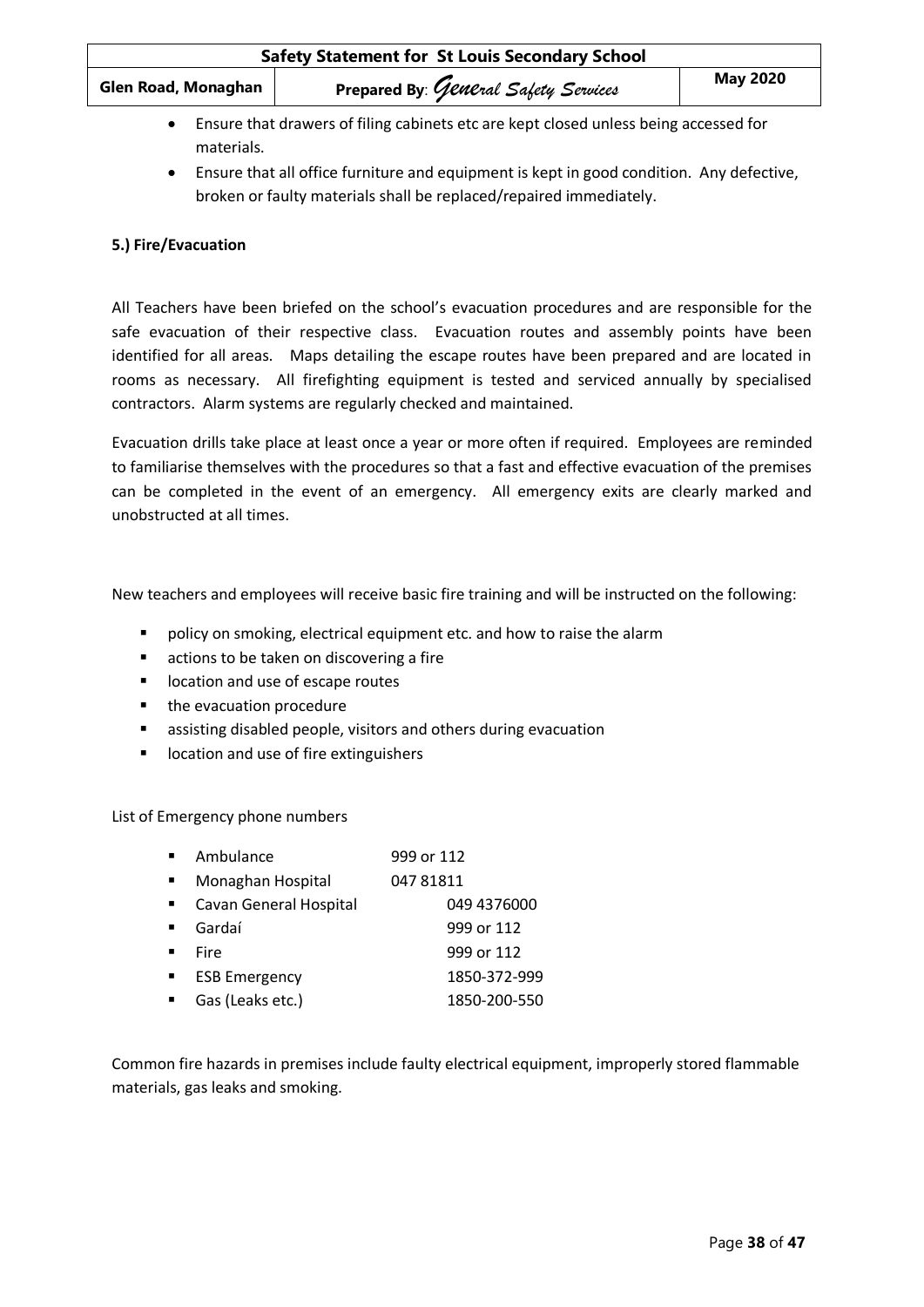#### Risks

Fire can cause severe burns and death. Health and safety risks from an outbreak of a fire on the premises must be considered as High.

# Control Measures

A fire safety programme shall be developed to guard against the outbreak of fire and to ensure as far as is reasonably practicable the safety of persons on the premises in the event of fire, and to:

- ensure that adequate means of escape are available, unobstructed and clearly identifiable throughout the premises
- ensure that an adequate supply of fire extinguishers are provided throughout the premises. Fire extinguishing appliances are readily identified and clearly visible, with easy access and will be unobstructed at all times. The appliances must not be interfered with in any way. These should be checked and maintained on a regular basis.
- ensure that all staff are informed of the location of this equipment and of its proper use in the event of a fire breaking out. These appliances are provided to deal with incipient fires. Personnel using these appliances will tackle small fires if they feel they can do so without endangering themselves.
- ensure that notices are posted indicating the proper use of firefighting equipment and all fire stations are adequately indicated
- ensure that a fire risk emergency plan has been drawn up and notices are prominently displayed
- ensure that all staff are instructed to read the 'Fire Orders'.

All personnel shall be instructed on:

- how to call the fire brigade
- the correct use of the fire appliances provided
- escape routes

Safe emergency procedures to:

- ensure that all electrical arrangements are kept under review to prevent the risk of electrical fire
- ensure that good housekeeping practices are operating to prevent the build-up of combustible materials that constitute a fire risk
- restrict the use of portable electric bar heaters on the premises

Fire Protection

- **EXECT ENSURFER 1** Ensure that all fire extinguishers, hose reels and hydrants (if fitted) are correctly suited and meet the statutory regulations.
- **E** Ensure that any smoke or heat detectors are regularly tested by a competent person.
- **E** Ensure that fire alarm bells (break glass activation) are fitted and maintained regularly.
- Ensure that all firefighting equipment is regularly tested and serviced by specialised contractors.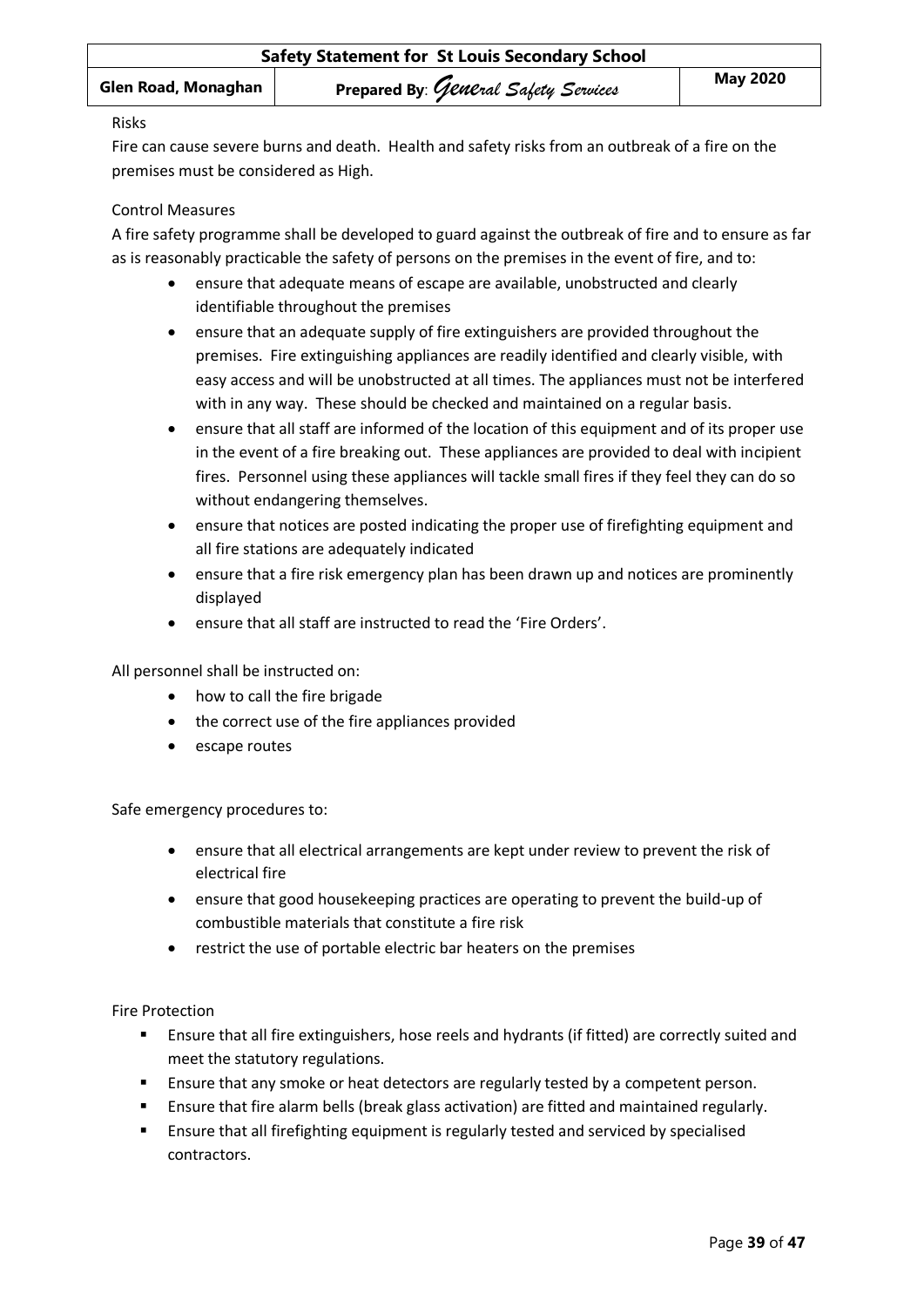| <b>Safety Statement for St Louis Secondary School</b>                                                  |                                                              |                 |
|--------------------------------------------------------------------------------------------------------|--------------------------------------------------------------|-----------------|
| Glen Road, Monaghan                                                                                    | Prepared By: General Safety Services                         | <b>May 2020</b> |
| Ensure that all fire exits and emergency paths of egress are marked using the standard<br>$\mathbf{r}$ |                                                              |                 |
|                                                                                                        | symbols. Staff must ensure they are kept clear at all times. |                 |

■ Ensure that fire assembly points are clearly defined.

Fire Prevention and Safety

- Ensure that special care is taken when working with naked flames, hot surfaces and heated elements and, where practicable, protective guards will be used.
- Ensure that all combustible materials are stored in a safe manner and are removed on a daily basis.
- Ensure that all electrical switch systems, motors, cabling, plugs and sockets are of the highest safety standards. They must comply with all the safety regulations as regards earthing, fusing and insulation.
- Ensure that fire safety inspections and analysis of potential fire hazards are regularly carried out.
- Ensure that a fire safety register is maintained.

Anyone discovering a fire should:

- Activate the alarm system
- Ensure that the fire brigade are called.
- Alert others.

Fire Evacuation Procedure:

When the fire alarm bell sounds:

- Staff and students should immediately exit the building along the nearest exit route. Do not stop to collect personal belongings.
- If a room or corridor is filled with smoke, crawl low on your hands and knees to the nearest exit. The cleaner air is closer to the ground.
- The teacher should be the last person to leave the room. Before leaving he or she should, if possible, turn off the lights, close the windows, unplug any electrical equipment in use at the time, close the classroom door and leave the building with a class attendance record.
- Everyone should move quietly in single file along her/his exit route to the designated assembly point. Students must maintain silence, in case instructions have to be given regarding alternate routes etc.

(Please Note: If it is necessary to direct part of your group to use another exit to avoid congestion, they must still go to the original Assembly Point for the roll call. They should be advised of this.)

- The teacher will take a roll call at the Assembly Point.
- The Assembly Points are:

In the yard at the front of the New School Building – separate lines for individual classes, starting with 1<sup>st</sup> year's closest to school. (*In the event that*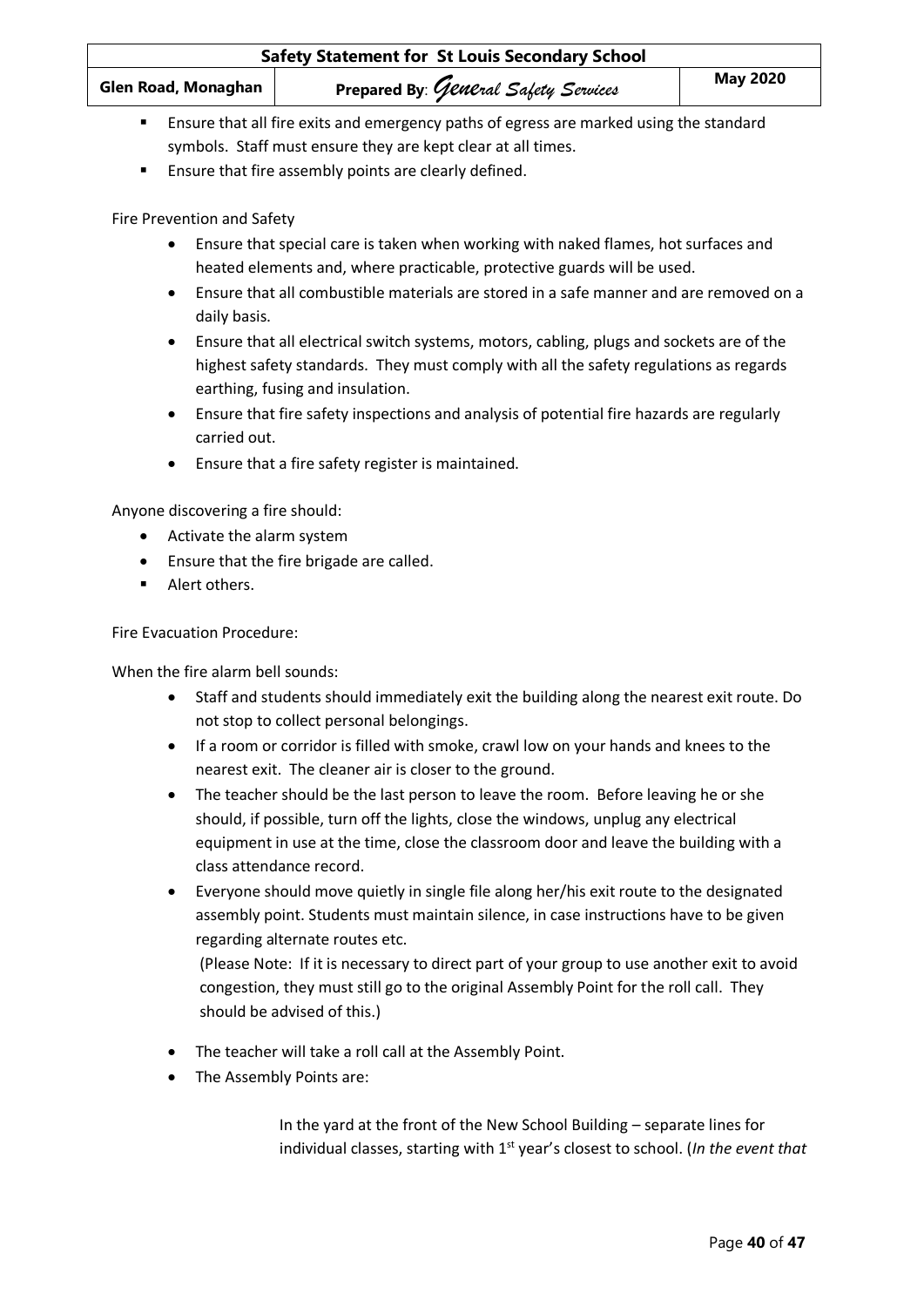| <b>Safety Statement for St Louis Secondary School</b>                            |                                      |                 |
|----------------------------------------------------------------------------------|--------------------------------------|-----------------|
| Glen Road, Monaghan                                                              | Prepared By: General Safety Services | <b>May 2020</b> |
| this area is not accessible, the old assembly point at the Tennis courts will be |                                      |                 |

- *the back-up location)*
- Report names of missing students to the Principal on and the Deputy Principal on, or if unavailable, to the teacher taking responsibility
- Remember, once outside, remain there. Do not return to the building until you have been given permission to re-enter the building.
- If the alarm sounds **between classes** or during **break/lunchtime** you should leave the building by the nearest exit door and then once outside make your way to the assembly point for the previous class.

#### **Assembly Points**



Disabled Staff and Students

Arrangements will be made for the safe evacuation of those with disabilities, which may include learning, physical and sensory difficulties. This may require special training of staff. Such arrangements will depend on the actual disabilities involved and in the event of an evacuation shall be put into operation.

# Management Duties

Arrangements have been put in place by management to execute the following elements of the Fire Safety Programme.

- The instruction and training of staff in general fire safety.
- The holding of fire evacuation drills, **at least once per term**
- The maintenance of escape routes.
- The provisions of adequate fire protection on equipment and systems and their inspection and maintenance.
- Keeping fire drill records.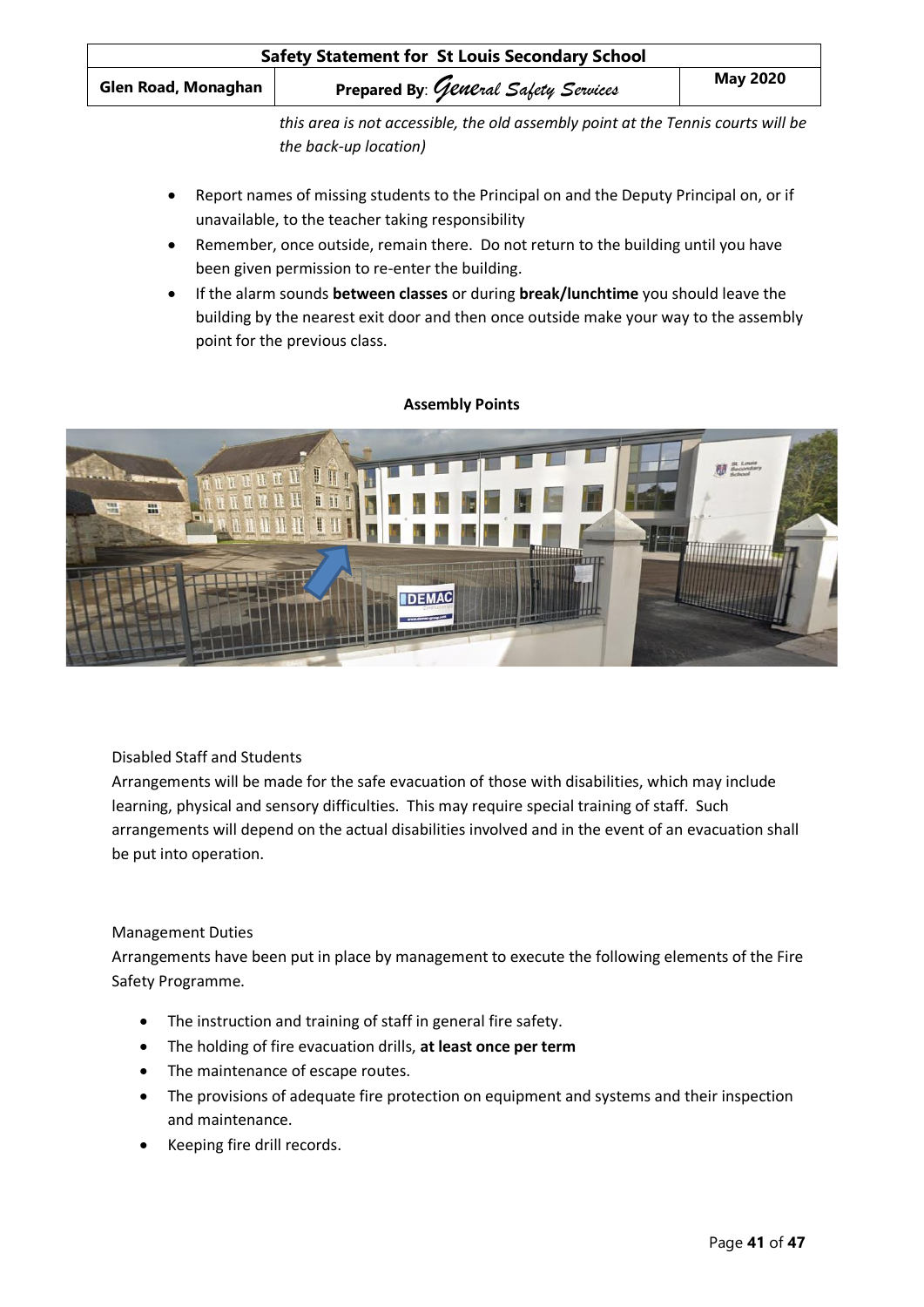General Instruction:

The tasks of prevention and extinction of fire, if possible, and evacuation of persons on the premises rest equally on every member of staff, regardless of status.

- All members of staff must familiarise themselves with:
- The position of fire exits.
- The location of fire appliances.
- The raising of the fire alarm.
- All members of staff must attend fire drill instruction when detailed to do so.
- All must investigate and raise the alarm if a fire is suspected.

# **6.) Chemical Hazards**

Chemicals used in the school range from common everyday products such as glues, correction fluids, bleach, dishwater tablets, photocopy machine toner, printer cartridges to acids and other substances used in the school laboratories. The hazards associated with such chemicals and the safety precautions to be taken are documented by the manufacturers and suppliers in the form of Material Safety Data Sheets. These should be consulted before using any chemical substance.

#### **7.) Biological Agent Hazards**

These include fungi, viruses and bacteria that can cause infection.

**Moulds** are fungi which may begin growing indoors when spores land on surfaces that are wet. Some moulds can produce vapours, which are detectable by the human nose at very low concentrations. This is what gives the unpleasant 'musty' odour associated with dampness and mould growth.

Most moulds grow well at warm ambient ( $15^{\circ}$ -25 $^{\circ}$ C) temperatures, but a few prefer lower or higher temperatures. All moulds require a steady supply of nutrition and moisture to live and grow. Nutrition, in the context of St Louis School buildings, is provided by flour dust, cooking oil droplets, skin scales, hair, spiders' webs, plaster-board, wood etc. Indoors, moisture can result from flooding, leaking pipes, damp etc.

Mould growth could cause the following ill health effects;

- Allergic Reactions
- Asthma can trigger attacks or worsen existing conditions
- Irritant Effects of the eyes, skin, nose, throat, and lungs
- Opportunistic Infections people with weakened immune systems may be more vulnerable to infections by moulds.

The school prevents mould growth by eliminating all sources of moisture.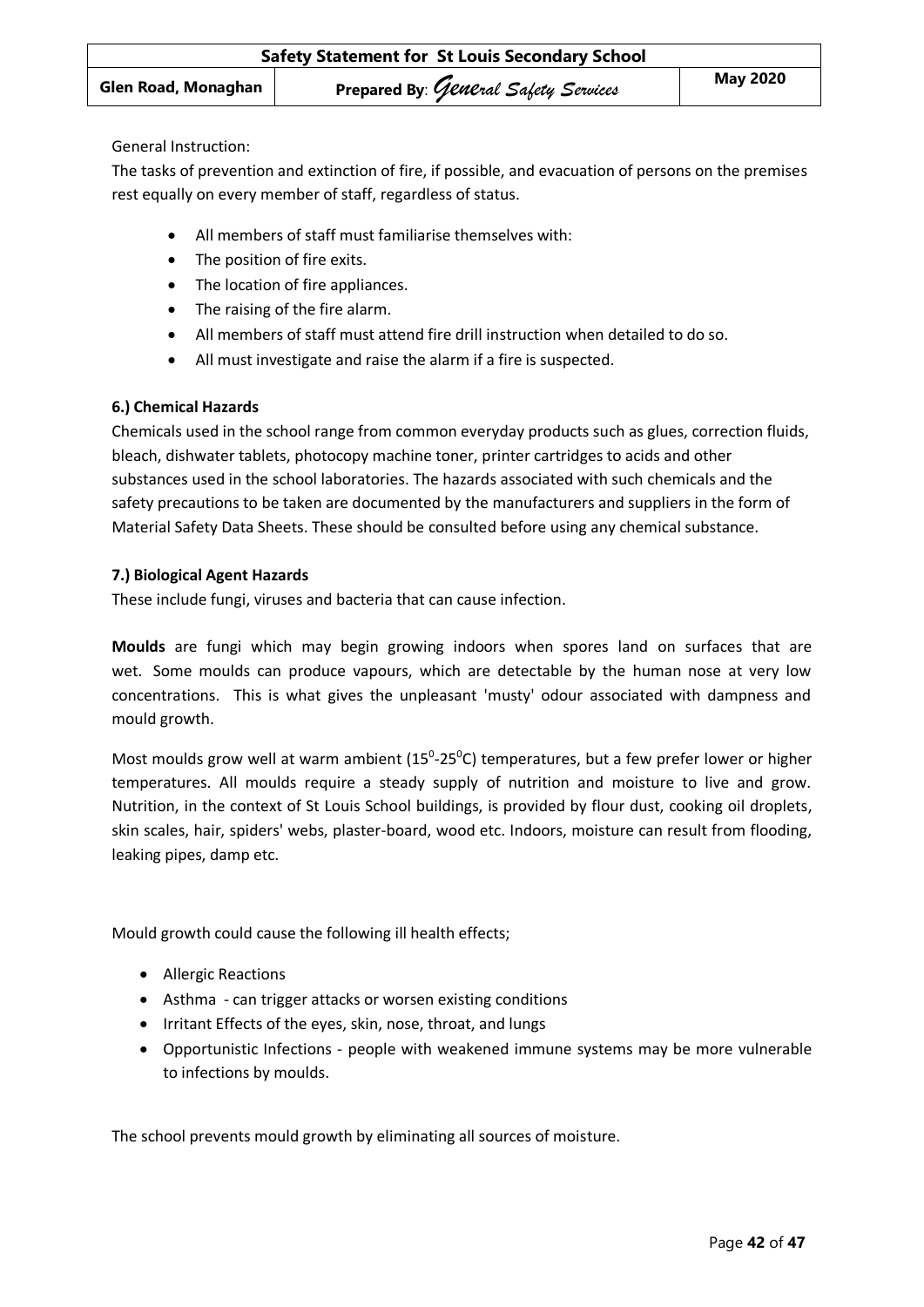#### **Measures taken include:**

- Fixing leaky plumbing immediately
- Preventing water leaking in from the exterior, clearing gutters regularly and repairing any damage to gutters.
- Preventing condensation by increasing the surface temperature or by reducing the humidity in the air.
- Venting dryers to the outdoors
- Fixing rising damp problems

If you suspect mould growth in the school, you should report to the Principal immediately. Under no circumstances should you attempt to clean or interfere with the mould growth in any way even if this prevents the completion of your normal duties. The area may have to be fully cleaned before normal duties may resume.

#### **8.) Display Screen Equipment**

**Display screen equipment** means any alphanumeric or graphic display screen, regardless of the display process involved.

The definition of "display screen equipment" covers computer screens and microfiche readers and applies to both conventional cathode ray tube (CRT) display screens and other display processes such as liquid crystal displays.

**Employee** means an employee who habitually uses display screen equipment as a significant part of his or her normal work;

**Workstation** means an assembly comprising display screen equipment, which may be

provided with a keyboard or input device or software, or a combination of the foregoing, determining the operator and machine interface, and includes—

(a) a work chair and work desk or work surface,

- (b) any optional accessories and peripherals, and
- (c) the immediate work environment of the display screen equipment.

Users of VDUs in St Louis will take the control measures outlined in the risk assessment for VDU equipment.

#### **9.) Stress and Coping**

#### **Stress Policy:**

St Louis School adheres to all aspects of the 2005 Safety, Health and Welfare at Work Act, which obliges employers to identify and safeguard against all risks to health and safety, including stress.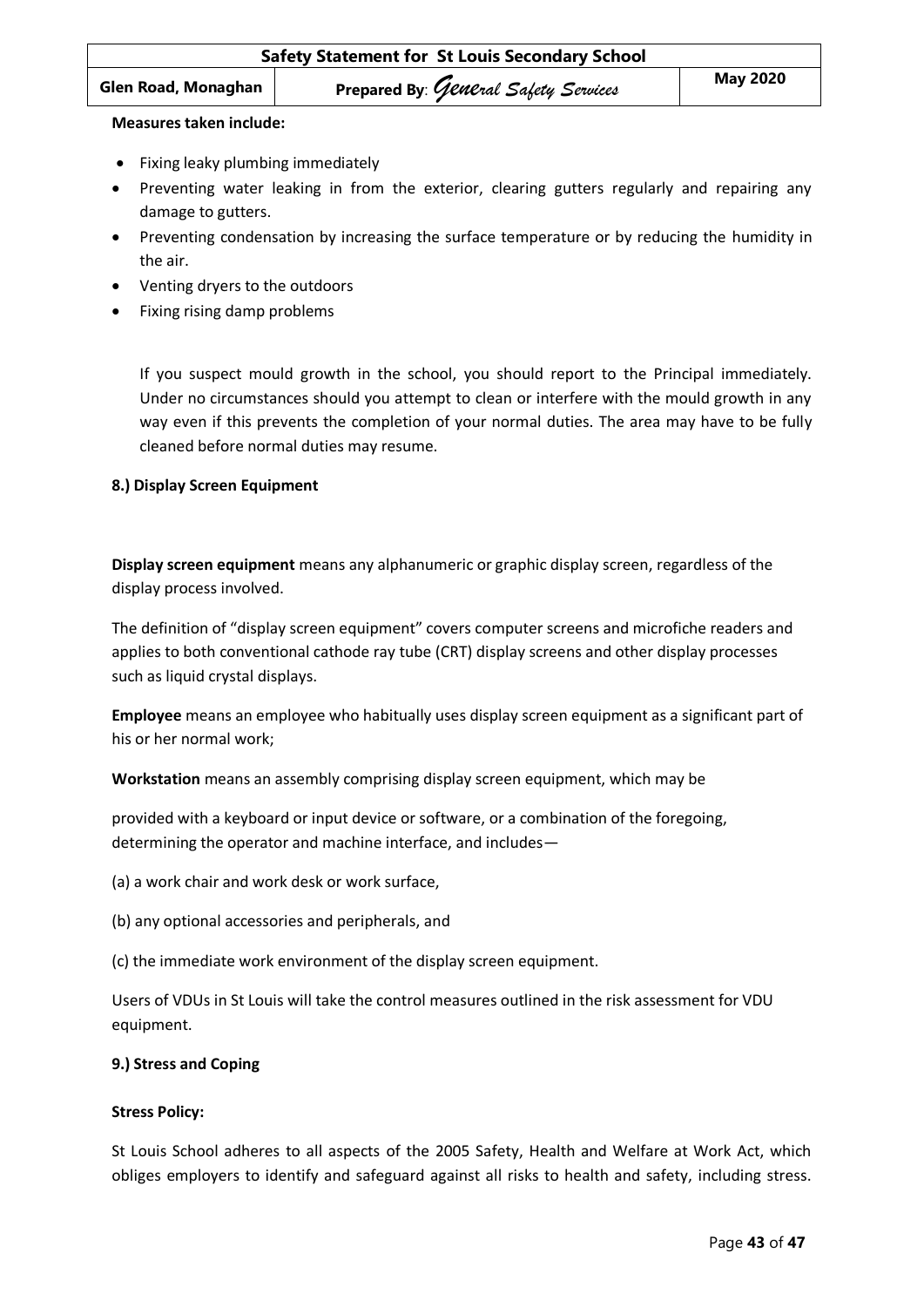Workplace stress arises when the demands of the job and the working environment on a person exceed their capacity to meet them. Causes of stress in the workplace can include:

- faulty work organisation
- poor working relationships
- poor communication at work
- ill-defined work roles
- highly demanding tasks
- the threat of violence

Stress means a negative reaction to pressure, accompanied by fear of not coping, loss of control and lack of support. It is a physical and emotional experience and involves increases in blood pressure, hormone activity, digestive disturbance and sleep patterns. Thoughts are also affected and mood and behaviour changes considerably. Stressed people often do not realise they are stressed, but those around them probably do.

Safeguarding health and safety from the effects of stress is based on the same approach as that of any other hazard:

- identification of potential problems
- assessment of risks
- implementation of safeguards
- monitoring the effectiveness of safeguards.

Management will support members of staff who are, or feel that they are, at risk from stress. School policies including the behaviour code and the admissions policy are designed to help control the hazard of stress. Other actions may be taken by management from time to time as necessary, including staff development programmes and interventions including counselling and the seeking of medical or other assistance. To minimise the risk of stress for all members of the school community, it is important that our community adhere at all times to the policies and partake in any such programmes and interventions.

# **10.) Particular General Hazards**

The attention of the school community and visitors is drawn to the following general hazards:

- Tiled and *terrazzo* floors: please take care if these floors are unavoidably wet.
- School yard, paths etc: please be careful, especially when wet or in frost or snow.
- Stairs and ramps: please be careful using stairs and ramps, particularly when unavoidably wet or when crowded. *When floors are wet, warning signs are placed to advise students and staff to take extra care.*
- Schoolbags and equipment placed on the floor in classrooms, staffroom etc. Please be aware that these should not form an unacceptable hazard for our school community. If possible place them elsewhere.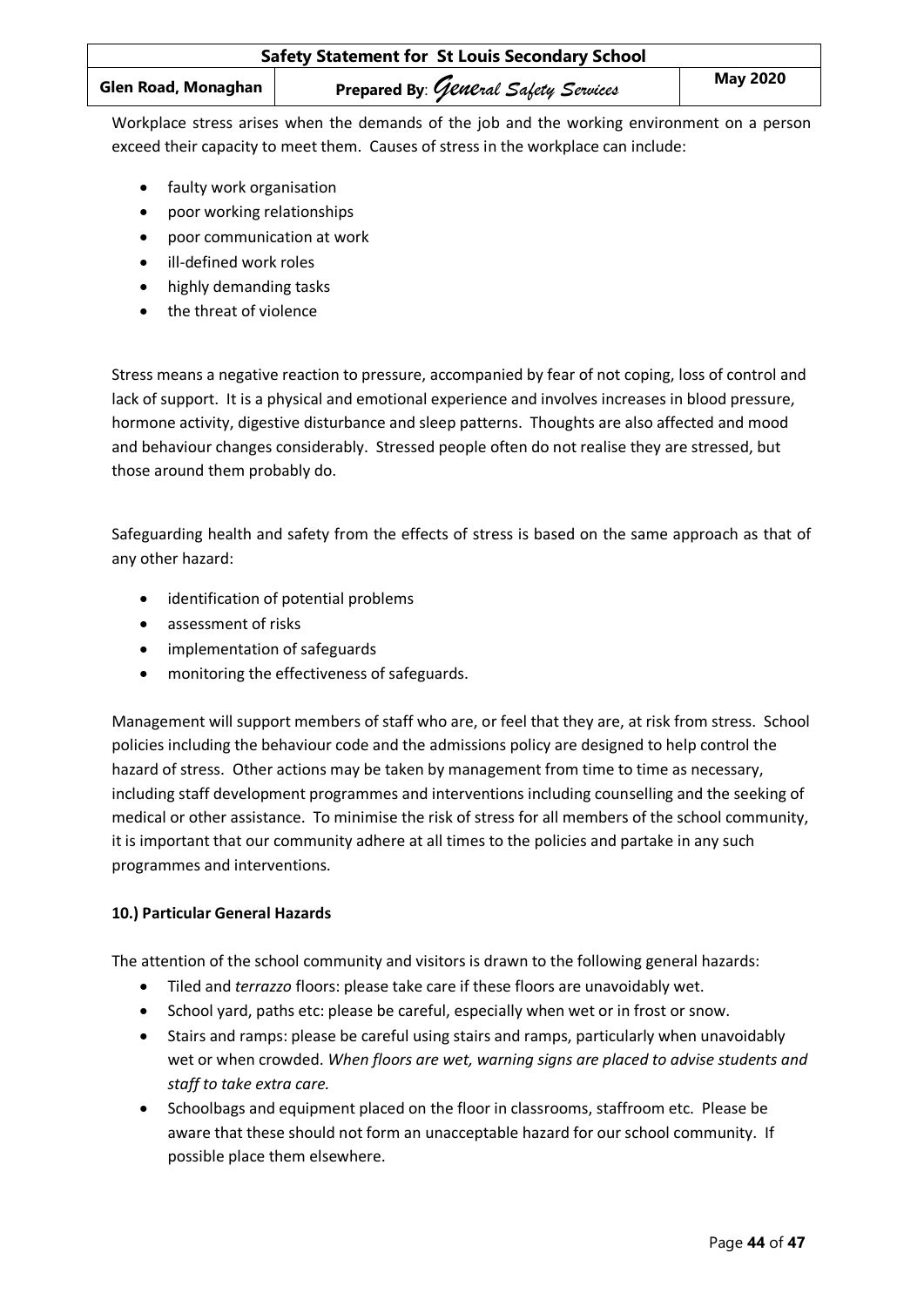| <b>Safety Statement for St Louis Secondary School</b> |                                                                                                                                                                                                                                                                                                                                                                                                                       |                 |
|-------------------------------------------------------|-----------------------------------------------------------------------------------------------------------------------------------------------------------------------------------------------------------------------------------------------------------------------------------------------------------------------------------------------------------------------------------------------------------------------|-----------------|
| Glen Road, Monaghan                                   | Prepared By: General Safety Services                                                                                                                                                                                                                                                                                                                                                                                  | <b>May 2020</b> |
| $\bullet$<br>properly.<br>$\bullet$                   | Room furniture, desks and chairs: please do not block access, use furniture properly. Do not<br>sit on furniture not designed for that purpose -e.g. worktops, tables. Sit on chairs and stools<br>The stage: please be careful when using the stage. The edge of the stage should be clearly                                                                                                                         |                 |
| marked.<br>$\bullet$<br>$\bullet$                     | Please take particular care when using equipment, appliances, chemicals etc. in specialist<br>areas such as the Art Department, Science Department, ICT Department and Home<br>Economics Department and in the Maintenance Department. Please refer to specific<br>appendices for particular rules and procedures.<br>Please see other policies, particularly the Behaviour Code, Anti-bullying Policy, Pastoral Care |                 |
|                                                       | Policy and Substance Abuse Policy for other relevant Health and Safety issues.                                                                                                                                                                                                                                                                                                                                        |                 |

There is a duty on all members of the school community to reduce insofar as is possible the risks from these hazards, e.g. by wearing appropriate footwear, behaving responsibly and always considering the health and safety implications of their actions.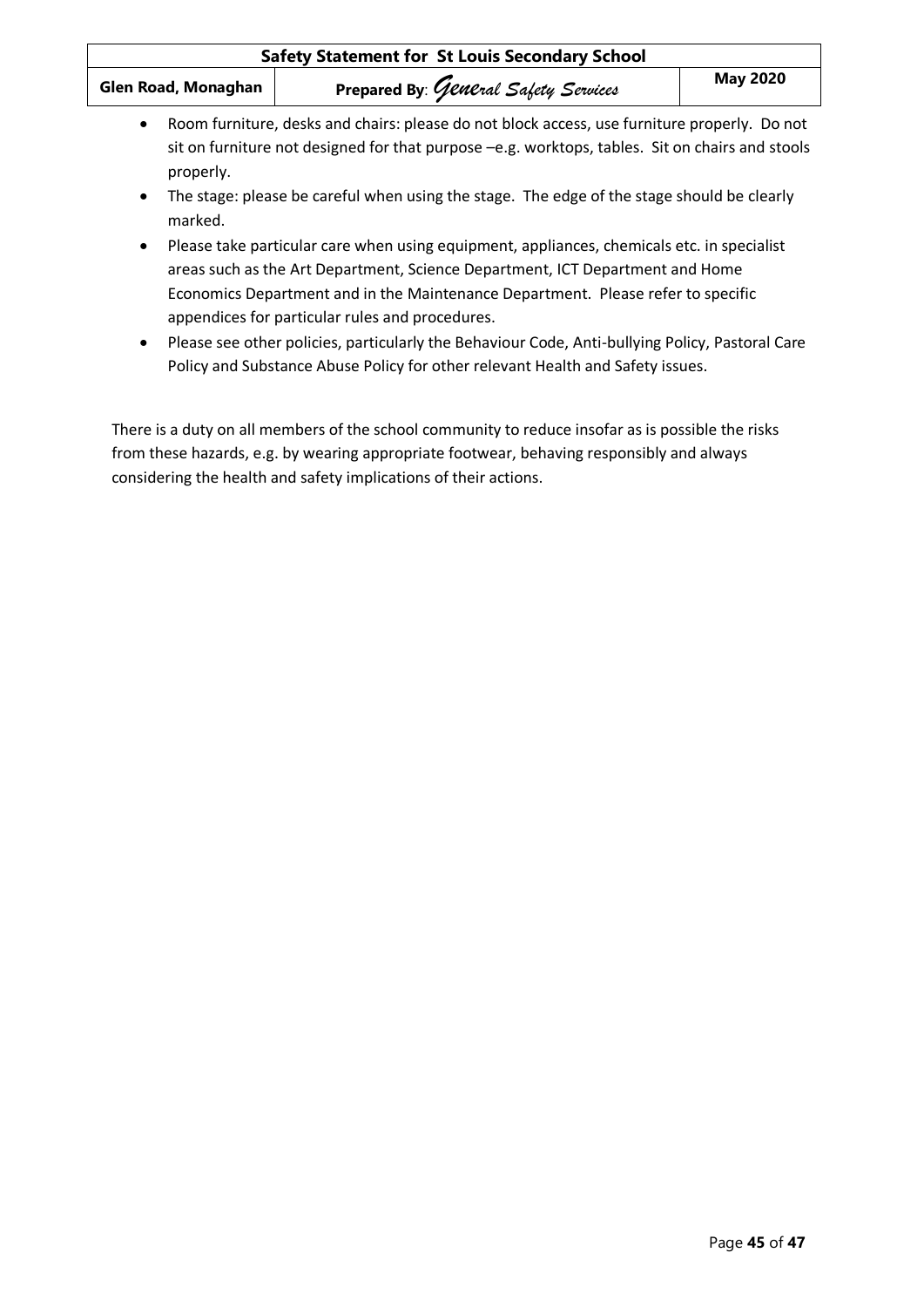## **11.) Accident Investigation and Reporting**

The first priority of those who are at the scene of an accident should be:

- care and protection of the person involved
- immediate protection against the risk of any further injury

All incidents no matter how trivial, whether to employees, students or visitors must be reported immediately or as soon as possible to the Principal or in their absence, the Deputy Principal. It is essential that a report be drawn up as soon as possible after an accident. Failure to investigate an accident and implement its findings could allow a recurrence of a similar accident. The accident report should give the following:

- Time and location of accident.
- Nature of injuries sustained and individuals affected.
- Others present as witnesses.
- Damage sustained.
- A comprehensive description of the events leading up to the accident and the emergency action undertaken. A sketch or photographs of the accident scene may be included as necessary.
- Name of reporter and name(s) of staff assistants.
- Recommendations to prevent recurrence with a view to prevent similar accidents in future.

A copy of the report must be given to the Principal for keeping in school records and a copy kept in the Subject Department or laboratory accident report file if one is maintained. An Accident Report form is available for this purpose and must be completed by the staff-member to whom the incident was first reported or who first came upon the incident. This also applies to school trips.

Where an accident investigation is necessary, all employees are obliged to co-operate fully with such an investigation and to provide any information, which may be useful in establishing the circumstances leading up to the accident. Under the Safety, Health and Welfare at Work (General Application) Regulations 2007 (Part X) all accidents at work which cause an employee to be away from their normal work duties for more than three calendar days must be reported to the Health and Safety Authority on Form No. I.R. 1. This includes accidents to staff when they are away from the school on school business, i.e. field trips, and school tours. The Principal is responsible for completion, where necessary of this form. The form can be obtained from the HSA web site (www.hsa.ie) and filled in directly on the web site. The normal accident reports to the school Principal and for the school's insurance company should also be completed.

First Aid: Adequate first aid provisions are available and maintained under the control of a qualified first aid person.

The Board of Management will continue to review this policy from time to time. Changes may be made in the light of new legislation, recommendations from consultant(s) and as a result of Health